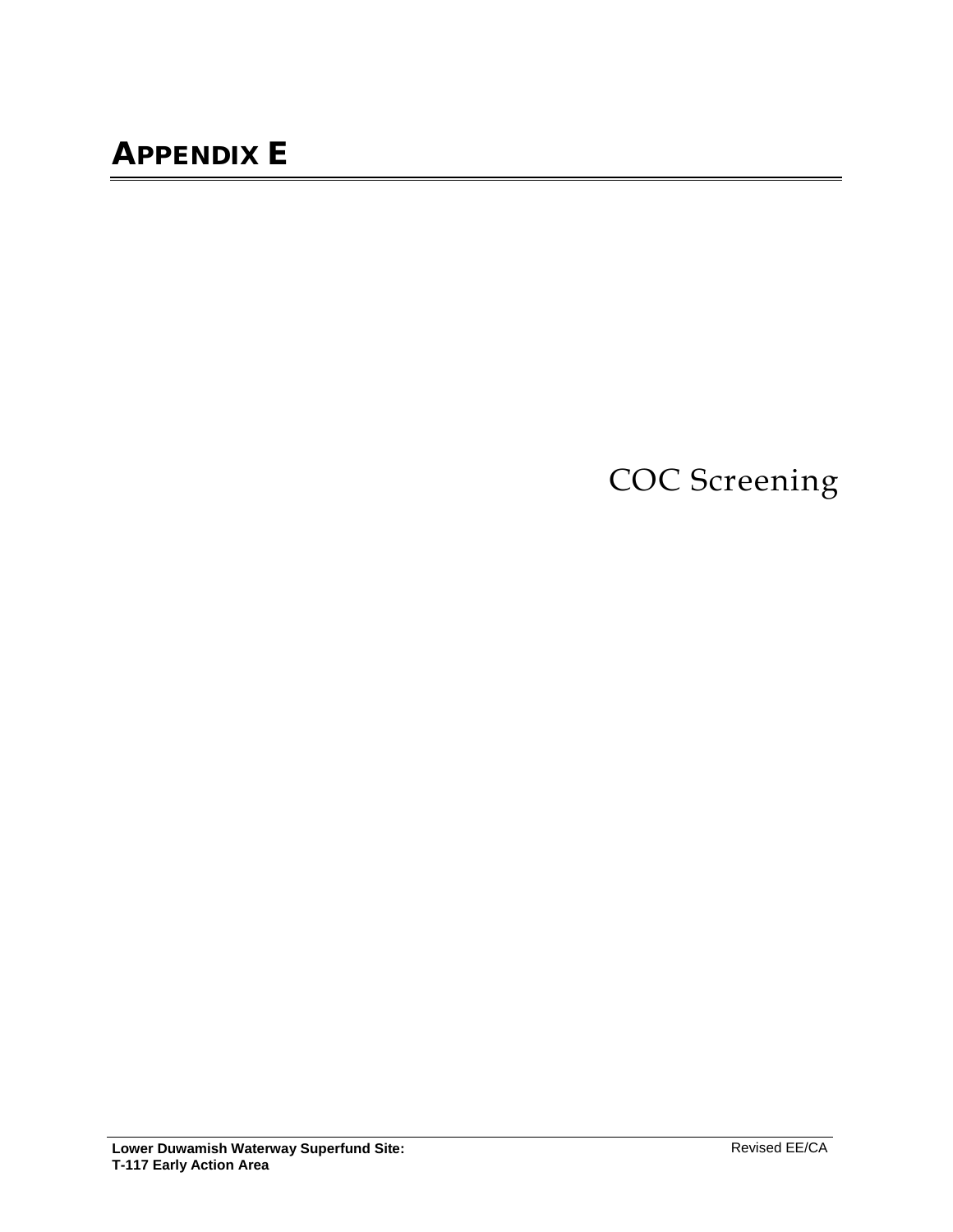# **Appendix E Table of Contents**

| <b>Sediment Screening</b>                                                          |        |
|------------------------------------------------------------------------------------|--------|
| Table E-1a. Sediment COPC and COC screening results - Metals                       | $E-1$  |
| Table E-1b. Sediment COPC and COC screening results - PAHs                         | $E-4$  |
| Table E-1c. Sediment COPC and COC screening results - Semivolatile Organic         |        |
| Compounds                                                                          | $E-8$  |
| Table E-1d. Sediment COPC and COC screening results - Pesticides, PCBs,            |        |
| dioxins/furans                                                                     | $E-12$ |
| <b>Upland Soil Screening</b>                                                       |        |
| Table E-2a. Soil COPC Analysis for T-117 Upland Study Area - Detected Metals       | $E-13$ |
| Table E-2b. Soil COPC Analysis for T-117 Upland Study Area - Detected Semivolatile |        |
| Organics, except cPAHs                                                             | $E-15$ |
| Table E-2c. Soil COPC Analysis for T-117 Upland Study Area - Detected carcinogenic |        |
| PAHs                                                                               | $E-18$ |
| Table E-2d. Soil COPC Analysis for T-117 Upland Study Area - Detected Total        |        |
| Petroleum Hydrocarbons                                                             | $E-21$ |
| Table E-2e. Soil COPC Analysis for T-117 Upland Study Area - Detected              |        |
| Polychlorinated Biphenyls                                                          | $E-22$ |
| Table E-2f. Soil COPC Analysis for T-117 Upland Study Area - Detected Dioxins and  |        |
| Furans                                                                             | $E-23$ |
| <b>Adjacent Streets and Yards Screening</b>                                        |        |
| Table E-3a. Adjacent Streets Soil COPC and COC Screening - Metals                  | $E-25$ |
| Table E-3b. Adjacent Streets Soil COPC and COC Screening - SVOCs                   | $E-27$ |
| Table E-3c. Adjacent Streets Soil COPC and COC Screening - Total Petroleum         |        |
| Hydrocarbons                                                                       | $E-46$ |
| Table E-3d. Adjacent Streets Soil COPC and COC Screening - PCBs                    | $E-47$ |
| Table E-3e. Adjacent Streets Soil COPC and COC Screening - Dioxins/furans          | $E-48$ |
| Table E-3f. Adjacent Streets Soil COPC and COC Screening - BTEX                    | $E-49$ |
|                                                                                    |        |
| <b>Groundwater Screening</b>                                                       |        |
| Table E-4a. Groundwater COPC Analysis for T-117 Upland Study Area - Detected       |        |
| Metals                                                                             | $E-50$ |
| Table E-4b. Groundwater COPC Analysis for T-117 Upland Study Area - Detected       |        |
| Semivolatile Organic Compounds                                                     | $E-51$ |
| Table E-4c. Groundwater COPC Analysis for T-117 Upland Study Area -                |        |
| Polychlorinated Biphenyls and Total Petroleum Hydrocarbons                         | E-54   |
| Table E-4d. Groundwater COPC Analysis for T-117 Upland Study Area -                |        |
| Dioxins/furans                                                                     | $E-55$ |
| Table E-4e. Groundwater COPC Analysis for T-117 Upland Study Area - Volatile       |        |
| Organic Compounds                                                                  | $E-56$ |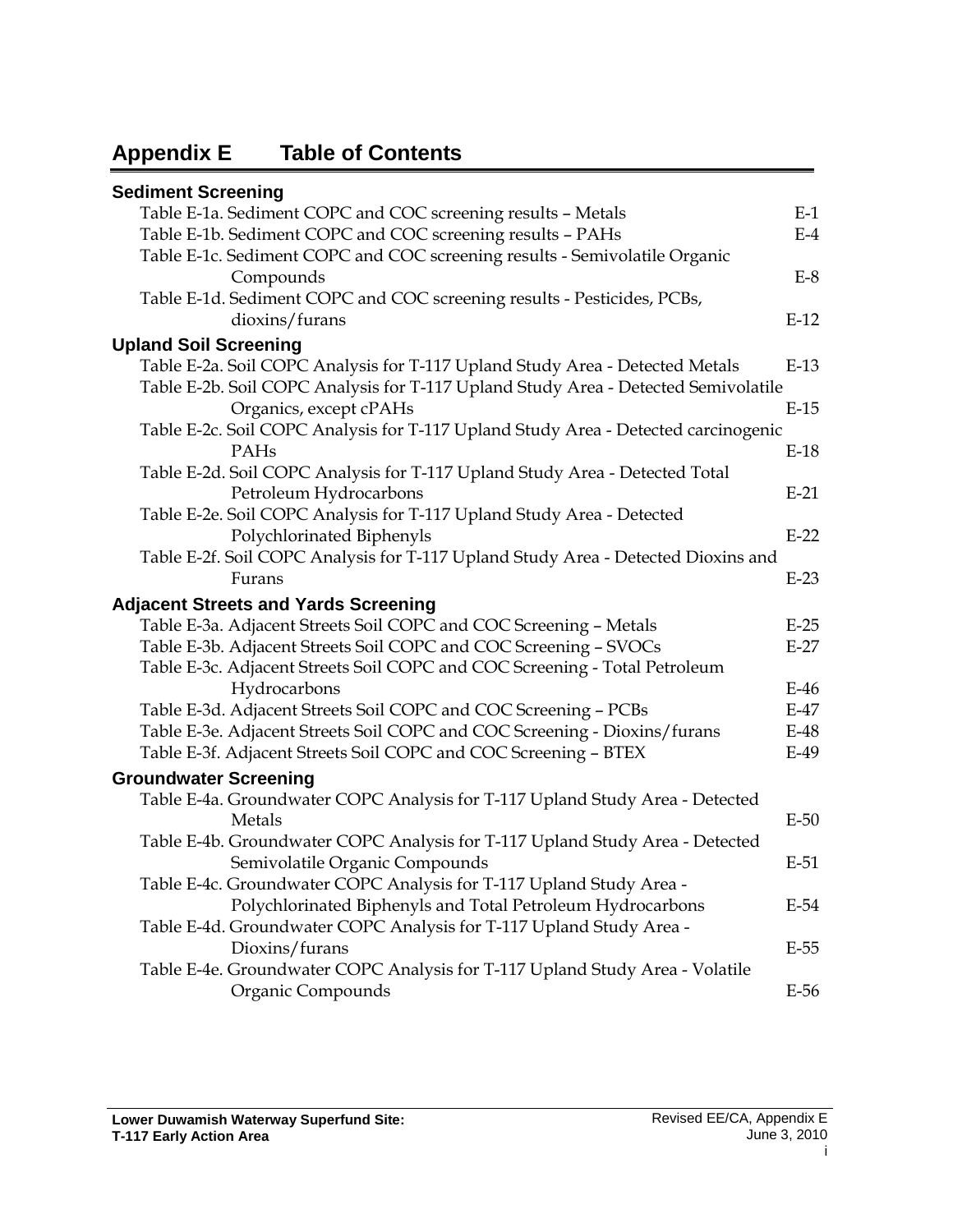| Analyte                               | <b>Aluminum</b>           | Antimony       | <b>Arsenic</b>            | <b>Barium</b> | Cadmium        | Chromium       |
|---------------------------------------|---------------------------|----------------|---------------------------|---------------|----------------|----------------|
| Screening level (SL)                  | 7,700                     | 3.1            | 0.39                      | 1,500         | 5.1            | 39             |
| Unitsl                                | mg/kg dw                  | mg/kg dw       | mg/kg dw                  | mg/kg dw      | mg/kg          | mg/kg dw       |
| <b>Summary Statistics</b>             |                           |                |                           |               |                |                |
| # of Samples                          | 5                         | 8              | 32                        | 5             | 32             | 32             |
| # of Detects                          | 5                         | 3              | 19                        | 5             | 13             | 32             |
| # of NDs                              | 0                         | 5              | 13                        | $\Omega$      | 19             | $\mathbf 0$    |
| # of Detected SL Exceedances          | 0                         |                | 19                        | $\Omega$      | $\Omega$       | 0              |
| # of ND SL Exceedances                | $\Omega$                  | 4              | 13                        | $\Omega$      | $\Omega$       | $\Omega$       |
| Maximum Detected Value                | 26,600                    | 6 J            | 22                        | 91            | 0.74           | 34             |
| Maximum Detect SampleID               | SD-DR206-0000             | SD-DR207-0000  | T117-SE60-SG              | SD-DR206-0020 | SD-DR206-0020  | SD-DR206-0000  |
| Minimum Detected Value                | 15,300                    | 0.79J          |                           | 41            | 0.16           | 14.7           |
| Minimum Detect SampleID               | SD-DR207-0000             | LDW-C10-S2     | T117-SE53-SG              | SD-DR208-0000 | LDW-C10-S2     | LDW-C10-S2     |
| Mean Detected Value                   | 20,400                    | 3              | 11                        | 66            | 0.40           | 24             |
| Mean Value (detect + non-detect)      | 20,400                    | 3.7            | 8                         | 66            | 0.26           | 24             |
| Minimum Non-Detect                    | na                        | 0.5            | 7                         | na            | 0.3            | na             |
| Maximum Non-Detect                    | na                        | 10             | 10                        | na            | 0.4            | na             |
| Maximum Exceeds SL?                   | $\overline{\mathsf{Yes}}$ | Yes            | $\overline{\mathsf{Yes}}$ | <b>No</b>     | No.            | No             |
| % Detects Exceeding SL                | 100                       | 33             | 100                       | $\Omega$      | $\Omega$       | $\Omega$       |
| Detection Frequency %                 | 100                       | 38             | 59                        | 100           | 41             | 100            |
| Non-detection Frequency %             | 0                         | 62             | 41                        | 0             | 59             | $\mathbf 0$    |
| Detects Exceeding 5%?                 | Yes                       | Yes            | Yes                       | na            | na             | na             |
| Is there a source in the EAA or RAAs? | <b>No</b>                 | <b>No</b>      | Yes                       | na            | na             | na             |
| Is this ID as a final COC?            | No                        | $\overline{N}$ | YES                       | <b>No</b>     | $\overline{N}$ | $\overline{N}$ |

na - not applicable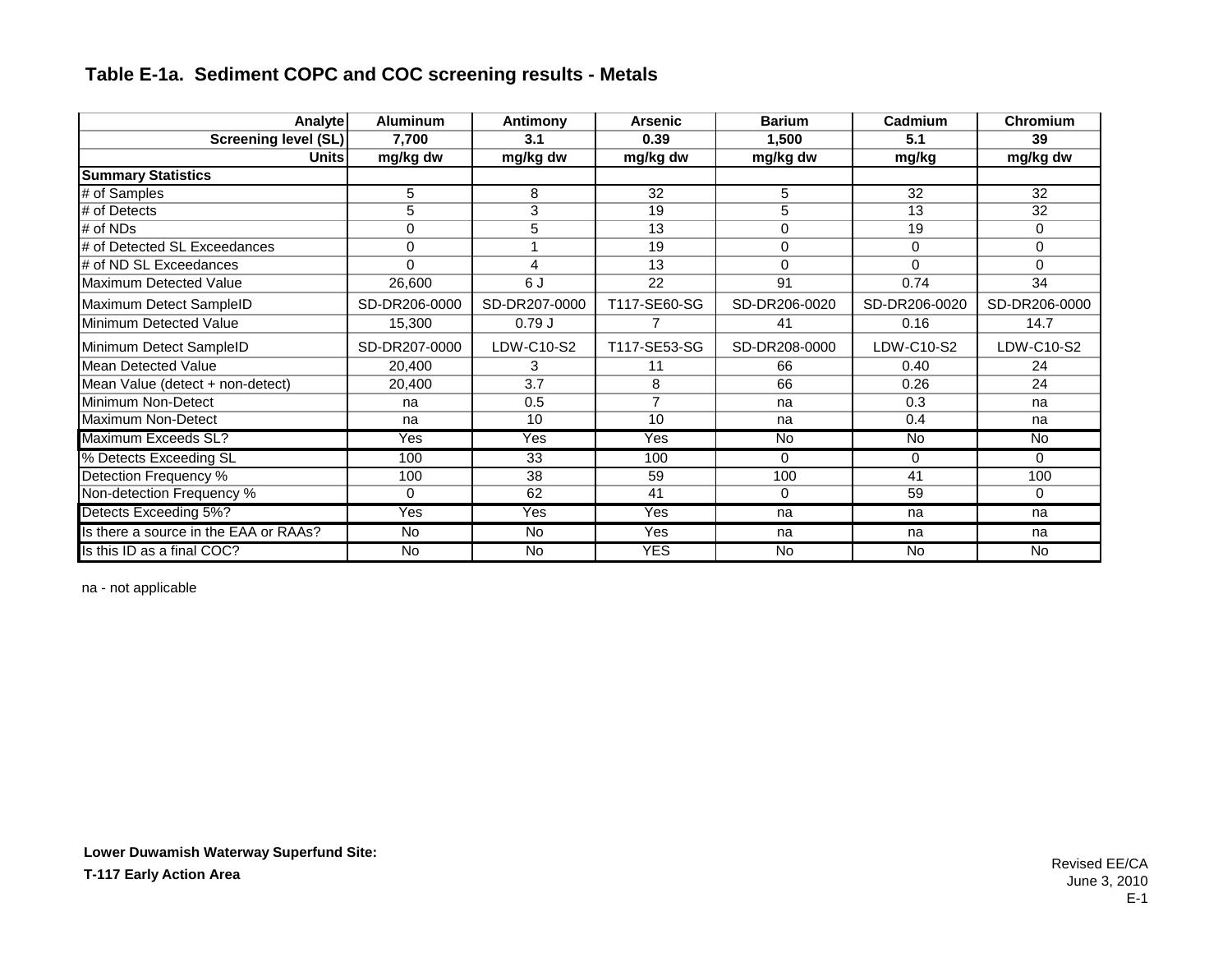| <b>Analyte</b>                        | Copper         | <b>Iron</b>    | Lead            | <b>Manganese</b> | <b>Mercury</b> | Molybdenum     |
|---------------------------------------|----------------|----------------|-----------------|------------------|----------------|----------------|
| <b>Screening level (SL)</b>           | 310            | 5,500          | 40              | 180              | 0.41           | 39             |
| Units                                 | mg/kg          | mg/kg dw       | mg/kg dw        | mg/kg dw         | mg/kg          | mg/kg dw       |
| <b>Summary Statistics</b>             |                |                |                 |                  |                |                |
| # of Samples                          | 32             | 5              | 32              | 5                | 32             | $\overline{2}$ |
| # of Detects                          | 32             | 5              | 32              | 5                | 25             | 2              |
| # of NDs                              | 0              | $\Omega$       | 9               | $\Omega$         | $\overline{7}$ | $\Omega$       |
| # of Detected SL Exceedances          | $\Omega$       | $\Omega$       | $\Omega$        | $\Omega$         | $\Omega$       | $\Omega$       |
| # of ND SL Exceedances                | $\Omega$       | $\Omega$       | $\Omega$        | $\Omega$         | $\Omega$       | $\Omega$       |
| Maximum Detected Value                | 54.9           | $32,300$ J     | 53              | 411              | 0.38           | $0.994$ J      |
| Maximum Detect SampleID               | T117-SE37-SG   | SD-DR206-0000  | T117-SE08-SG    | SD-DR207-0000    | T117-SE36-SG   | LDW-C10-S1     |
| Minimum Detected Value                | 22.9           | 24,000         | 5               | 276              | 0.036          | $0.902$ J      |
| Minimum Detect SampleID               | LDW-C10-S2     | SD-DR208-0000  | T117-SE37-SC-12 | SD-DR206-0020    | LDW-C10-S2     | LDW-C10-S2     |
| Mean Detected Value                   | 37             | 28,000         | 27              | 323              | 0.12           | 0.948          |
| Mean Value (detect + non-detect)      | 37             | 28,000         | 27              | 323              | 0.098          | 0.948          |
| Minimum Non-Detect                    | na             | na             | na              | na               | 0.05           | na             |
| Maximum Non-Detect                    | na             | na             | na              | na               | 0.08           | na             |
| Maximum Exceeds SL?                   | No             | Yes            | No              | Yes              | <b>No</b>      | No             |
| % Detects Exceeding SL                | $\Omega$       | 100            | 28              | 100              | $\Omega$       | $\Omega$       |
| Detection Frequency %                 | 100            | 100            | 100             | 100              | 78             | 100            |
| Non-detection Frequency %             | 0              | $\Omega$       | $\Omega$        | 0                | 22             | 0              |
| Detects Exceeding 5%?                 | na             | Yes            | Yes             | Yes              | na             | na             |
| Is there a source in the EAA or RAAs? | na             | No.            | No              | No.              | na             | na             |
| Is this ID as a final COC?            | $\overline{N}$ | $\overline{N}$ | $\overline{N}$  | $\overline{N}$   | $\overline{N}$ | No.            |

na - not applicable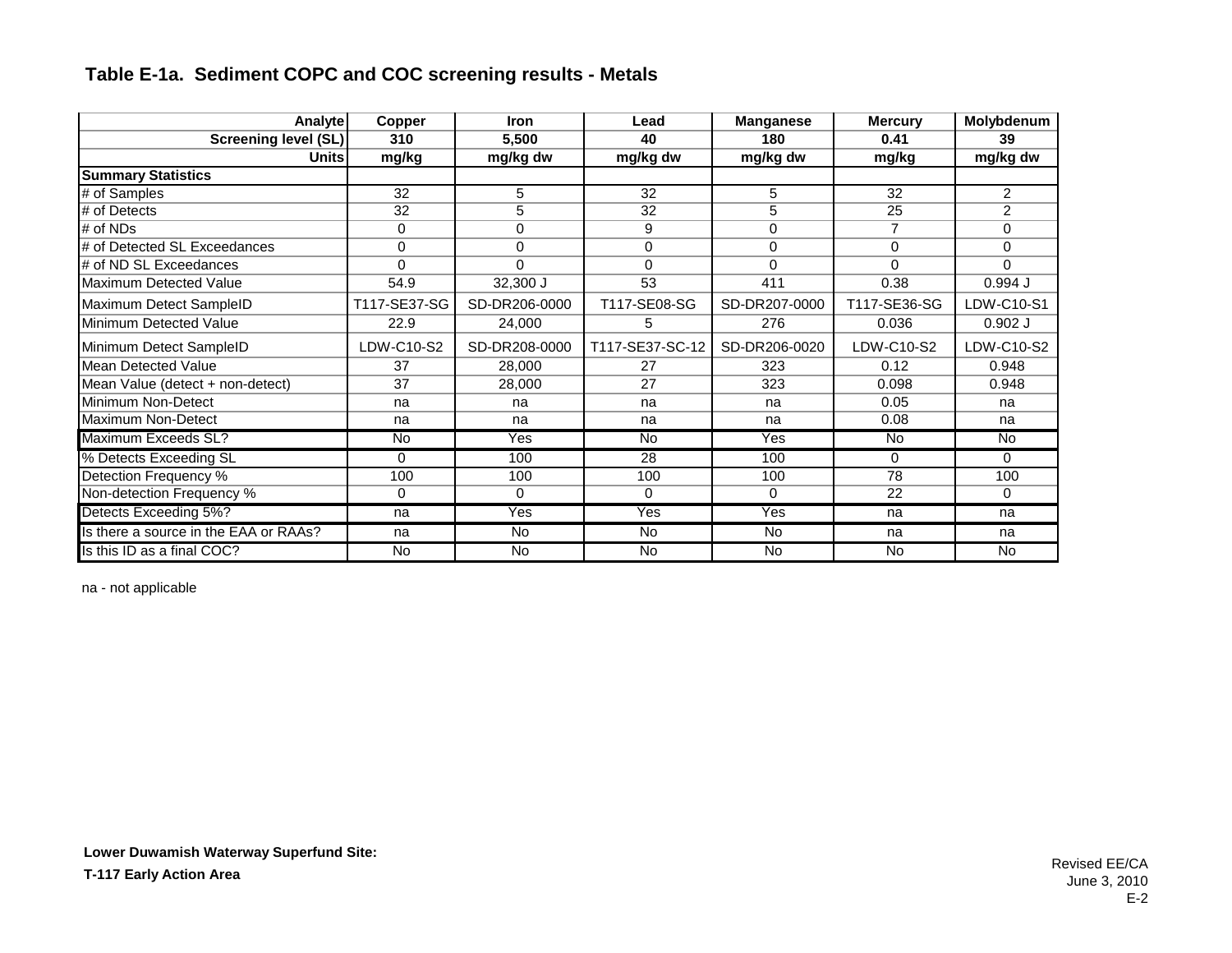| Analyte                               | <b>Silver</b> | <b>Thallium</b> | Vanadium                | <b>Zinc</b>     |
|---------------------------------------|---------------|-----------------|-------------------------|-----------------|
| <b>Screening level (SL)</b>           | 6.1           | 0.51            | 39                      | 410             |
| <b>Units</b>                          | mg/kg         | mg/kg dw        | mg/kg dw                | mg/kg           |
| <b>Summary Statistics</b>             |               |                 |                         |                 |
| # of Samples                          | 32            | $\overline{7}$  | $\overline{7}$          | 32              |
| # of Detects                          | 8             | 7               | 7                       | 32              |
| # of $NDs$                            | 24            | 0               | 0                       | $\Omega$        |
| # of Detected SL Exceedances          | 0             | $\Omega$        | 0                       | $\Omega$        |
| # of ND SL Exceedances                | $\Omega$      | $\Omega$        | 0                       | $\Omega$        |
| Maximum Detected Value                | 0.54          | 0.111           | 81                      | 143             |
| Maximum Detect SampleID               | SD-DR206-0020 | LDW-C10-S2      | SD-DR206-0000           | LDW-C10-S2      |
| Minimum Detected Value                | 0.08          | 0.04            | 55                      | 41.1            |
| Minimum Detect SampleID               | T117-SC-COMP1 | 0000            | SD-DR208-0000           | T117-SE37-SC-12 |
| <b>Mean Detected Value</b>            | 0.22          | 0.077           | 65                      | 94              |
| Mean Value (detect + non-detect)      | 0.22          | 0.077           | 65                      | 94              |
| Minimum Non-Detect                    | 0.4           | na              | na                      | na              |
| Maximum Non-Detect                    | 0.6           | na              | na                      | na              |
| Maximum Exceeds SL?                   | <b>No</b>     | <b>No</b>       | $\overline{\text{Yes}}$ | No.             |
| % Detects Exceeding SL                | 0             | $\Omega$        | 100                     | $\Omega$        |
| Detection Frequency %                 | 25            | 100             | 100                     | 100             |
| Non-detection Frequency %             | 75            | $\Omega$        | $\Omega$                | $\Omega$        |
| Detects Exceeding 5%?                 | na            | na              | Yes                     | na              |
| Is there a source in the EAA or RAAs? | na            | na              | No                      | na              |
| Is this ID as a final COC?            | No            | $\overline{N}$  | $\overline{N}$          | No              |

na - not applicable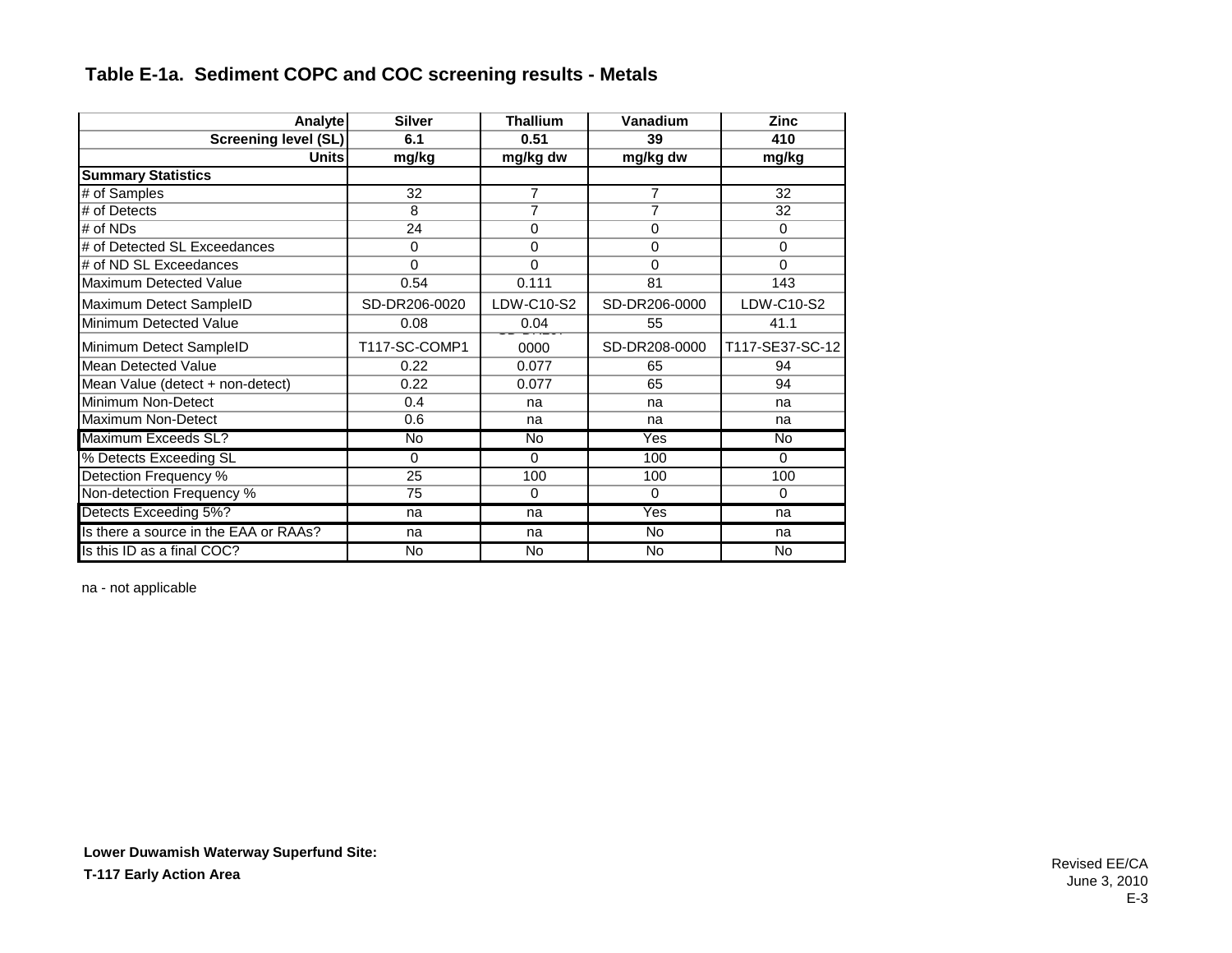| <b>Analyte</b>                        | 2-Methylnaphthalene |              | Acenaphthene Acenaphthylene            | Anthracene      | Benzo(a)anthracene | Benzo(a)pyrene                  |
|---------------------------------------|---------------------|--------------|----------------------------------------|-----------------|--------------------|---------------------------------|
| <b>Screening level (SL)</b>           | 38                  | 16           | 66                                     | 220             | 110                | 99                              |
| <b>Units</b>                          | mg/kg OC            | mg/kg OC     | mg/kg OC                               | mg/kg OC        | mg/kg OC           | mg/kg OC                        |
| <b>Summary Statistics</b>             |                     |              |                                        |                 |                    |                                 |
| # of Samples                          | 33                  | 33           | 33                                     | 33              | 33                 | 33                              |
| # of Detects                          | 6                   | 10           | 4                                      | 20              | 30                 | 30                              |
| $#$ of NDs                            | 27                  | 23           | 29                                     | 13              | 3                  | 3                               |
| # of Detected SL Exceedances          | 1                   | 3            | $\Omega$                               | 1               | 1                  | 1                               |
| # of ND SL Exceedances                | $\Omega$            | $\Omega$     | $\Omega$                               | $\Omega$        | $\Omega$           | $\Omega$                        |
| <b>Maximum Detected Value</b>         | 74                  | 210          | 2.5                                    | 230             | 440                | 420                             |
| Maximum Detect SampleID               | T117-SE37-SG        |              | T117-SE37-SG T117-SE37-SG T117-SE37-SG |                 | T117-SE37-SG       | T117-SE37-SG                    |
| Minimum Detected Value                | 0.41                | 0.33J        | 0.43                                   | 0.90            | 1.7                | 2.0J                            |
| Minimum Detect SampleID               | LDW-C10-S2          | T117-SE33-SG | LDW-C10-S2                             | T117-SE33-SG    | T117-SE08-SG       | T117-SE08-SG<br>T117-SE21-SC-24 |
| Mean Detected Value                   | 14                  | 27           | 0.96                                   | 16              | 24                 | 24                              |
| Mean Value (detect + non-detect)      | 3.1                 | 8.6          | 0.74                                   | 10 <sup>1</sup> | 22                 | 22                              |
| Minimum Non-Detect                    | 0.63                | 0.67         | 0.63                                   | 0.67            | 0.91               | 0.91                            |
| Maximum Non-Detect                    | 2.5                 | 2.5          | 2.5                                    | 2.4             | 2.0                | 2.0                             |
| Maximum Exceeds SL?                   | Yes                 | Yes          | <b>No</b>                              | Yes             | Yes                | Yes                             |
| % Detects Exceeding SL                | 17                  | 30           | $\Omega$                               | 5               | 3                  | 3                               |
| Detection Frequency %                 | 18                  | 30           | 12                                     | 61              | 91                 | 91                              |
| Non-detection Frequency %             | 82                  | 70           | 88                                     | 39              | 9                  | 9                               |
| Detects Exceeding 5%?                 | Yes                 | Yes          | Yes                                    | Yes             | Yes                | Yes                             |
| Is there a source in the EAA or RAAs? | Yes                 | Yes          | na                                     | Yes             | Yes                | Yes                             |
| Is this ID as a final COC?            | <b>YES</b>          | <b>YES</b>   | <b>No</b>                              | <b>YES</b>      | <b>YES</b>         | <b>YES</b>                      |

na - not applicable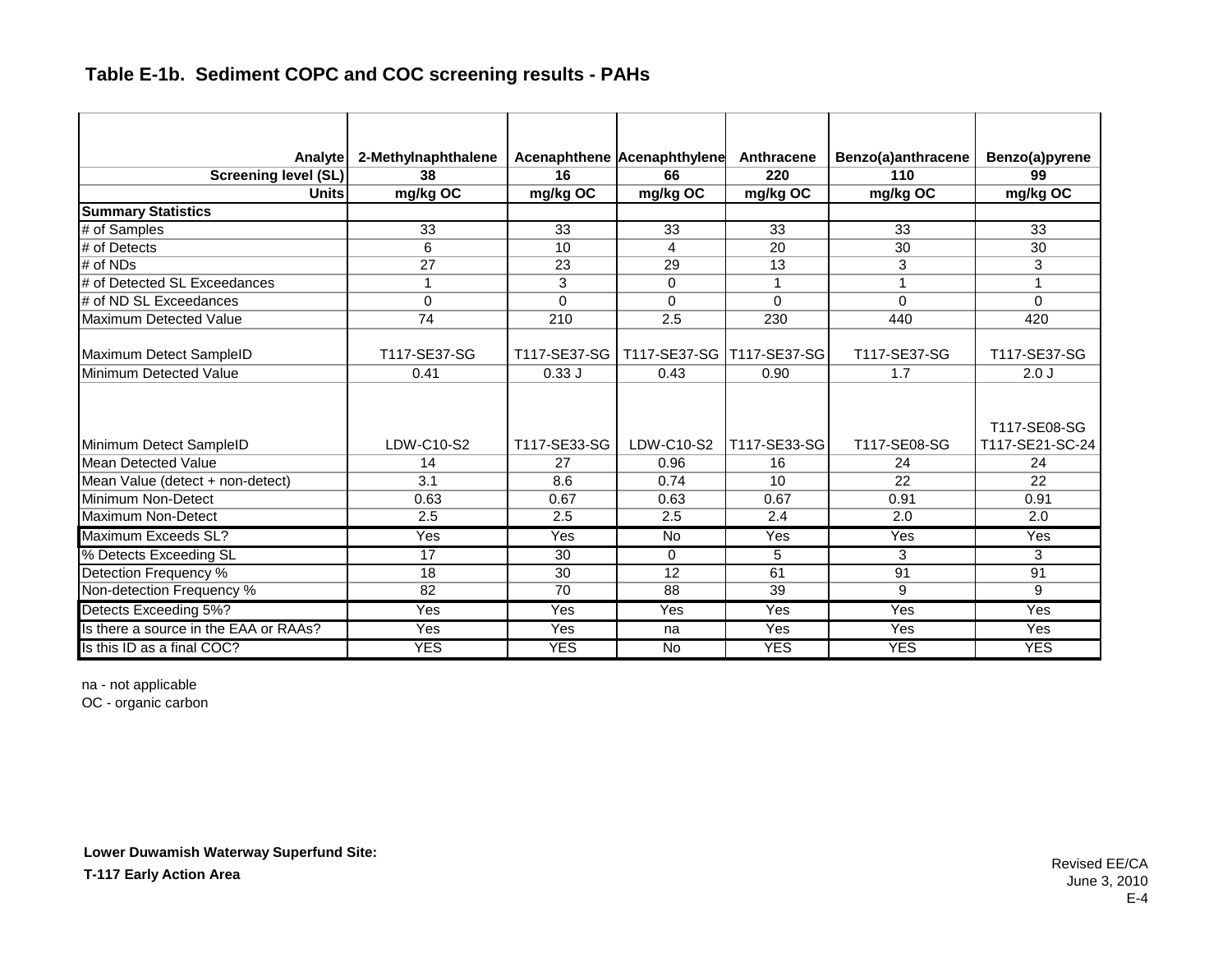|                                       |                      | <b>Total</b>              |                          |                 |                           |
|---------------------------------------|----------------------|---------------------------|--------------------------|-----------------|---------------------------|
| Analytel                              | Benzo(g,h,i)perylene | <b>Benzofluoranthenes</b> | <b>Carcinogenic PAHs</b> | <b>Chrysene</b> | Dibenzo(a,h)anthracene    |
| <b>Screening level (SL)</b>           | 31                   | 230                       | 0.14                     | 110             | 12                        |
| <b>Units</b>                          | mg/kg OC             | mg/kg OC                  | mg/kg dw                 | mg/kg OC        | mg/kg OC                  |
| <b>Summary Statistics</b>             |                      |                           |                          |                 |                           |
| # of Samples                          | 33                   | 33                        | 34                       | 33              | 33                        |
| $#$ of Detects                        | 28                   | 30                        | 30                       | 30              | 20                        |
| # of NDs                              | 5                    | 3                         | 4                        | 3               | 13                        |
| # of Detected SL Exceedances          | 1                    |                           | 15                       | 1               | 1                         |
| # of ND SL Exceedances                | 0                    | $\Omega$                  | 0                        | $\Omega$        | 0                         |
| Maximum Detected Value                | 63                   | 890                       | 11                       | 410             | 34                        |
| Maximum Detect SampleID               | T117-SE37-SG         | T117-SE37-SG              | T117-SE37-SG             | T117-SE37-SG    | T117-SE37-SG              |
| Minimum Detected Value                | 0.90                 | 6.2J                      | 0.055                    | 3.2             | 0.32J                     |
| Minimum Detect SampleID               | T117-SE33-SG         | T117-SE08-SG              | T117-SE17-SC-46          | T117-SE08-SG    | T117-SE33-SG              |
| Mean Detected Value                   | 7.4                  | 53                        | 0.6                      | 27              | 4.4                       |
| Mean Value (detect + non-detect)      | 6.4                  | 48                        | 0.53                     | 25              | 2.9                       |
| Minimum Non-Detect                    | 0.91                 | 0.91                      | 0.018                    | 0.91            | 0.87                      |
| Maximum Non-Detect                    | 2.4                  | 2.0                       | 0.018                    | 2.0             | 2.4                       |
| Maximum Exceeds SL?                   | Yes                  | Yes                       | Yes                      | Yes             | Yes                       |
| % Detects Exceeding SL                | 4                    | 3                         | 50                       | 3               | 5                         |
| Detection Frequency %                 | 85                   | 91                        | 88                       | 91              | 61                        |
| Non-detection Frequency %             | 15                   | 9                         | 12                       | 9               | 39                        |
| Detects Exceeding 5%?                 | Yes                  | Yes                       | Yes                      | Yes             | Yes                       |
| Is there a source in the EAA or RAAs? | Yes                  | $\overline{\text{Yes}}$   | Yes                      | Yes             | $\overline{\mathsf{Yes}}$ |
| Is this ID as a final COC?            | <b>YES</b>           | <b>YES</b>                | <b>YES</b>               | <b>YES</b>      | <b>YES</b>                |

na - not applicable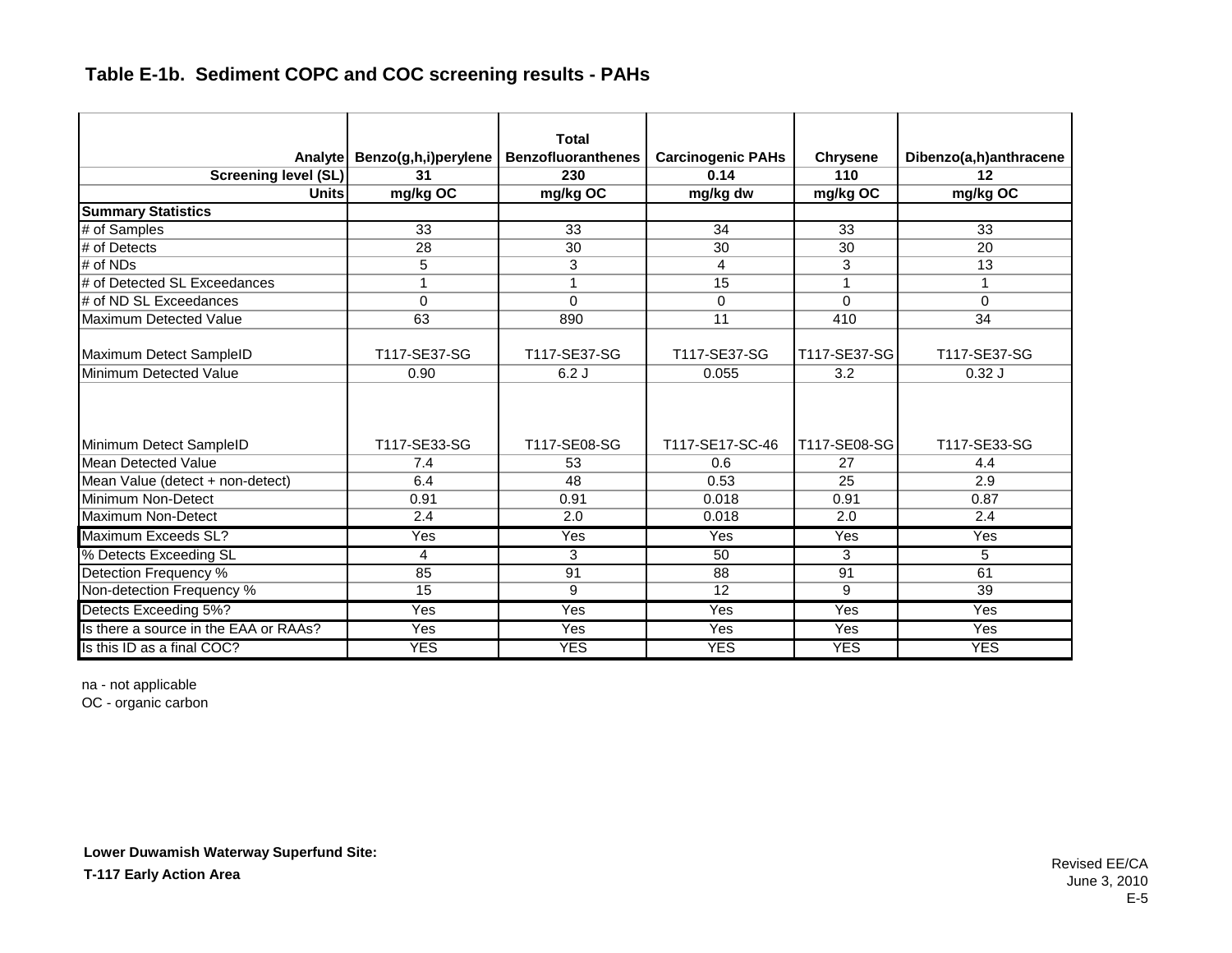|                                       |                        |                              |                 | $Indeno(1,2,3-cd)$ |                    |                     |                |
|---------------------------------------|------------------------|------------------------------|-----------------|--------------------|--------------------|---------------------|----------------|
|                                       | Analyte   Dibenzofuran | <b>Fluoranthene</b>          | <b>Fluorene</b> | pyrene             | <b>Naphthalene</b> | <b>Phenanthrene</b> | <b>Pyrene</b>  |
| <b>Screening level (SL)</b>           | $\overline{15}$        | 160                          | 23              | 34                 | 99                 | 100                 | 1000           |
| <b>Units</b>                          | mg/kg OC               | mg/kg OC                     | mg/kg OC        | mg/kg OC           | mg/kg OC           | mg/kg OC            | mg/kg OC       |
| <b>Summary Statistics</b>             |                        |                              |                 |                    |                    |                     |                |
| # of Samples                          | 33                     | 33                           | 33              | 33                 | 33                 | 33                  | 33             |
| # of Detects                          | $\overline{7}$         | 32                           | 11              | 28                 | 6                  | 29                  | 32             |
| # of NDs                              | 26                     | 1                            | 22              | 5                  | 27                 | 4                   |                |
| # of Detected SL Exceedances          | 1                      | 1                            | $\mathbf{1}$    | $\overline{2}$     | $\Omega$           | $\mathfrak{p}$      | $\Omega$       |
| # of ND SL Exceedances                | $\Omega$               | $\mathbf{0}$                 | $\Omega$        | $\mathbf{0}$       | $\Omega$           | $\Omega$            | $\Omega$       |
| Maximum Detected Value                | 220                    | 1,300                        | 290             | 100                | 68                 | 1.500               | 840            |
|                                       | T117-SE37-             |                              |                 |                    |                    |                     |                |
| Maximum Detect SampleID               | SG                     | T117-SE37-SG                 | T117-SE37-SG    | T117-SE37-SG       | T117-SE37-SG       | T117-SE37-SG        | T117-SE37-SG   |
| Minimum Detected Value                | 0.34                   | 1.5                          | 0.40J           | 0.83               | 0.26               | 2.6                 | 1.4            |
|                                       |                        |                              |                 |                    |                    |                     | T117-SE17-SC-  |
|                                       |                        |                              |                 |                    |                    |                     | 24             |
|                                       |                        |                              |                 |                    |                    |                     | T117-SE31-SC-  |
| Minimum Detect SampleID               | LDW-C10-S2             | T117-SE31-SC-12 T117-SE33-SG |                 | T117-SE33-SG       | LDW-C10-S2         | T117-SE15-SG        | 12             |
| Mean Detected Value                   | 34                     | 66                           | 29              | 10                 | 13                 | 67                  | 49             |
| Mean Value (detect + non-detect)      | 7.7                    | 64                           | 10              | 8.8                | 2.9                | 59                  | 47             |
| Minimum Non-Detect                    | 0.63                   | 2.0                          | 0.67            | 0.91               | 0.1                | 0.91                | $\overline{2}$ |
| Maximum Non-Detect                    | 2.5                    | 2.0                          | 2.5             | 2.4                | 2.5                | 2.4                 | $\overline{2}$ |
| Maximum Exceeds SL?                   | Yes                    | <b>Yes</b>                   | Yes             | <b>Yes</b>         | <b>No</b>          | Yes                 | <b>No</b>      |
| % Detects Exceeding SL                | 14                     | 3                            | 9               | $\overline{7}$     | $\Omega$           | $\overline{7}$      | $\Omega$       |
| Detection Frequency %                 | 21                     | 97                           | 33              | 85                 | 18                 | 88                  | 97             |
| Non-detection Frequency %             | 79                     | 3                            | 67              | 15                 | 82                 | 12                  | 3              |
| Detects Exceeding 5%?                 | Yes                    | Yes                          | Yes             | Yes                | Yes                | Yes                 | Yes            |
| Is there a source in the EAA or RAAs? | Yes                    | Yes                          | Yes             | Yes                | na                 | Yes                 | na             |
| Is this ID as a final COC?            | <b>YES</b>             | <b>YES</b>                   | <b>YES</b>      | <b>YES</b>         | <b>No</b>          | <b>YES</b>          | <b>No</b>      |

na - not applicable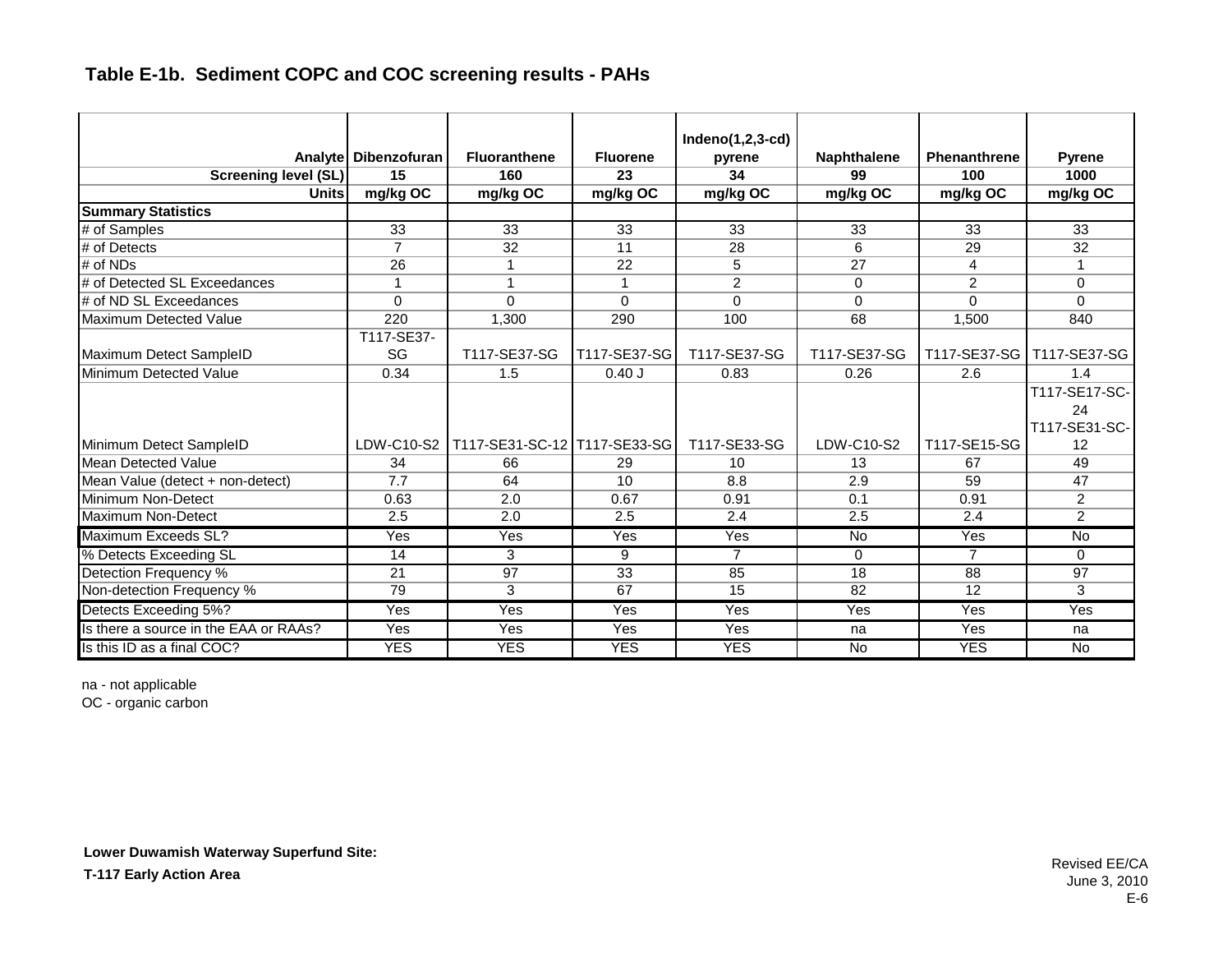| Analyte                               | <b>Total HPAH</b>            | <b>Total LPAH</b> |
|---------------------------------------|------------------------------|-------------------|
| <b>Screening level (SL)</b>           | 960                          | 370               |
| Units                                 | mg/kg OC                     | mg/kg OC          |
| <b>Summary Statistics</b>             |                              |                   |
| # of Samples                          | 33                           | 33                |
| # of Detects                          | 32                           | 29                |
| # of NDs                              | 1                            | 4                 |
| # of Detected SL Exceedances          | 1                            | 1                 |
| # of ND SL Exceedances                | 0                            | $\mathbf 0$       |
| Maximum Detected Value                | 4,500                        | 2,300             |
| Maximum Detect SampleID               | T117-SE37-SG                 | T117-SE37-SG      |
| Minimum Detected Value                | 2.9                          | 2.6               |
| Minimum Detect SampleID               | T117-SE31-SC-12 T117-SE15-SG |                   |
| <b>Mean Detected Value</b>            | 250                          | 100               |
| Mean Value (detect + non-detect)      | 240                          | 89                |
| Minimum Non-Detect                    | 2.0                          | 0.91              |
| <b>Maximum Non-Detect</b>             | 2.0                          | 2.4               |
| Maximum Exceeds SL?                   | Yes                          | Yes               |
| % Detects Exceeding SL                | 3                            | 3                 |
| Detection Frequency %                 | 97                           | 88                |
| Non-detection Frequency %             | 3                            | 12                |
| Detects Exceeding 5%?                 | Yes                          | Yes               |
| Is there a source in the EAA or RAAs? | Yes                          | Yes               |
| Is this ID as a final COC?            | <b>YES</b>                   | <b>YES</b>        |

na - not applicable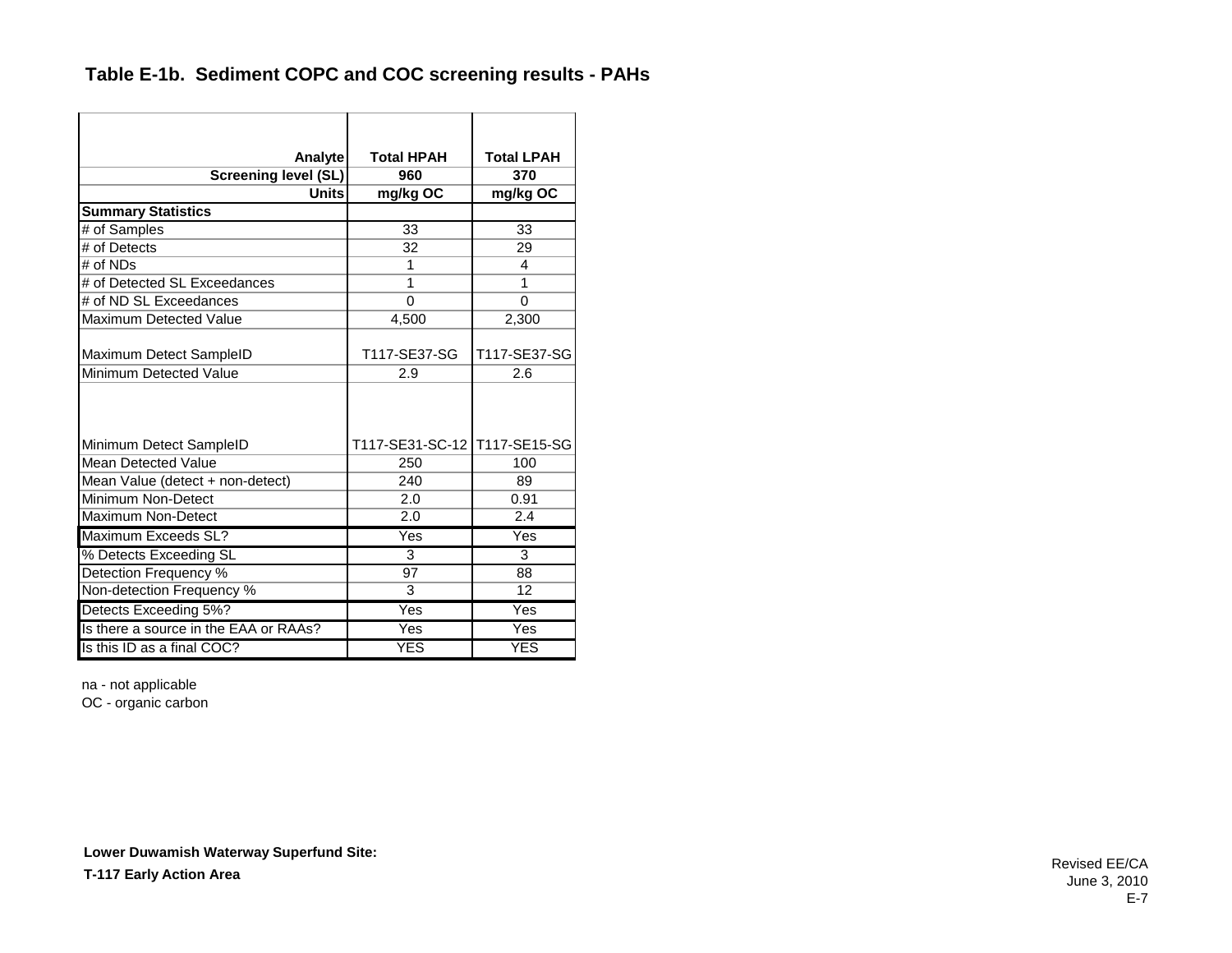|                                       | Bis(2-ethylhexyl) |                               |                   |                           |                         |
|---------------------------------------|-------------------|-------------------------------|-------------------|---------------------------|-------------------------|
| Analyte                               | phthalate         | <b>Butyl benzyl phthalate</b> | Diethyl phthalate | <b>Dimethyl phthalate</b> | Di-n-butyl phthalate    |
| <b>Screening level (SL)</b>           | 47                | 4.9                           | 61                | 53                        | 220                     |
| <b>Units</b>                          | mg/kg OC          | mg/kg OC                      | mg/kg OC          | mg/kg OC                  | mg/kg OC                |
| <b>Summary Statistics</b>             |                   |                               |                   |                           |                         |
| # of Samples                          | 33                | 33                            | 33                | 33                        | 33                      |
| # of Detects                          | 29                | 12                            | $\overline{2}$    | 4                         | 4                       |
| # of NDs                              | 4                 | 21                            | 31                | 29                        | 29                      |
| # of Detected SL Exceedances          | 1                 |                               | $\Omega$          | $\Omega$                  | 0                       |
| # of ND SL Exceedances                | $\Omega$          |                               | $\Omega$          | $\Omega$                  | 0                       |
| Maximum Detected Value                | 66                | 5.1                           | 1.3               | 1.3                       | 30                      |
| Maximum Detect SampleID               | SD-DR206-0000A    | SD-DR206-0000A                | SD-DR207-0000     | SD-DR207-0000             | T117-SE08-SG            |
| Minimum Detected Value                | 1.7               | $0.63$ J                      | $0.46$ J          | $0.47$ J                  | 0.77                    |
|                                       |                   | SD-DR207-0000                 |                   |                           |                         |
| Minimum Detect SampleID               | T117-SE17-SC-24   | T117-SE40-SG                  | T117-SE39-SG      | T117-SE33-SG              | T117-SE39-SG            |
| <b>Mean Detected Value</b>            | 10                | 2.0                           | 0.88              | 0.77                      | 12                      |
| Mean Value (detect + non-detect)      | 9.3               | 1.2                           | $\overline{ }$    | 0.84                      | 2.2                     |
| Minimum Non-Detect                    | 0.95              | 0.32                          | 0.63              | 0.82                      | 0.63                    |
| Maximum Non-Detect                    | 2.4               | 6.1                           | 16                | 6.1                       | 6.1                     |
| Maximum Exceeds SL?                   | Yes               | Yes                           | <b>No</b>         | $\overline{N}$            | <b>No</b>               |
| % Detects Exceeding SL                | 3                 | 8                             | 0                 | $\Omega$                  | $\Omega$                |
| Detection Frequency %                 | 88                | 36                            | 6                 | 12                        | 12                      |
| Non-detection Frequency %             | 12                | 64                            | 94                | 88                        | 88                      |
| Detects Exceeding 5%?                 | Yes               | $\overline{\text{Yes}}$       | Yes               | Yes                       | $\overline{\text{Yes}}$ |
| Is there a source in the EAA or RAAs? | Yes               | <b>No</b>                     | na                | na                        | na                      |
| Is this ID as a final COC?            | No                | <b>No</b>                     | <b>No</b>         | <b>No</b>                 | <b>No</b>               |

na - not applicable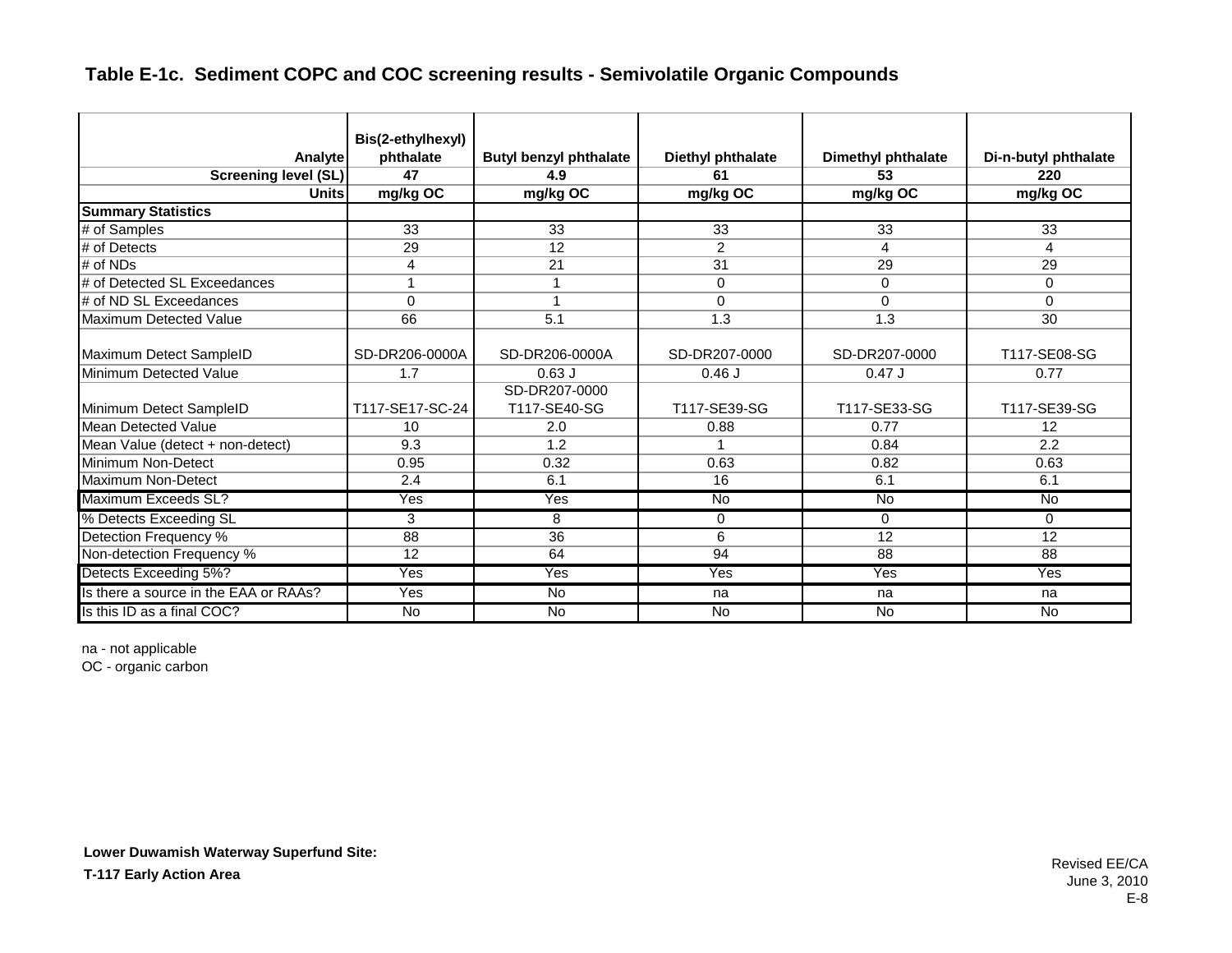| Analyte                               | Di-n-octyl phthalate | 1,2,4-Trichlorobenzene | 1,2-Dichlorobenzene | 1,4-Dichlorobenzene |
|---------------------------------------|----------------------|------------------------|---------------------|---------------------|
| <b>Screening level (SL)</b>           | 58                   | 0.81                   | 2.3                 | 3.1                 |
| Units                                 | mg/kg OC             | mg/kg OC               | mg/kg OC            | mg/kg OC            |
| <b>Summary Statistics</b>             |                      |                        |                     |                     |
| # of Samples                          | 33                   | 31                     | 31                  | 31                  |
| # of Detects                          | $\overline{2}$       | $\Omega$               | $\Omega$            | 0                   |
| # of NDs                              | 31                   | 31                     | 31                  | 31                  |
| # of Detected SL Exceedances          | 0                    | $\Omega$               | $\Omega$            | 0                   |
| # of ND SL Exceedances                | $\Omega$             | 20                     | 3                   | 1                   |
| <b>Maximum Detected Value</b>         | 2.2                  | nd                     | nd                  | nd                  |
| Maximum Detect SampleID               | T117-SE40-SG         | na                     | na                  | na                  |
| Minimum Detected Value                | 1.3J                 | nd                     | nd                  | nd                  |
| Minimum Detect SampleID               | LDW-C10-S2           | na                     | na                  | na                  |
| Mean Detected Value                   | 1.8                  | nd                     | nd                  | nd                  |
| Mean Value (detect + non-detect)      | 0.84                 | 0.61                   | 0.57                | 0.57                |
| Minimum Non-Detect                    | 0.63                 | 0.17                   | 0.033               | 0.033               |
| <b>Maximum Non-Detect</b>             | 6.1                  | 6.1                    | 6.1                 | 6.1                 |
| Maximum Exceeds SL?                   | <b>No</b>            | <b>No</b>              | <b>No</b>           | <b>No</b>           |
| % Detects Exceeding SL                | 0                    | $\Omega$               | 0                   | 0                   |
| Detection Frequency %                 | 6                    | $\Omega$               | $\Omega$            | $\Omega$            |
| Non-detection Frequency %             | 94                   | 100                    | 100                 | 100                 |
| Detects Exceeding 5%?                 | Yes                  | $\overline{N}$         | $\overline{N}$      | <b>No</b>           |
| Is there a source in the EAA or RAAs? | na                   | na                     | na                  | na                  |
| Is this ID as a final COC?            | <b>No</b>            | <b>No</b>              | <b>No</b>           | <b>No</b>           |

na - not applicable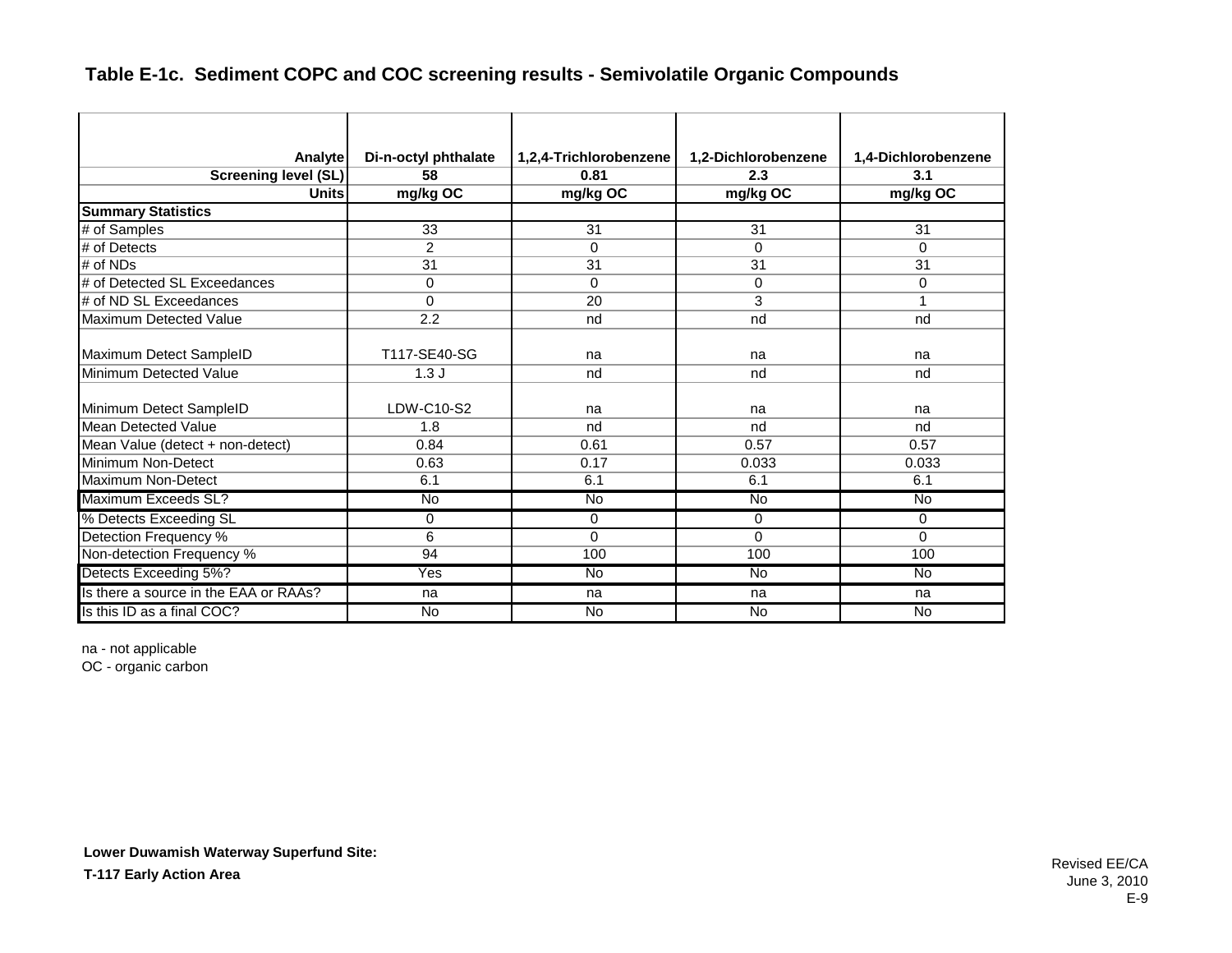| <b>Analyte</b>                        | 2,4-Dimethylphenol | 4-Methylphenol | <b>Benzoic acid</b>             | Benzyl alcohol | Hexachlorobenzene       |
|---------------------------------------|--------------------|----------------|---------------------------------|----------------|-------------------------|
| <b>Screening level (SL)</b>           | 0.029              | 0.67           | 0.65                            | 0.057          | 0.38                    |
| <b>Units</b>                          | mg/kg dw           | mg/kg dw       | mg/kg dw                        | mg/kg dw       | mg/kg OC                |
| <b>Summary Statistics</b>             |                    |                |                                 |                |                         |
| # of Samples                          | 34                 | 34             | 34                              | 34             | 32                      |
| # of Detects                          | $\Omega$           | 8              | $\mathcal{P}$                   | 1              | 4                       |
| $#$ of NDs                            | 34                 | 26             | 32                              | 33             | 28                      |
| # of Detected SL Exceedances          | 0                  | 0              | 0                               | 1              |                         |
| # of ND SL Exceedances                | 4                  | $\Omega$       | 2                               | 1              | 16                      |
| Maximum Detected Value                | nd                 | 0.15           | 0.3                             | 0.072          | 0.75                    |
|                                       |                    |                | SD-DR206-0020                   |                |                         |
| Maximum Detect SampleID               | na                 | LDW-C10-S1     | SD-DR206-0000A                  | T117-SE08-SG   | SD0019                  |
| Minimum Detected Value                | nd                 | $0.028$ J      | 0.3                             | 0.072          | $0.040$ J               |
| Minimum Detect SampleID               | na                 | T117-SE36-SG   | SD-DR206-0020<br>SD-DR206-0000A | T117-SE08-SG   | SD0018                  |
| Mean Detected Value                   | nd                 | 0.065          | 0.3                             | 0.072          | 0.24                    |
| Mean Value (detect + non-detect)      | 0.021              | 0.023          | 0.16                            | 0.016          | 0.36                    |
| Minimum Non-Detect                    | 0.019              | 0.019          | 0.19                            | 0.019          | 0.044                   |
| Maximum Non-Detect                    | 0.5                | 0.04           | $\overline{2}$                  | 0.10           | 2.5                     |
| Maximum Exceeds SL?                   | <b>No</b>          | <b>No</b>      | <b>No</b>                       | Yes            | <b>Yes</b>              |
| % Detects Exceeding SL                | 0                  | $\Omega$       | 0                               | 100            | 25                      |
| Detection Frequency %                 | 0                  | 24             | 6                               | 3              | 12                      |
| Non-detection Frequency %             | 100                | 76             | 94                              | 97             | 88                      |
| Detects Exceeding 5%?                 | No                 | Yes            | Yes                             | $\overline{N}$ | $\overline{\text{Yes}}$ |
| Is there a source in the EAA or RAAs? | na                 | na             | na                              | No.            | <b>No</b>               |
| Is this ID as a final COC?            | <b>No</b>          | <b>No</b>      | <b>No</b>                       | <b>No</b>      | $\overline{N}$          |

na - not applicable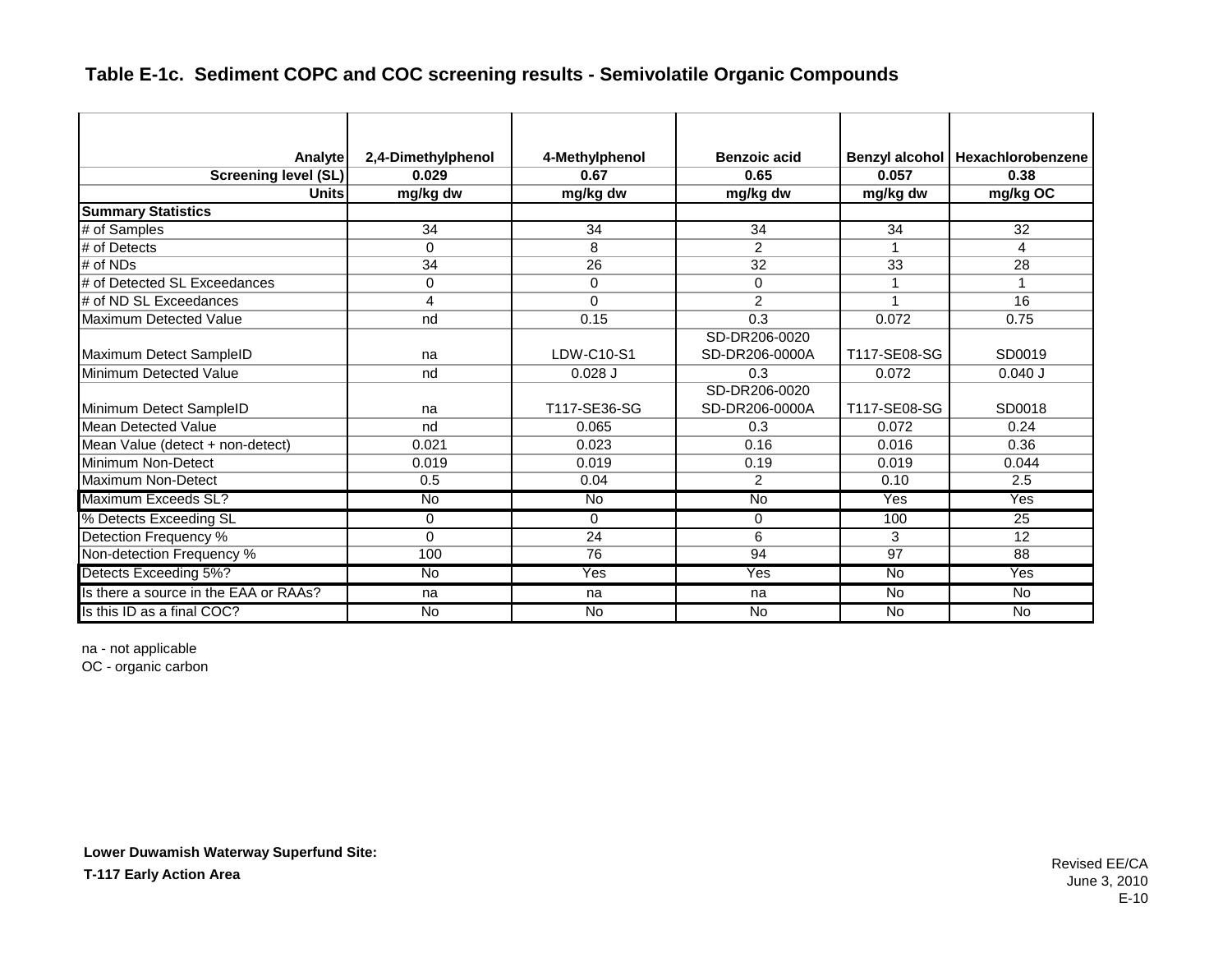|                                       | Analyte   N-Nitrosodiphenylamine | Pentachlorophenol | Phenol         |
|---------------------------------------|----------------------------------|-------------------|----------------|
| <b>Screening level (SL)</b>           | 11                               | 0.36              | 0.42           |
| <b>Units</b>                          | mg/kg OC                         | mg/kg dw          | mg/kg dw       |
| <b>Summary Statistics</b>             |                                  |                   |                |
| # of Samples                          | 33                               | 30                | 34             |
| # of Detects                          | $\Omega$                         | 3                 | $\overline{7}$ |
| # of NDs                              | 33                               | 27                | 27             |
| # of Detected SL Exceedances          | $\Omega$                         | $\Omega$          | 3              |
| # of ND SL Exceedances                | $\Omega$                         | $\mathcal{P}$     | $\Omega$       |
| <b>Maximum Detected Value</b>         | nd                               | 0.30J             | 2.1            |
| Maximum Detect SampleID               | na                               | SD-DR206-0000A    | SD-DR207-0000  |
| Minimum Detected Value                | nd                               | $0.093$ J         | 0.072          |
| Minimum Detect SampleID               | na                               | T117-SE39-SG      | T117-SE36-SG   |
| <b>Mean Detected Value</b>            | nd                               | 0.17              | 0.86           |
| Mean Value (detect + non-detect)      | 0.88                             | 0.087             | 0.19           |
| Minimum Non-Detect                    | 0.63                             | 0.096             | 0.019          |
| Maximum Non-Detect                    | 6.1                              | 1                 | 0.048          |
| Maximum Exceeds SL?                   | <b>No</b>                        | <b>No</b>         | Yes            |
| % Detects Exceeding SL                | $\Omega$                         | $\Omega$          | 43             |
| Detection Frequency %                 | $\Omega$                         | 10                | 21             |
| Non-detection Frequency %             | 100                              | 90                | 79             |
| Detects Exceeding 5%?                 | <b>No</b>                        | Yes               | Yes            |
| Is there a source in the EAA or RAAs? | na                               | na                | Yes            |
| Is this ID as a final COC?            | No                               | <b>No</b>         | <b>YES</b>     |

na - not applicable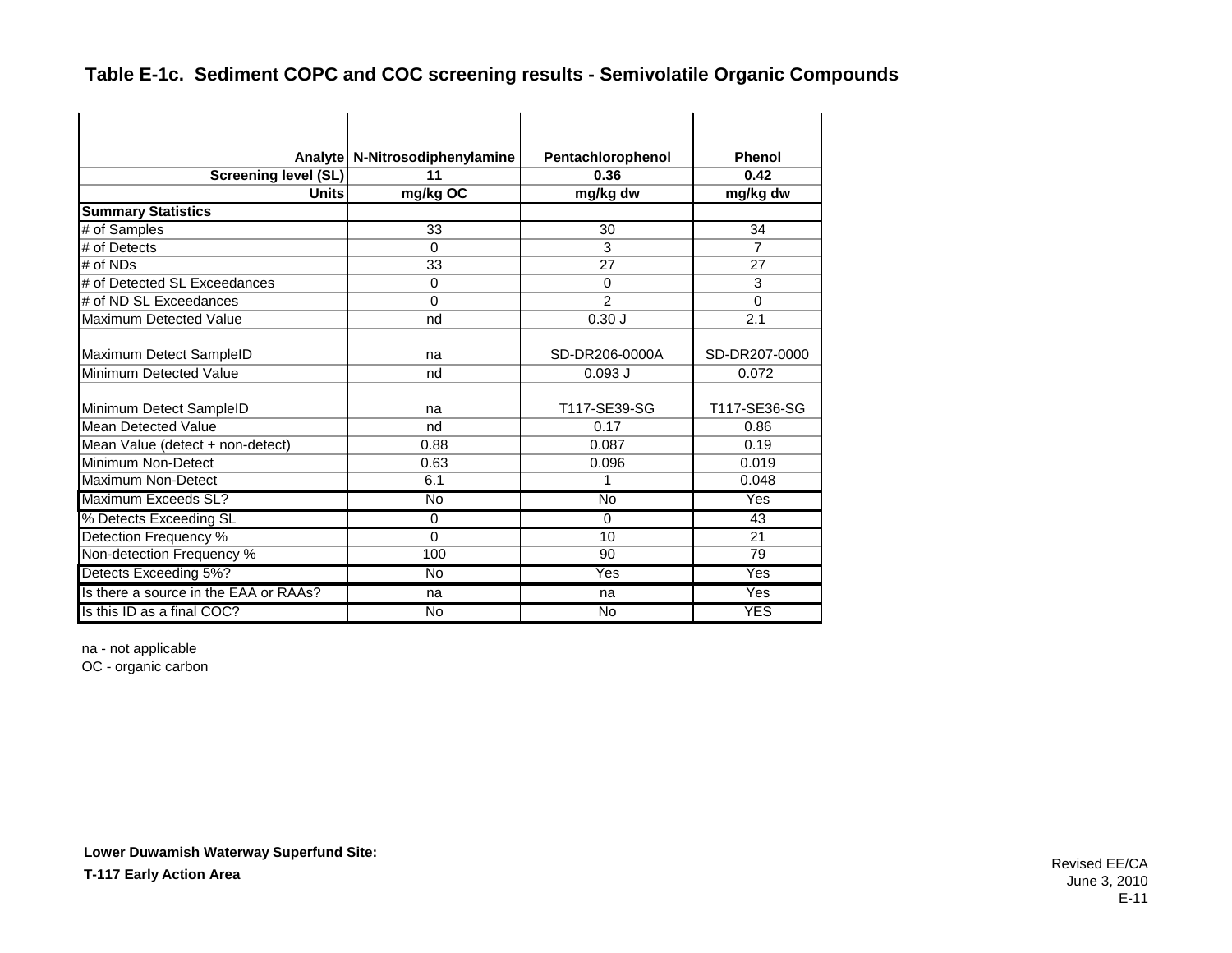### **Table E-1d. Sediment COPC and COC screening results - Pesticides, PCBs, dioxins/furans**

| Analyte                               | <b>Dieldrin</b> | <b>Total DDTs</b> | <b>Toxaphene</b> | <b>Total PCBs</b> | Dioxin/furan TEQ |
|---------------------------------------|-----------------|-------------------|------------------|-------------------|------------------|
| <b>Screening level (SL)</b>           | 0.03            | 1.4               | 0.44             | 0.22              | 4.5              |
| Unitsl                                | mg/kg dw        | mg/kg dw          | mg/kg dw         | mg/kg dw          | ng/kg dw         |
| <b>Summary Statistics</b>             |                 |                   |                  |                   |                  |
| # of Samples                          | 6               | 6                 | 5                | 182               | 9                |
| # of Detects                          | 0               | 4                 | 0                | 144               | 9                |
| # of NDs                              | 6               | $\overline{2}$    | 5                | 38                | $\Omega$         |
| # of Detected SL Exceedances          | 0               | 0                 | $\mathbf 0$      | 80                | $\overline{2}$   |
| # of ND SL Exceedances                |                 | $\Omega$          | $\overline{2}$   | $\Omega$          | na               |
| Maximum Detected Value                | na              | 0.020 JN          | na               | 51                | 9.36J            |
| Maximum Detect SampleID               | na              | LDW-C10-S2        | na               | T117-SE31-SC-01   | T117-100-SG      |
| Minimum Detected Value                | na              | 0.002             | na               | $0.014$ J         | 2.11J            |
| Minimum Detect SampleID               | na              | SD-DR206-0000A    | na               | T117-SE35-SC-810  | T117-107-SG      |
| Mean Detected Value                   | na              | 0.011             | na               | 2.4               | 4.5              |
| Mean Value (detect + non-detect)      | 0.013           | 0.008             | 0.74             | 1.9               | 4.5              |
| Minimum Non-Detect                    | 0.01            | 0.002             | 0.01             | 0.019             | na               |
| Maximum Non-Detect                    | 0.091           | 0.01              | 4.3              | 0.04              | na               |
| Maximum Exceeds SL?                   | <b>No</b>       | <b>No</b>         | No               | Yes               | Yes              |
| % Detects Exceeding SL                | 0               | 0                 | $\mathbf 0$      | 56                | 22               |
| Detection Frequency %                 | 0               | 67                | $\Omega$         | 79                | 100              |
| Non-detection Frequency %             | 100             | 33                | 100              | 21                | 0                |
| Detects Exceeding 5%?                 | No              | Yes               | $\overline{N}$   | Yes               | Yes              |
| Is there a source in the EAA or RAAs? | na              | na                | na               | Yes               | Yes              |
| Is this ID as a final COC?            | $\overline{N}$  | $\overline{N}$    | $\overline{N}$   | <b>YES</b>        | <b>YES</b>       |

na - not applicable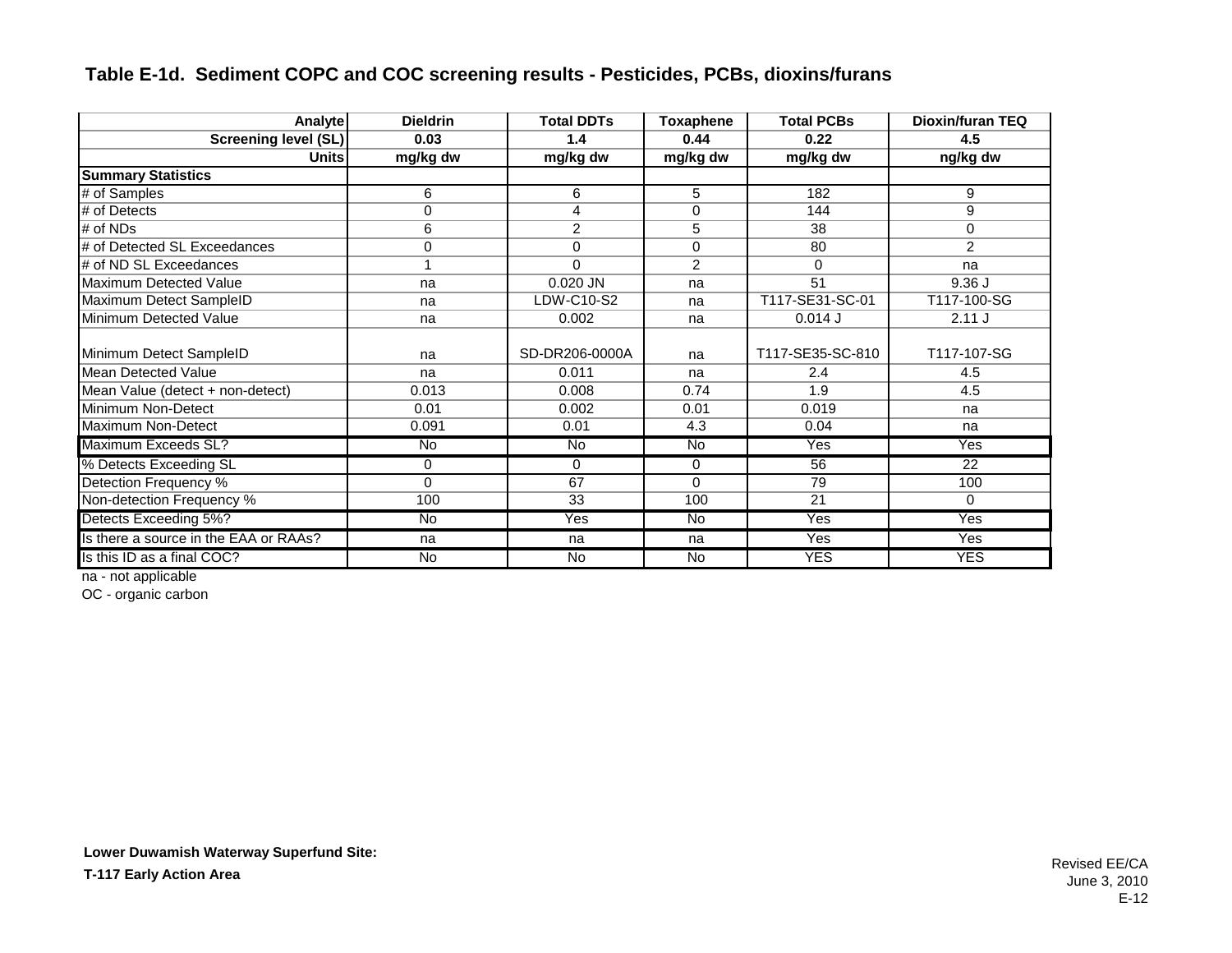#### **Table E-2a. Soil COPC Analysis for T-117 Upland Study Area - Detected Metals**

| <b>Chemical Name</b>                               | <b>Aluminum</b> | Arsenic      | <b>Barium</b> | Cadmium     | Chromium     | Copper       |
|----------------------------------------------------|-----------------|--------------|---------------|-------------|--------------|--------------|
| <b>Screening Level</b>                             | nc              | 0.67         | 16000         | 80          | 240          | 2960         |
| Unit                                               | mg/kg dw        | mg/kg dw     | mg/kg dw      | mg/kg dw    | mg/kg dw     | mg/kg dw     |
| <b>Summary Statistics</b>                          |                 |              |               |             |              |              |
| Samples                                            | 3               | 132          | 3             | 58          | 132          | 67           |
| Detects                                            | 3               | 68           | 3             | 13          | 132          | 67           |
| Non-Detects                                        | $\Omega$        | 64           | $\Omega$      | 45          | $\Omega$     | $\Omega$     |
| Detected Exceedances                               | na              | 68           | $\Omega$      | $\Omega$    | $\Omega$     | $\Omega$     |
| <b>DL</b> Exceedances                              | na              | 64           | $\Omega$      | $\Omega$    | $\Omega$     | $\Omega$     |
| Max Detected Concentration                         | 15700           | 160          | 75            | 2.2         | 43           | 169          |
|                                                    |                 | T117-D10-SB- |               |             | T117-D10-SB- | ROWT8-       |
| ID for Max Detected Concentration                  | MW03-4.0        | 01           | MW03-4.0      | T117-DS1-D  | 01           | 072204-SD8   |
| Min Detected Concentration                         | 13700           | 1.1          | 55            | 0.3         | 5.32         | 9.7          |
|                                                    |                 |              |               | T117-D6-SB- |              | T117-D11-SB- |
| <b>ID for Min Detected Concentration</b>           | MW03-6.0        | P60-6        | MW03-6.0      | $6.5 - 8.0$ | SB-UA-3      | 03           |
| Average Detected Concentration                     | 14667           | 12           | 64            | 1.4         | 18           | 45           |
| Standard Deviation (Detects and nondetects)        | 1001.6653       | 14.3752      | 10.2632       | 0.5701      | 6.6902       | 35.2354      |
| Min DL for NonDetects                              | na              | 5            | na            | 0.2         | na           | na           |
| Max DL for NonDetects                              | na              | 20           | na            |             | na           | na           |
| % Detections                                       | 100             | 52           | 100           | 22          | 100          | 100          |
| % Non-detects                                      | $\Omega$        | 48           | $\Omega$      | 78          | 0            | $\Omega$     |
| % Detections Exceeding Screening Level             | na              | 100          | na            | $\Omega$    | na           | $\Omega$     |
| Does the Max Detected Concentration exceed SL?     | na              | <b>YES</b>   | na            | <b>NO</b>   | na           | <b>NO</b>    |
| Is Frequency of Detection > 5%?                    | <b>YES</b>      | <b>YES</b>   | <b>YES</b>    | <b>YES</b>  | <b>YES</b>   | <b>YES</b>   |
| Does the Max Non-detected Concentration Exceed SL? | na              | <b>YES</b>   | na            | NO.         | na           | <b>NO</b>    |
| Selected as a COPC?                                | <b>NO</b>       | <b>YES</b>   | <b>NO</b>     | <b>NO</b>   | <b>NO</b>    | <b>NO</b>    |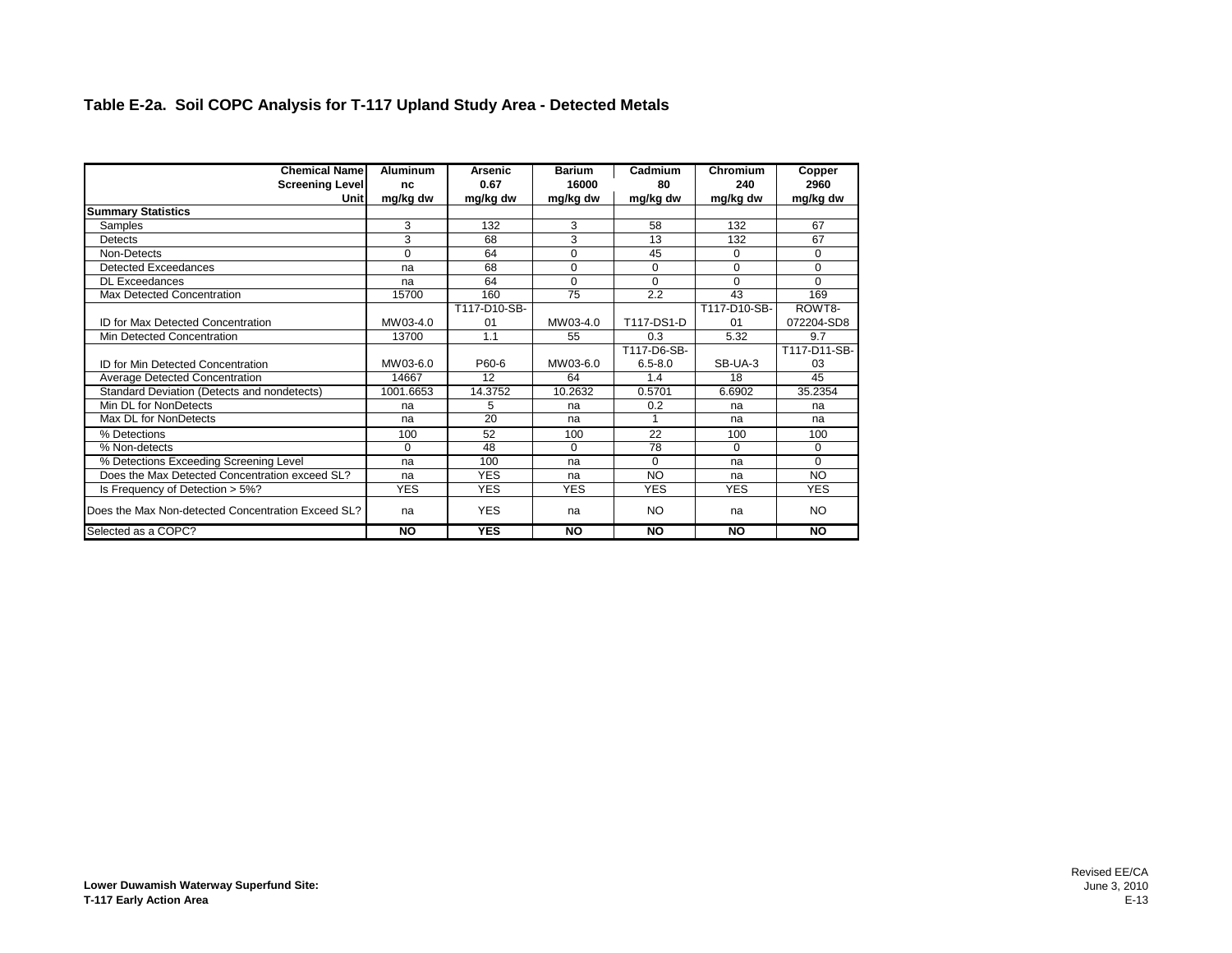#### **Table E-2a. Soil COPC Analysis for T-117 Upland Study Area - Detected Metals**

| <b>Chemical Name</b>                               | Lead            | Mercury        | <b>Nickel</b>  | <b>Silver</b>  | Zinc       |
|----------------------------------------------------|-----------------|----------------|----------------|----------------|------------|
| <b>Screening Level</b>                             | 250             | 24             | 1600           | 400            | 24000      |
| Unit                                               | mg/kg dw        | mg/kg dw       | mg/kg dw       | mg/kg dw       | mg/kg dw   |
| <b>Summary Statistics</b>                          |                 |                |                |                |            |
| Samples                                            | 141             | 16             | $\overline{7}$ | 8              | 141        |
| Detects                                            | 125             | 12             | $\overline{7}$ |                | 141        |
| Non-Detects                                        | 16              | $\overline{4}$ | $\Omega$       | $\overline{7}$ | 0          |
| Detected Exceedances                               | $\Omega$        | 0              | $\Omega$       | $\Omega$       | 0          |
| <b>DL Exceedances</b>                              | $\Omega$        | $\Omega$       | $\Omega$       | $\Omega$       | $\Omega$   |
| Max Detected Concentration                         | 219             | 0.42           | 23             | 2.3            | 808        |
|                                                    | T117-E1-SB-     |                |                |                | ROWT4-     |
| ID for Max Detected Concentration                  | $5.0 - 6.5 - A$ | P81-2          | P81-2          | SEPTNK-1       | 072204-SD4 |
| Min Detected Concentration                         |                 | 0.06           | 5              | 2.3            | 15.7       |
|                                                    |                 | ROWT9-         |                |                |            |
| <b>ID for Min Detected Concentration</b>           | P60-6           | 072204-SD9     | P60-6          | SEPTNK-1       | P60-6      |
| <b>Average Detected Concentration</b>              | 32              | 0.17           | 12             | 2.3            | 85         |
| Standard Deviation (Detects and nondetects)        | 45.5140         | 0.1130         | 5.8146         | 0.6770         | 116.0117   |
| Min DI for NonDetects                              | 1.25            | 0.04           | na             | 0.3            |            |
| Max DL for NonDetects                              | 5               | 0.05           | na             | 0.8            |            |
| % Detections                                       | 89              | 75             | 100            | 13             | 100        |
| % Non-detects                                      | 11              | 25             | $\Omega$       | 88             | 0          |
| % Detections Exceeding Screening Level             | $\Omega$        | $\Omega$       | $\Omega$       | $\Omega$       | $\Omega$   |
| Does the Max Detected Concentration exceed SL?     | <b>NO</b>       | <b>NO</b>      | NO             | <b>NO</b>      | <b>NO</b>  |
| Is Frequency of Detection > 5%?                    | <b>YES</b>      | <b>YES</b>     | <b>YES</b>     | <b>YES</b>     | <b>YES</b> |
| Does the Max Non-detected Concentration Exceed SL? | NO.             | NO             | NO             | NO.            | NO.        |
| Selected as a COPC?                                | NO              | <b>NO</b>      | <b>NO</b>      | <b>NO</b>      | <b>NO</b>  |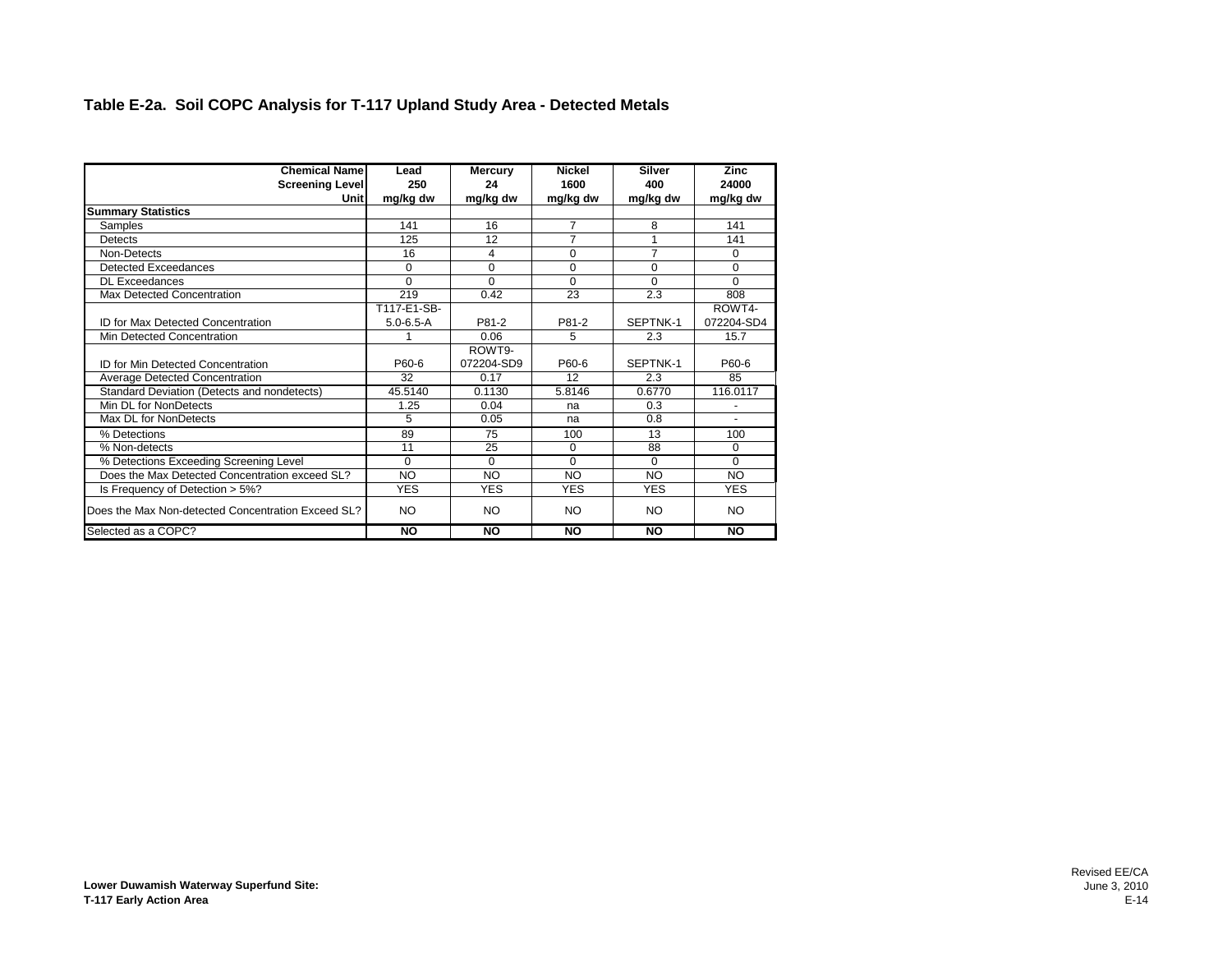|                                                       | 1-Methyl-          | 2-Methyl-     |                    |                |                    |
|-------------------------------------------------------|--------------------|---------------|--------------------|----------------|--------------------|
| <b>Chemical Namel</b>                                 | naphthalene        | naphthalene   | Acenaphthene       | Acenaphthylene | Anthracene         |
| Screening Level                                       | nc                 | 320           | 4800               | nc             | 24000              |
| Unit                                                  | mg/kg dw           | mg/kg dw      | mg/kg dw           | mg/kg dw       | mg/kg dw           |
| <b>Summary Statistics</b>                             |                    |               |                    |                |                    |
| Samples                                               | 232                | 266           | 295                | 265            | 265                |
| Detects                                               | 29                 | 28            | 30                 | 6              | 39                 |
| Non-Detects                                           | 203                | 238           | 265                | 259            | 226                |
| Detected Exceedances                                  | na                 | 0             | 0                  | na             | 0                  |
| <b>DL Exceedances</b>                                 | na                 | $\Omega$      | $\Omega$           | na             | $\Omega$           |
| Max Detected Concentration                            | 10                 | 130           | 55                 | 1.2            | 160                |
| ID for Max Detected Concentration                     | T117-C4-SB-3.5-5.0 | MW02-1.5      | T117-C4-SB-3.5-5.0 | T117-SB4-03    | T117-C4-SB-3.5-5.0 |
| Min Detected Concentration                            | 0.039              | 0.048         | 0.025              | 0.04           | 0.021              |
| <b>ID for Min Detected Concentration</b>              | T117-F1-SB-03      | T117-C3-SB-01 | T117-SB3-04        | T117-SB6-01    | T117-SB3-03        |
| Average Detected Concentration                        | 1.2736             | 5.9525        | 2.9714             | 0.2973         | 5.3486             |
| Standard Deviation (Detects and nondetects            | 0.8699             | 0.9869        | 15.1071            | 0.1815         | 9.9307             |
| Min DL for NonDetects                                 | 0.0063             | 0.0017        | 0.0017             | 0.0017         | 0.0017             |
| Max DL for NonDetects                                 | 0.86               | 0.86          | 252                | 1.5            | 0.86               |
| % Detections                                          | 13                 | 11            | 10                 | $\mathcal{P}$  | 15                 |
| % Non-Detections                                      | 88                 | 89            | 90                 | 98             | 85                 |
| % Detections exceeding SL                             | na                 | $\mathbf 0$   | $\mathbf 0$        | na             | 0                  |
| Does the Max Detected Concentration exce              | na                 | <b>NO</b>     | <b>NO</b>          | na             | <b>NO</b>          |
| Is Frequency of Detection > 5%?                       | <b>YES</b>         | <b>YES</b>    | <b>YES</b>         | <b>NO</b>      | <b>YES</b>         |
| Does the Max Non-detected Concentration<br>Exceed SL? | na                 | <b>NO</b>     | <b>NO</b>          | na             | <b>NO</b>          |
| Selected as a COPC?                                   | <b>NO</b>          | <b>NO</b>     | <b>NO</b>          | <b>NO</b>      | <b>NO</b>          |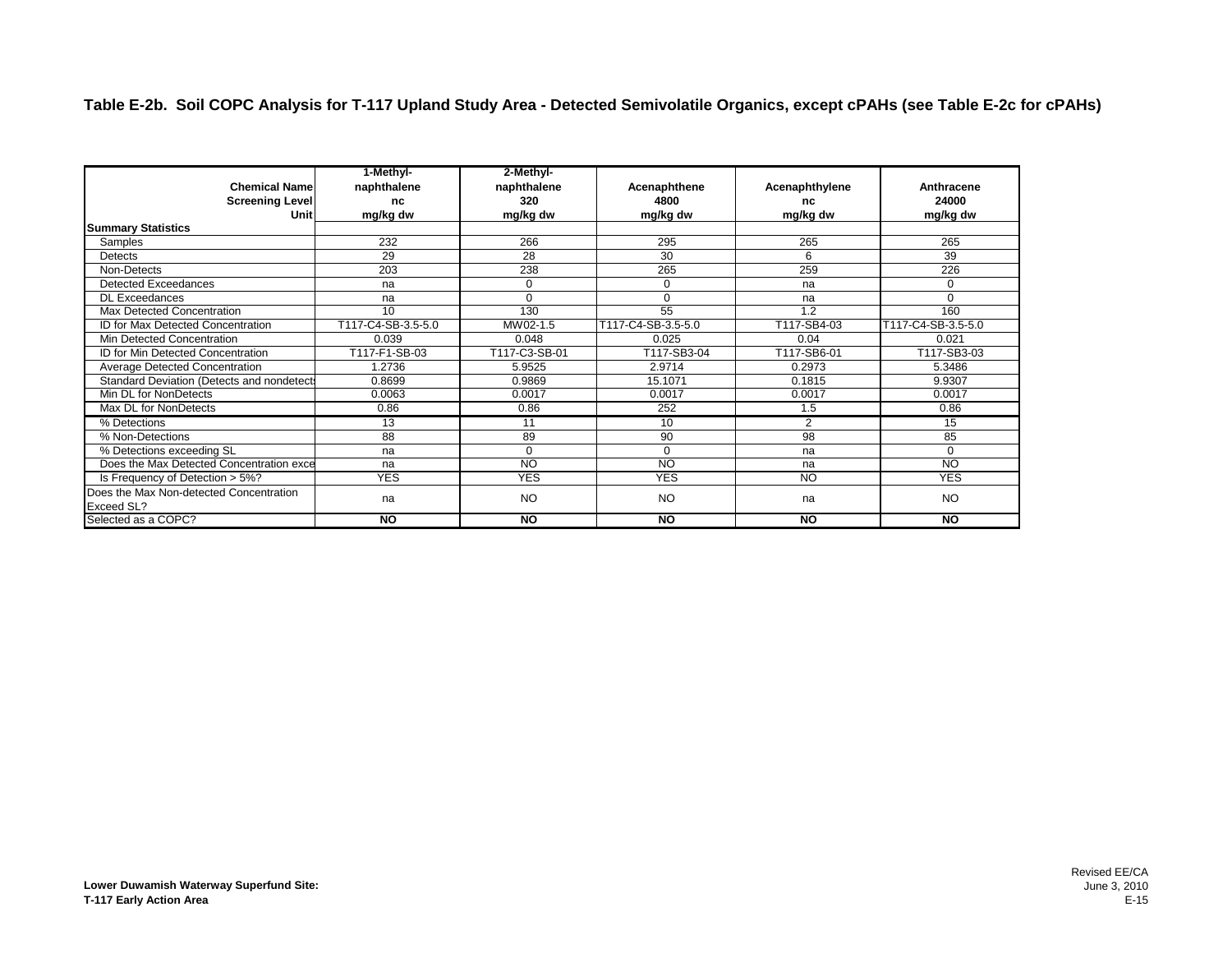|                                                              | Benzo(g,h,i)       |                     |                       | bis(2-Ethylhexyl) |
|--------------------------------------------------------------|--------------------|---------------------|-----------------------|-------------------|
| <b>Chemical Name</b>                                         | perylene           | <b>Benzoic Acid</b> | <b>Benzyl Alcohol</b> | phthalate         |
| <b>Screening Level</b>                                       | nc                 | 320000              | 24000                 | 71                |
| Unit                                                         | mg/kg dw           | mg/kg dw            | mg/kg dw              | mg/kg dw          |
| <b>Summary Statistics</b>                                    |                    |                     |                       |                   |
| Samples                                                      | 265                | 5                   | 5                     | 25                |
| Detects                                                      | 47                 | 3                   | 3                     | 9                 |
| Non-Detects                                                  | 218                | 2                   | $\overline{2}$        | 16                |
| <b>Detected Exceedances</b>                                  | na                 | $\Omega$            | $\Omega$              | $\Omega$          |
| <b>DL</b> Exceedances                                        | na                 | $\Omega$            | 0                     | $\Omega$          |
| Max Detected Concentration                                   | 22                 | 4.5                 |                       | 0.59              |
| <b>ID for Max Detected Concentration</b>                     | T117-C4-SB-3.5-5.0 | #REF!               | T117-DS1-D            | T117-DS2          |
| Min Detected Concentration                                   | 0.023              | 1.3                 | 0.19                  | 0.0228            |
| <b>ID for Min Detected Concentration</b>                     | T117-SB3-04        | #REF!               | T117-DS2              | SD <sub>8</sub>   |
| Average Detected Concentration                               | 0.9366             | 2.6000              | 0.6833                | 0.1919            |
| Standard Deviation (Detects and nondetects                   | 1.4046             | 1.8466              | 0.4826                | 0.4225            |
| Min DL for NonDetects                                        | 0.0017             | 0.017               | 0.017                 | 0.064             |
| Max DL for NonDetects                                        | 0.86               | 0.0257              | 0.0257                | 1.5               |
| % Detections                                                 | 18                 | 60                  | 60                    | $\overline{36}$   |
| % Non-Detections                                             | 82                 | 40                  | 40                    | 64                |
| % Detections exceeding SL                                    | na                 | $\Omega$            | $\Omega$              | $\Omega$          |
| Does the Max Detected Concentration exce                     | na                 | <b>NO</b>           | <b>NO</b>             | <b>NO</b>         |
| Is Frequency of Detection > 5%?                              | <b>YES</b>         | <b>YES</b>          | <b>YES</b>            | <b>YES</b>        |
| Does the Max Non-detected Concentration<br><b>Exceed SL?</b> | na                 | <b>NO</b>           | <b>NO</b>             | <b>NO</b>         |
| Selected as a COPC?                                          | <b>NO</b>          | <b>NO</b>           | <b>NO</b>             | <b>NO</b>         |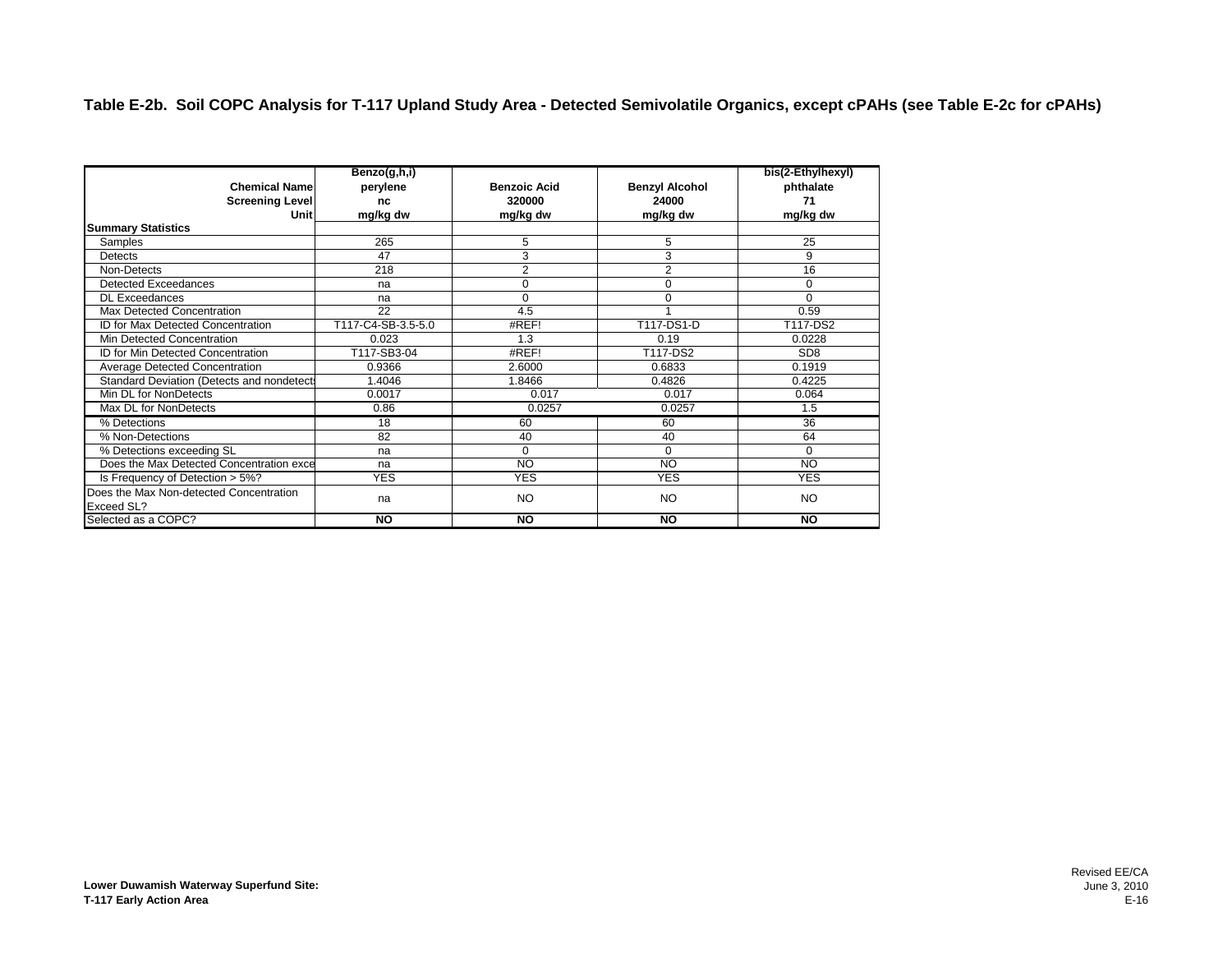|                                                              | <b>Butyl benzyl</b> |                    |                    |                     |
|--------------------------------------------------------------|---------------------|--------------------|--------------------|---------------------|
| <b>Chemical Name</b>                                         | phthalate           | Dibenzofuran       | Dimethyl phthalate | <b>Fluoranthene</b> |
| <b>Screening Level</b>                                       | 16000               | 160                | 80000              | 3200                |
| Unit                                                         | mg/kg dw            | mg/kg dw           | mg/kg dw           | mg/kg dw            |
| <b>Summary Statistics</b>                                    |                     |                    |                    |                     |
| Samples                                                      | 25                  | 265                | 25                 | 296                 |
| Detects                                                      | 3                   | 15                 | 3                  | 102                 |
| Non-Detects                                                  | 22                  | 250                | 22                 | 194                 |
| Detected Exceedances                                         | 0                   | $\Omega$           | $\mathbf 0$        | $\Omega$            |
| <b>DL Exceedances</b>                                        | U                   | $\Omega$           | $\Omega$           | $\Omega$            |
| Max Detected Concentration                                   | 0.48                | 46                 | 0.12               | 480                 |
| <b>ID for Max Detected Concentration</b>                     | #REF!               | T117-C4-SB-3.5-5.0 | #REF!              | T117-C4-SB-3.5-5.0  |
| Min Detected Concentration                                   | 0.26                | 0.034              | 0.095              | 0.0044              |
| <b>ID for Min Detected Concentration</b>                     | #REF!               | T117-C8-SB-02      | #REF!              | SD <sub>1</sub>     |
| <b>Average Detected Concentration</b>                        | 0.3733              | 3.7757             | 0.1117             | 6.6670              |
| Standard Deviation (Detects and nondetect                    | 0.4208              | 2.8507             | 0.4187             | 28.3627             |
| Min DL for NonDetects                                        | 0.0017              | 0.0017             | 0.0017             | 0.0017              |
| Max DL for NonDetects                                        | 1.5                 | 1.5                | 1.5                | 16.8                |
| % Detections                                                 | 12                  | 6                  | $\overline{12}$    | 34                  |
| % Non-Detections                                             | 88                  | 94                 | 88                 | 66                  |
| % Detections exceeding SL                                    | $\Omega$            | $\Omega$           | $\Omega$           | $\Omega$            |
| Does the Max Detected Concentration exce                     | <b>NO</b>           | <b>NO</b>          | <b>NO</b>          | <b>NO</b>           |
| Is Frequency of Detection > 5%?                              | <b>YES</b>          | <b>YES</b>         | <b>YES</b>         | <b>YES</b>          |
| Does the Max Non-detected Concentration<br><b>Exceed SL?</b> | <b>NO</b>           | <b>NO</b>          | NO.                | <b>NO</b>           |
| Selected as a COPC?                                          | <b>NO</b>           | <b>NO</b>          | <b>NO</b>          | <b>NO</b>           |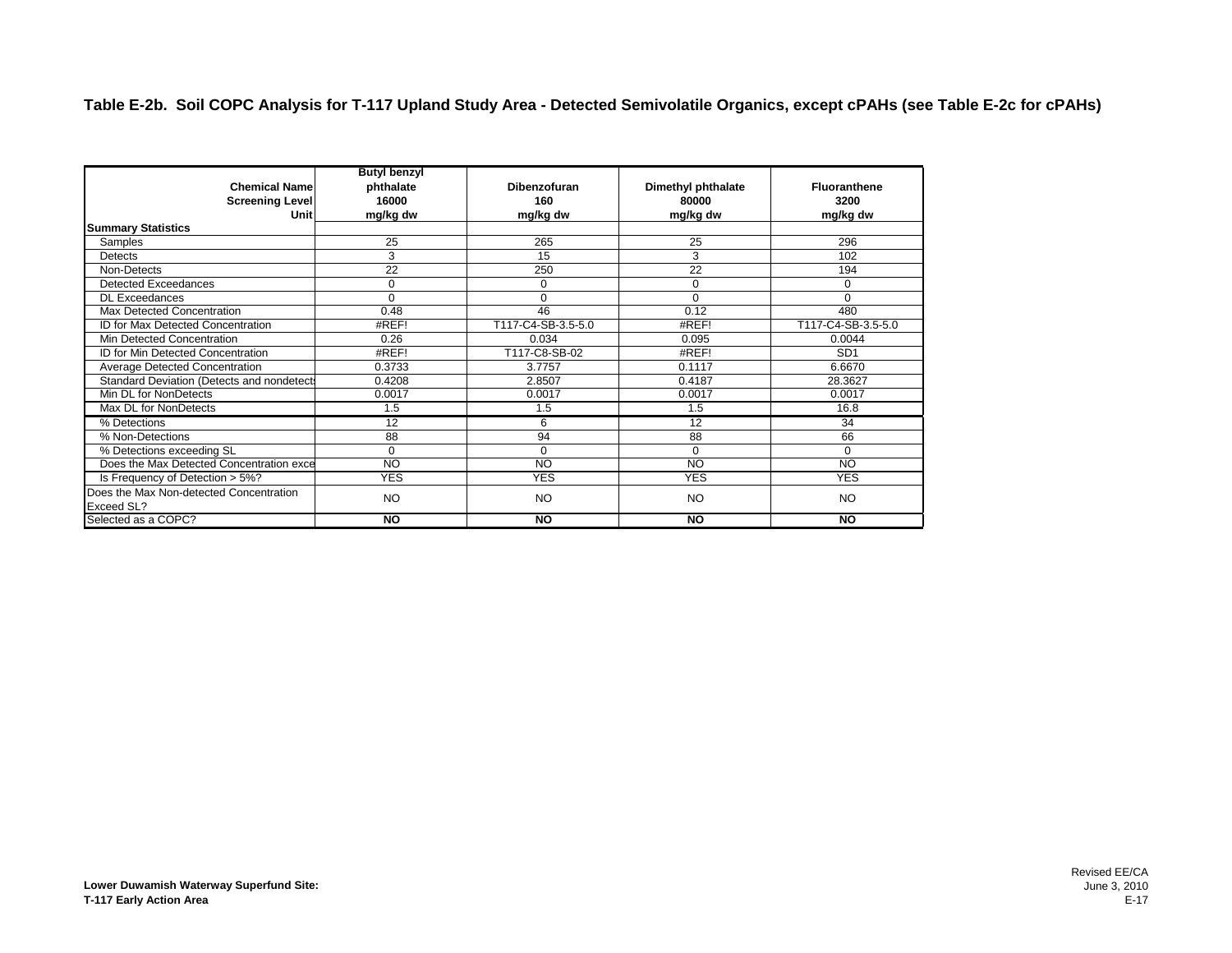| <b>Chemical Name</b><br><b>Screening Level</b><br>Unit | <b>Fluorene</b><br>3200<br>mg/kg dw | Naphthalene<br>1600<br>mg/kg dw | Phenanthrene<br>mg/kg dw | <b>Pyrene</b><br>2400<br>mg/kg dw |
|--------------------------------------------------------|-------------------------------------|---------------------------------|--------------------------|-----------------------------------|
| <b>Summary Statistics</b>                              |                                     |                                 |                          |                                   |
| Samples                                                | 265                                 | 265                             | 282                      | 296                               |
| Detects                                                | 30                                  | 18                              | 79                       | 110                               |
| Non-Detects                                            | 235                                 | 247                             | 203                      | 186                               |
| Detected Exceedances                                   | $\Omega$                            | $\Omega$                        | na                       | $\mathbf 0$                       |
| <b>DL Exceedances</b>                                  | $\Omega$                            | $\Omega$                        | na                       | $\Omega$                          |
| Max Detected Concentration                             | 76                                  | 13                              | 420                      | 260                               |
| <b>ID for Max Detected Concentration</b>               | T117-C4-SB-3.5-5.0                  | T117-C4-SB-3.5-5.0              | T117-C4-SB-3.5-5.0       | T117-C4-SB-3.5-5.0                |
| Min Detected Concentration                             | 0.023                               | 0.02                            | 0.0037                   | 0.0025                            |
| ID for Min Detected Concentration                      | T117-SB3-04                         | T117-SB3-04                     | SD <sub>1</sub>          | SD <sub>8</sub>                   |
| <b>Average Detected Concentration</b>                  | 3.6460                              | 1.6315                          | 7.6477                   | 4.0529                            |
| Standard Deviation (Detects and nondetects             | 4.7623                              | 0.9135                          | 29.5016                  | 15.6374                           |
| Min DL for NonDetects                                  | 0.0017                              | 0.0017                          | 0.0017                   | 0.0063                            |
| Max DL for NonDetects                                  | 0.86                                | 0.86                            | 252                      | 16.8                              |
| % Detections                                           | 11                                  | 7                               | 28                       | $\overline{37}$                   |
| % Non-Detections                                       | 89                                  | 93                              | 72                       | 63                                |
| % Detections exceeding SL                              | $\Omega$                            | $\Omega$                        | na                       | $\Omega$                          |
| Does the Max Detected Concentration exce               | <b>NO</b>                           | <b>NO</b>                       | na                       | NO                                |
| Is Frequency of Detection > 5%?                        | <b>YES</b>                          | <b>YES</b>                      | <b>YES</b>               | <b>YES</b>                        |
| Does the Max Non-detected Concentration<br>Exceed SL?  | <b>NO</b>                           | <b>NO</b>                       | na                       | <b>NO</b>                         |
| Selected as a COPC?                                    | <b>NO</b>                           | <b>NO</b>                       | <b>NO</b>                | <b>NO</b>                         |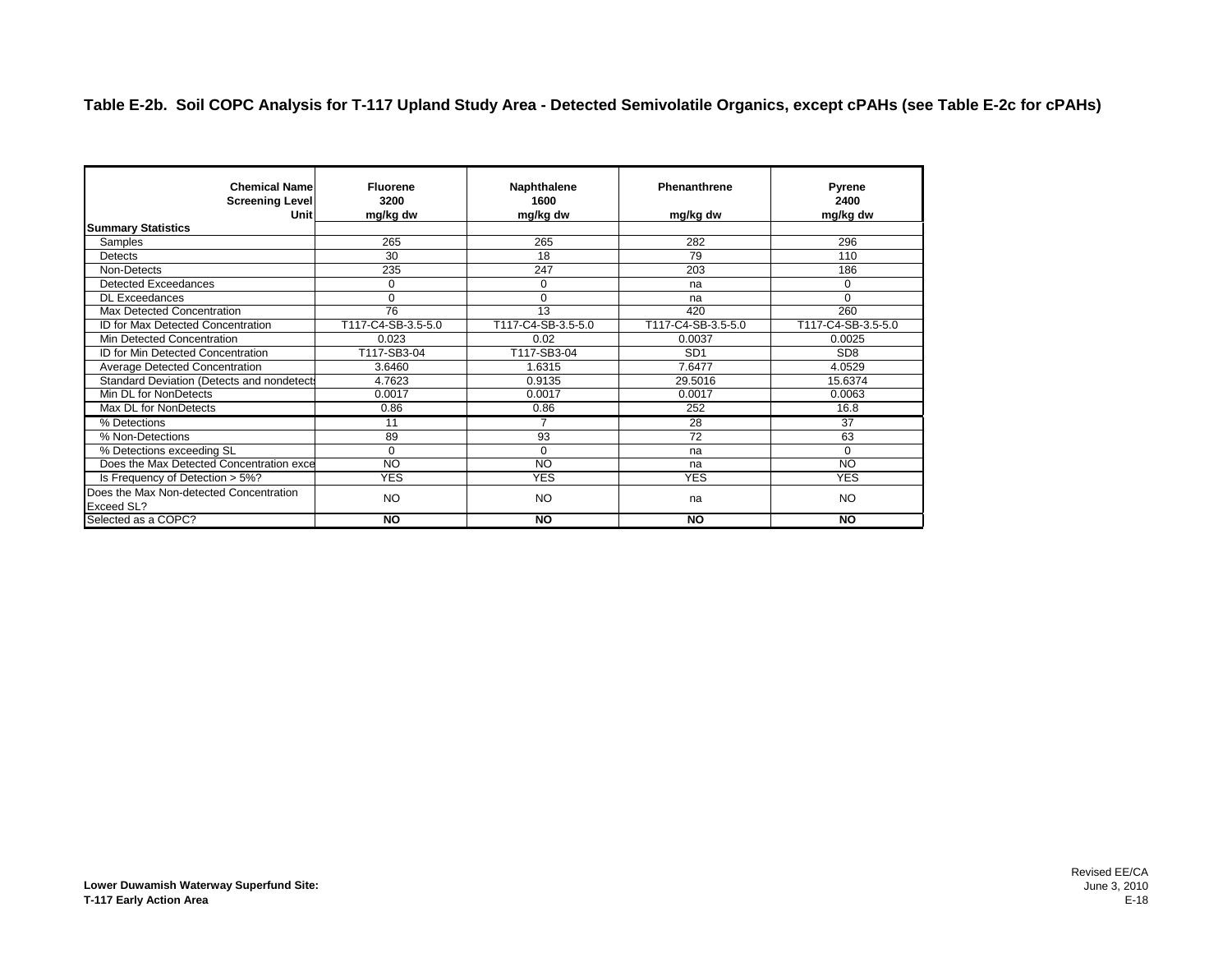#### **Table E-2c. Soil COPC Analysis for T-117 Upland Study Area - Detected carcinogenic PAHs**

| <b>Chemical Name</b>            | <b>CPAH TEQ</b>    | Benzo(a)anthracene | Benzo(a)pyrene     | Benzo(b)fluoranthene |
|---------------------------------|--------------------|--------------------|--------------------|----------------------|
| <b>Screening Level</b>          | 0.14               | nc                 | nc                 | nc                   |
| Unit                            | mg/kg              | mg/kg              | mg/kg              | mg/kg                |
| <b>Summary Statistics</b>       |                    |                    |                    |                      |
| Samples                         | 293                | 294                | 293                | 293                  |
| Detects                         | 114                | 84                 | 81                 | 72                   |
| Non-Detects                     | 179                | 210                | 212                | 221                  |
| Exceedances                     | 62                 | na                 | na                 | na                   |
| <b>DL Exceedances</b>           | 9                  | na                 | na                 | na                   |
| Max Detected Concentration      | 174                | 180                | 130                | 110                  |
| ID for Max Concentration        | T117-C4-SB-3.5-5.0 | T117-C4-SB-3.5-5.0 | T117-C4-SB-3.5-5.0 | T117-C4-SB-3.5-5.0   |
| Min Detected Concentration      | 0.008              | 0.011              | 0.013              | 0.014                |
| ID for Min Concentration        | SB-B2-3.5          | SB-B2-3.5          | SB-B3-3.5          | SB-E3-3.5            |
| Average Detected Concentration  | 2.7                | 3.2                | 2.7                | 2.7                  |
| Standard Deviation (Detects and |                    |                    |                    |                      |
| nondetects)                     | 10.4               | 10.7               | 7.8                | 6.7                  |
| Min DL for NonDetects           | 0.005              | 0.0063             | 0.0063             | 0.0063               |
| Max DL for NonDetects           | 0.63               | 6.18               | 6.18               | 6.18                 |
| % Detections                    | 39                 | 29                 | 28                 | 25                   |
| % Non-Detections                | 61                 | 71                 | 72                 | 75                   |
| % Detections exceeding SL       | 54                 | na                 | na                 | na                   |
| Does the Max Detected           |                    |                    |                    |                      |
| Concentration exceed SL?        | <b>YES</b>         | na                 | na                 | na                   |
| Is Frequency of Detection > 5%? | <b>YES</b>         | <b>YES</b>         | <b>YES</b>         | <b>YES</b>           |
| Does the Max Non-detected       |                    |                    |                    |                      |
| Concentration Exceed SL?        | <b>YES</b>         | na                 | na                 | na                   |
| Selected as a COPC?             | <b>YES</b>         | NO                 | <b>NO</b>          | <b>NO</b>            |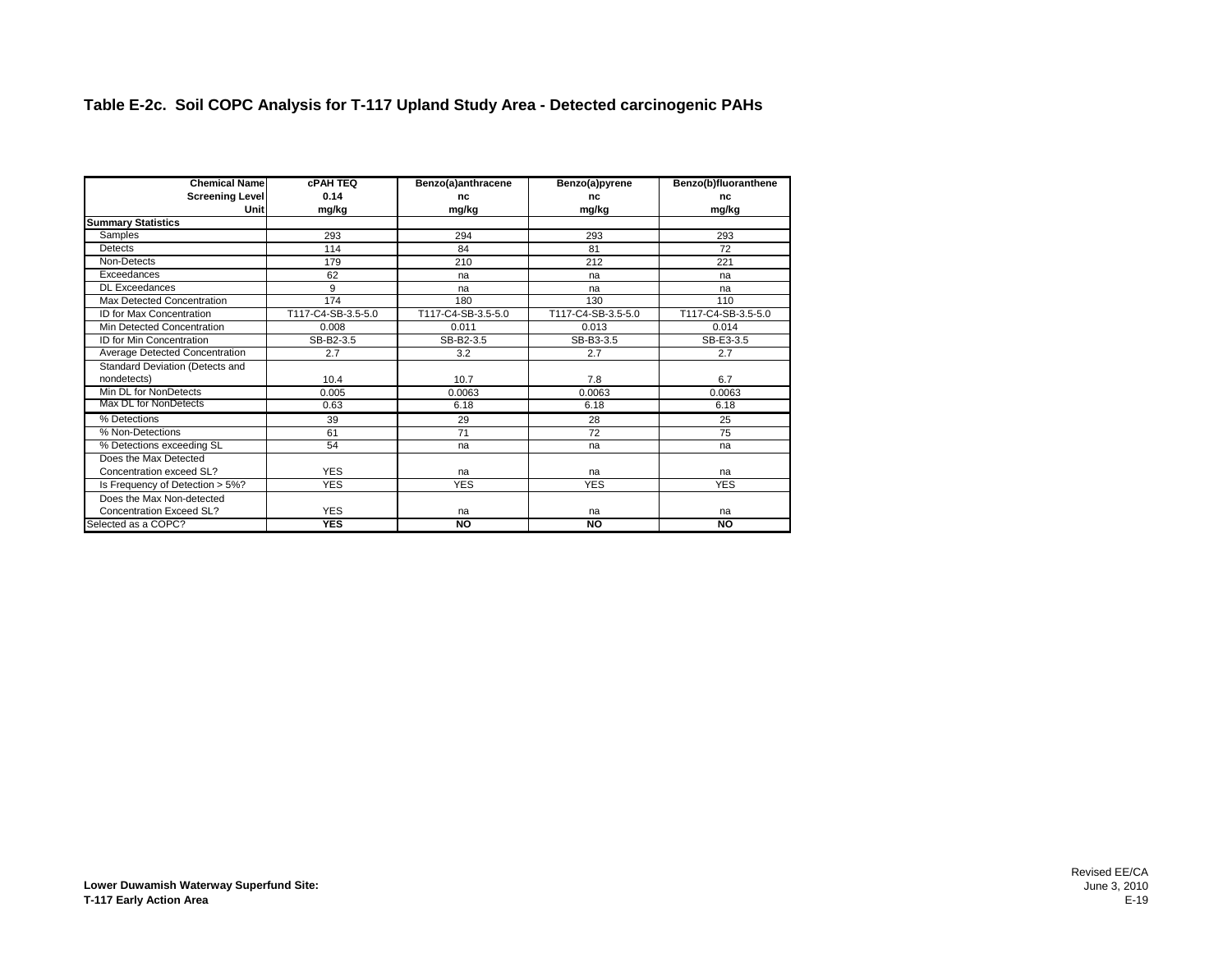#### **Table E-2c. Soil COPC Analysis for T-117 Upland Study Area - Detected carcinogenic PAHs**

| <b>Chemical Name</b>            | Benzo(k)fluoranthene | Chrysene           | Dibenzo(a,h) anthracene | Indeno(1,2,3-cd) pyrene |
|---------------------------------|----------------------|--------------------|-------------------------|-------------------------|
| <b>Screening Level</b>          | nc                   | nc                 | nc                      | nc                      |
| Unit                            | mg/kg                | mg/kg              | mg/kg                   | mg/kg                   |
| <b>Summary Statistics</b>       |                      |                    |                         |                         |
| Samples                         | 293                  | 295                | 293                     | 265                     |
| <b>Detects</b>                  | 76                   | 112                | 15                      | 39                      |
| Non-Detects                     | 217                  | 183                | 278                     | 226                     |
| Exceedances                     | na                   | na                 | na                      | na                      |
| <b>DL</b> Exceedances           | na                   | na                 | na                      | na                      |
| Max Detected Concentration      | 94                   | 150                | 8                       | 32                      |
| <b>ID for Max Concentration</b> | T117-C4-SB-3.5-5.0   | T117-C4-SB-3.5-5.0 | T117-C4-SB-3.5-5.0      | T117-C4-SB-3.5-5.0      |
| Min Detected Concentration      | 0.012                | 0.026              | 0.029                   | 0.024                   |
| ID for Min Concentration        | SB-D4-3.5            | T117-SB1-04        | T117-SB6-03             | T117-SB3-04             |
| Average Detected Concentration  | 2.3                  | 2.4                | 1.0                     | 1.4                     |
| Standard Deviation (Detects and |                      |                    |                         |                         |
| nondetects)                     | 5.7                  | 9.0                | 0.6                     | 2.0                     |
| Min DL for NonDetects           | 0.0063               | 0.0063             | 0.0063                  | 0.0063                  |
| Max DL for NonDetects           | 6.18                 | 16.8               | 6.18                    | 0.86                    |
| % Detections                    | 26                   | 38                 | 5                       | 15                      |
| % Non-Detections                | 74                   | 62                 | 95                      | 85                      |
| % Detections exceeding SL       | na                   | na                 | na                      | na                      |
| Does the Max Detected           |                      |                    |                         |                         |
| Concentration exceed SL?        | na                   | na                 | na                      | na                      |
| Is Frequency of Detection > 5%? | <b>YES</b>           | <b>YES</b>         | <b>YES</b>              | <b>YES</b>              |
| Does the Max Non-detected       |                      |                    |                         |                         |
| <b>Concentration Exceed SL?</b> | na                   | na                 | na                      | na                      |
| Selected as a COPC?             | NO                   | NO                 | NO                      | <b>NO</b>               |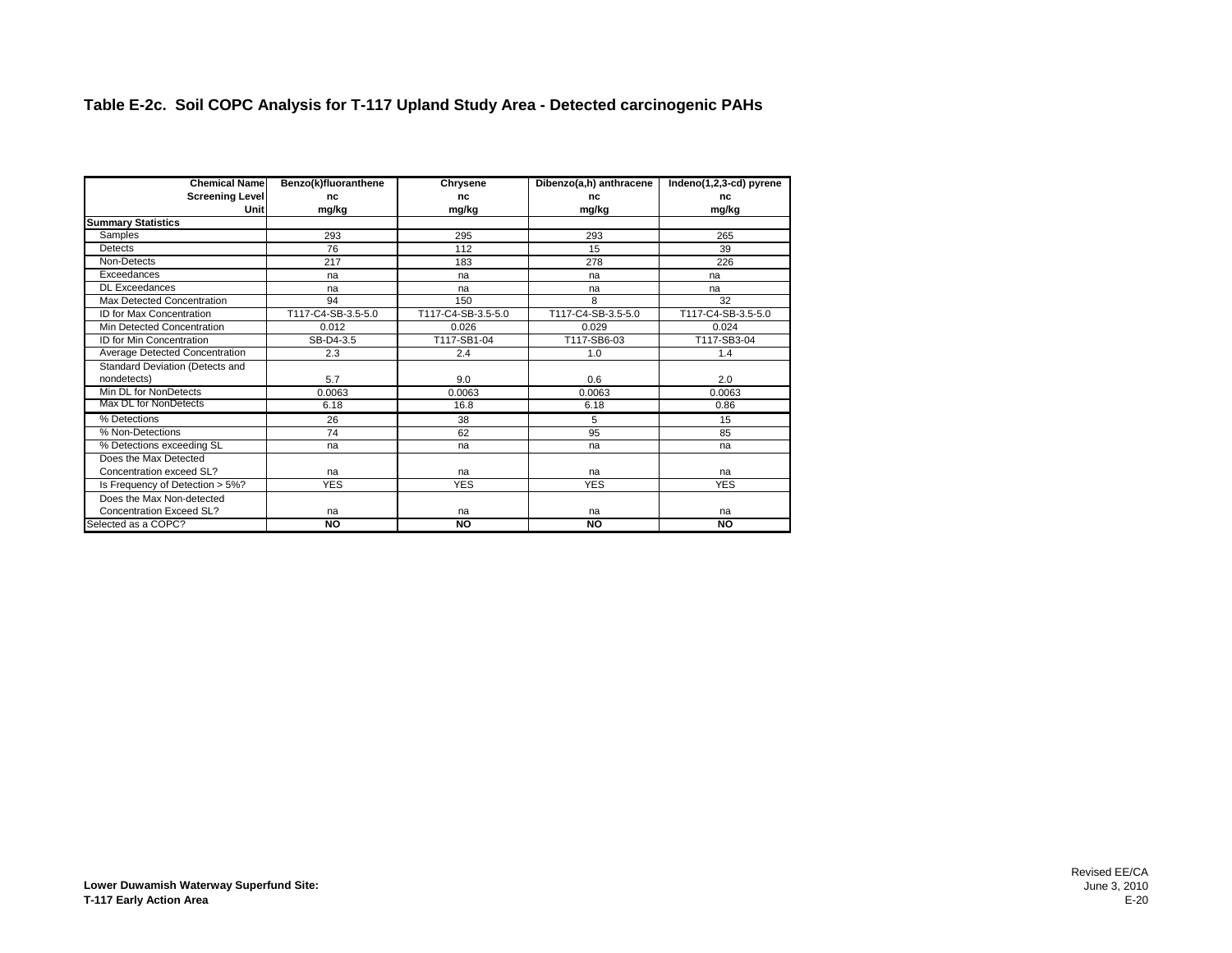#### **Table E-2d. Soil COPC Analysis for T-117 Upland Study Area - Detected Total Petroleum Hydrocarbons**

| <b>Chemical Name</b>                               | <b>TPH - Diesel Range</b> | TPH - Motor Oil Range | TPH - Unknown Heavy<br><b>Fuel Oil</b> | <b>Total Petroleum</b><br>Hydrocarbons (calc'd) |
|----------------------------------------------------|---------------------------|-----------------------|----------------------------------------|-------------------------------------------------|
| <b>Screening Level</b>                             | nc                        | nc                    | nc                                     | 2000                                            |
| Unit                                               | mg/kg                     | mg/kg                 | mg/kg                                  | mg/kg                                           |
| <b>Summary Statistics</b>                          |                           |                       |                                        |                                                 |
| <b>Samples</b>                                     | 207                       | 229                   | 27                                     | 234                                             |
| Detects                                            | 146                       | 176                   | 14                                     | 194                                             |
| Non-Detects                                        | 61                        | 53                    | 13                                     | 40                                              |
| Exceedances                                        | na                        | na                    | na                                     | 32                                              |
| <b>DL Exceedances</b>                              | na                        | na                    | na                                     | $\Omega$                                        |
| Max Detected Concentration                         | 21000                     | 25400                 | 55100                                  | 55100                                           |
| Date/ID for Max Concentration                      | T117-C1-SB-02             | SB-A1-2               | SB-A2-3.5                              | SB-A2-3.5                                       |
| Min Detected Concentration                         | 5.2                       | 11                    | 40.2                                   | 11                                              |
| Date/ID for Min Concentration                      | T117-A1-SB-02             | T117-F9-SB-01         | SB-C3-3.5                              | T117-F9-SB-01                                   |
| Average Detected Concentration                     | 819                       | 1286                  | 8673                                   | 2411                                            |
| <b>Standard Deviation</b>                          | 2182                      | 2887                  | 12972                                  | 6280                                            |
| Min DL for NonDetects                              | 5                         | 10                    | 25                                     | 10                                              |
| Max DL for NonDetects                              | 50                        | 1250                  | 25                                     | 200                                             |
| % Detections                                       | $\overline{71}$           | $\overline{77}$       | 52                                     | 83                                              |
| % Non-Detections                                   | 29                        | 23                    | 48                                     | 17                                              |
| % Detections exceeding SL                          | na                        | na                    | na                                     | 16                                              |
| Does the Max Detected Concentration exceed SL?     | na                        | na                    | na                                     | NO.                                             |
| Is Frequency of Detection > 5%?                    | <b>YES</b>                | <b>YES</b>            | <b>YES</b>                             | <b>YES</b>                                      |
| Does the Max Non-detected Concentration Exceed SL? | na                        | na                    | na                                     | na                                              |
| Selected as a COPC?                                | <b>NO</b>                 | <b>NO</b>             | <b>NO</b>                              | <b>YES</b>                                      |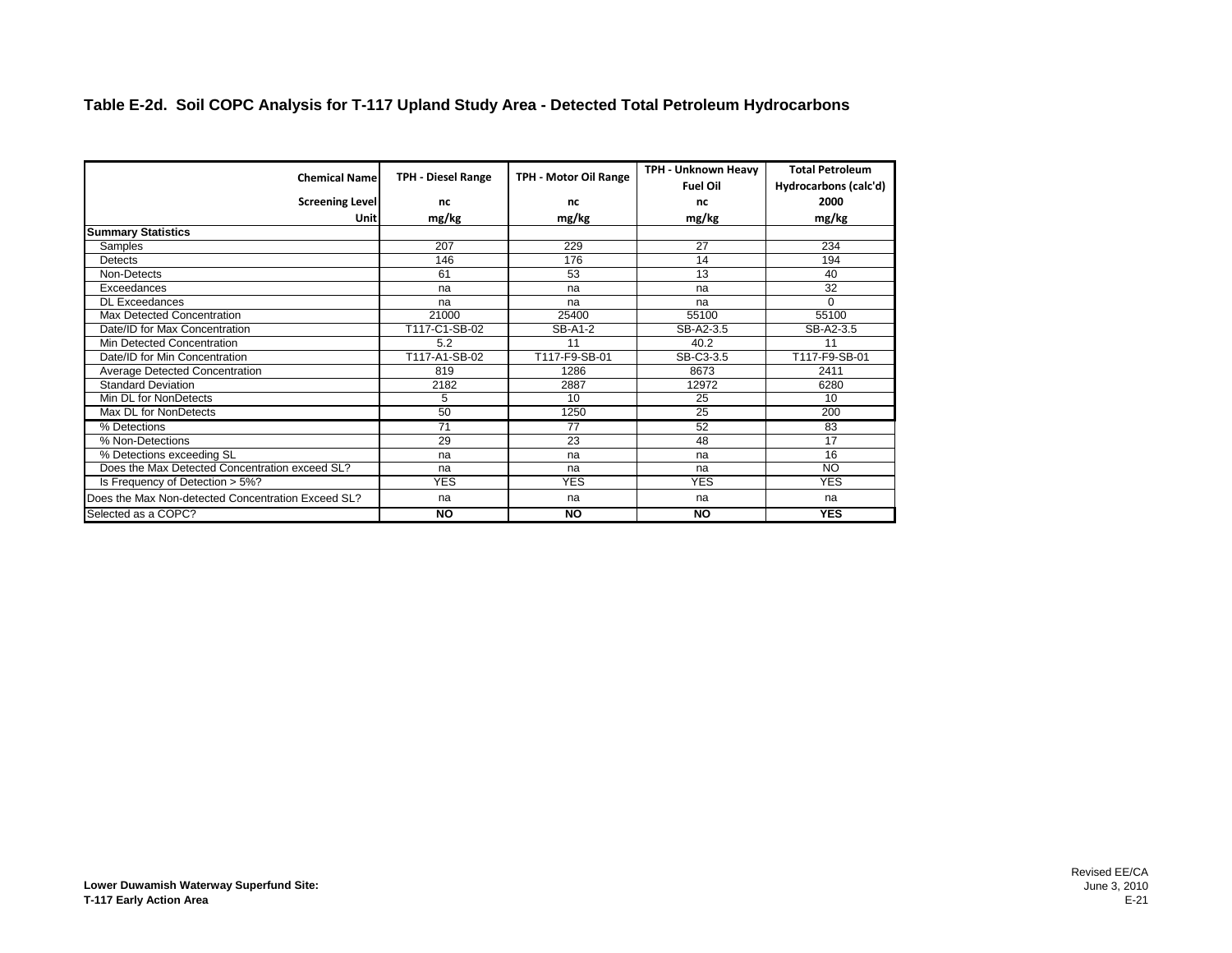#### **Table E-2e. Soil COPC Analysis for T-117 Upland Study Area - Detected Polychlorinated Biphenyls**

| <b>Chemical Namel</b>                              | Aroclor 1254  | Aroclor 1260   | PCBs (total calc'd) |
|----------------------------------------------------|---------------|----------------|---------------------|
| Screening Level                                    | nc            | nc             | 0.5                 |
| Unitl                                              | mg/kg dw      | mg/kg dw       | mg/kg dw            |
| <b>Summary Statistics</b>                          |               |                |                     |
| Samples                                            | 506           | 505            | 539                 |
| Detects                                            | 13            | 393            | 424                 |
| Non-Detects                                        | 493           | 112            | 115                 |
| <b>Detected Exceedances</b>                        | na            | na             | 247                 |
| <b>DL Exceedances</b>                              | na            | na             | 27                  |
| Max Detected Concentration                         | 2.1           | 4200           | 4200                |
| <b>ID for Max Detected Concentration</b>           | T117-F7-SB-02 | T117-D11-SB-01 | T117-D11-SB-01      |
| Min Detected Concentration                         | 0.018         | 0.0082         | 0.0082              |
| <b>ID for Min Detected Concentration</b>           | T117-PD-6-03  | T117-PD-7-03   | T117-PD-7-03        |
| Average Detected Concentration                     | 0.43          | 38.84          | 37.09               |
| Standard Deviation (Detects and nondetects)        | 53            | 206            | 199                 |
| Min DL for NonDetects                              | 0.0039        | 0.019          | 0.019               |
| Max DL for NonDetects                              | 1100          | 0.97           | 0.97                |
| % Detections                                       | 3             | 78             | 79                  |
| % Non-detects                                      | 97            | 22             | 21                  |
| % Detections Exceeding Screening Level             | na            | na             | 58                  |
| Does the Max Detected Concentration exceed SL?     | na            | na             | <b>YES</b>          |
| Is Frequency of Detection > 5%?                    | NO.           | <b>YES</b>     | <b>YES</b>          |
| Does the Max Non-detected Concentration Exceed SL? | na            | na             | <b>NO</b>           |
| Selected as a COPC?                                | <b>NO</b>     | <b>NO</b>      | <b>YES</b>          |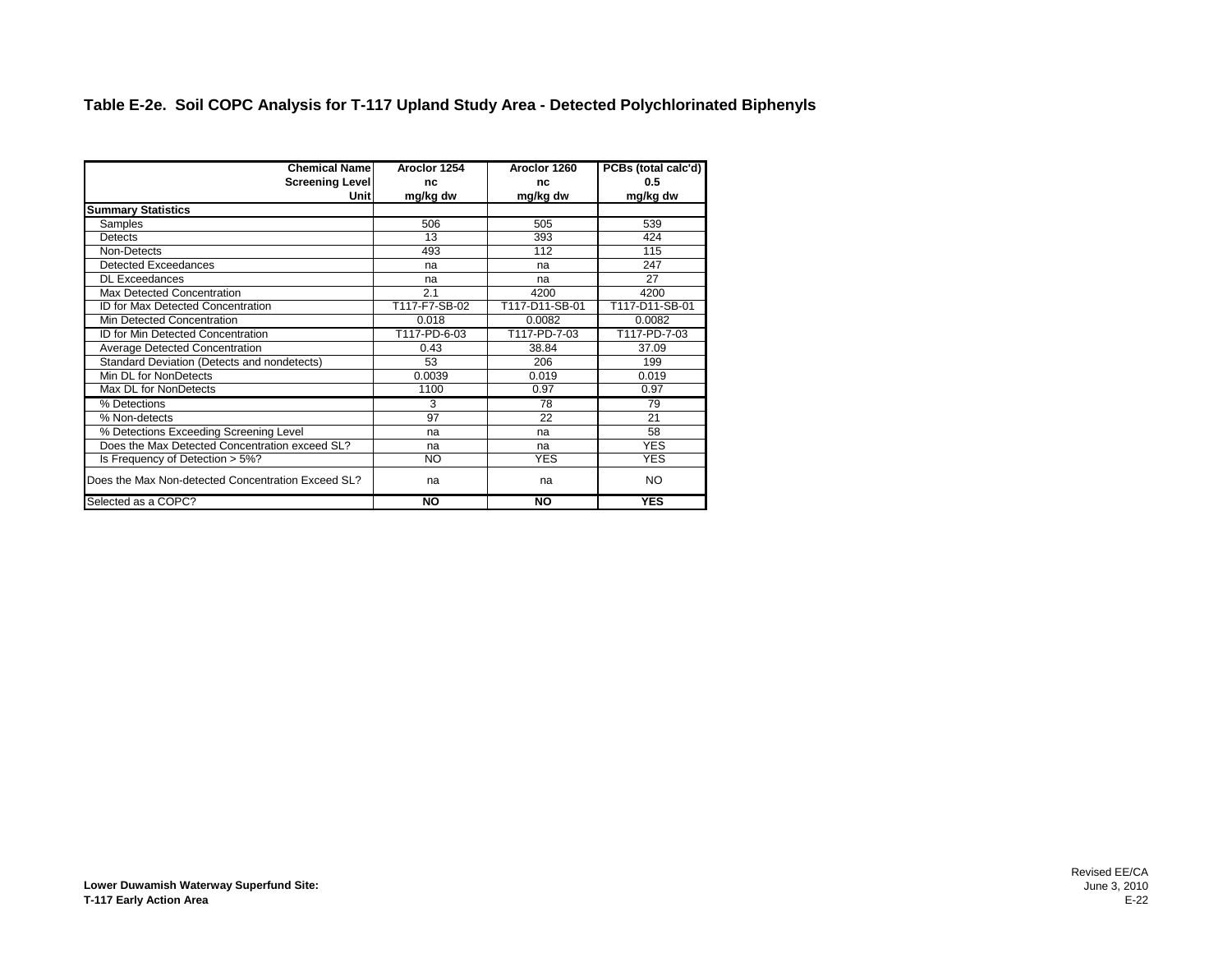#### **Table E-2f. Soil COPC Analysis for T-117 Upland Study Area - Detected Dioxins and Furans**

| <b>Chemical Name</b>                               | <b>TEQ CCD &amp; CDF</b> |
|----------------------------------------------------|--------------------------|
|                                                    |                          |
| <b>Screening Level (SL)</b>                        | 11                       |
| Units                                              | ng/kg dw                 |
| <b>Summary Statistics</b>                          |                          |
| Samples                                            | 60                       |
| Detects                                            | 60                       |
| Non-Detects                                        | 0                        |
| <b>Detected Exceedances</b>                        | 33                       |
| <b>DL Exceedances</b>                              | 0                        |
| Max Detected Concentration                         | 262                      |
| Date/ID for Max Detected Concentration             | T117-SB55-3.5-5.0        |
| Min Detected Concentration                         | 0.26                     |
| Date/ID for Min Detected Concentration             | T117-SB60-12.5-14.0      |
| <b>Average Detected Concentration</b>              | 30                       |
| <b>Standard Deviation</b>                          | 50                       |
| Min DL for NonDetects                              |                          |
| Max DL for NonDetects                              |                          |
| % Detections                                       | 100                      |
| % Non-detects                                      | 0                        |
| % Detections Exceeding Screening Level             | 55                       |
| Does the Max Detected Concentration Exceed SL?     | <b>YES</b>               |
| Is Frequency of Detection > 5%?                    | YES                      |
| Does the Max Non-detected Concentration Exceed SL? |                          |
| Selected as a COPC?                                | <b>YES</b>               |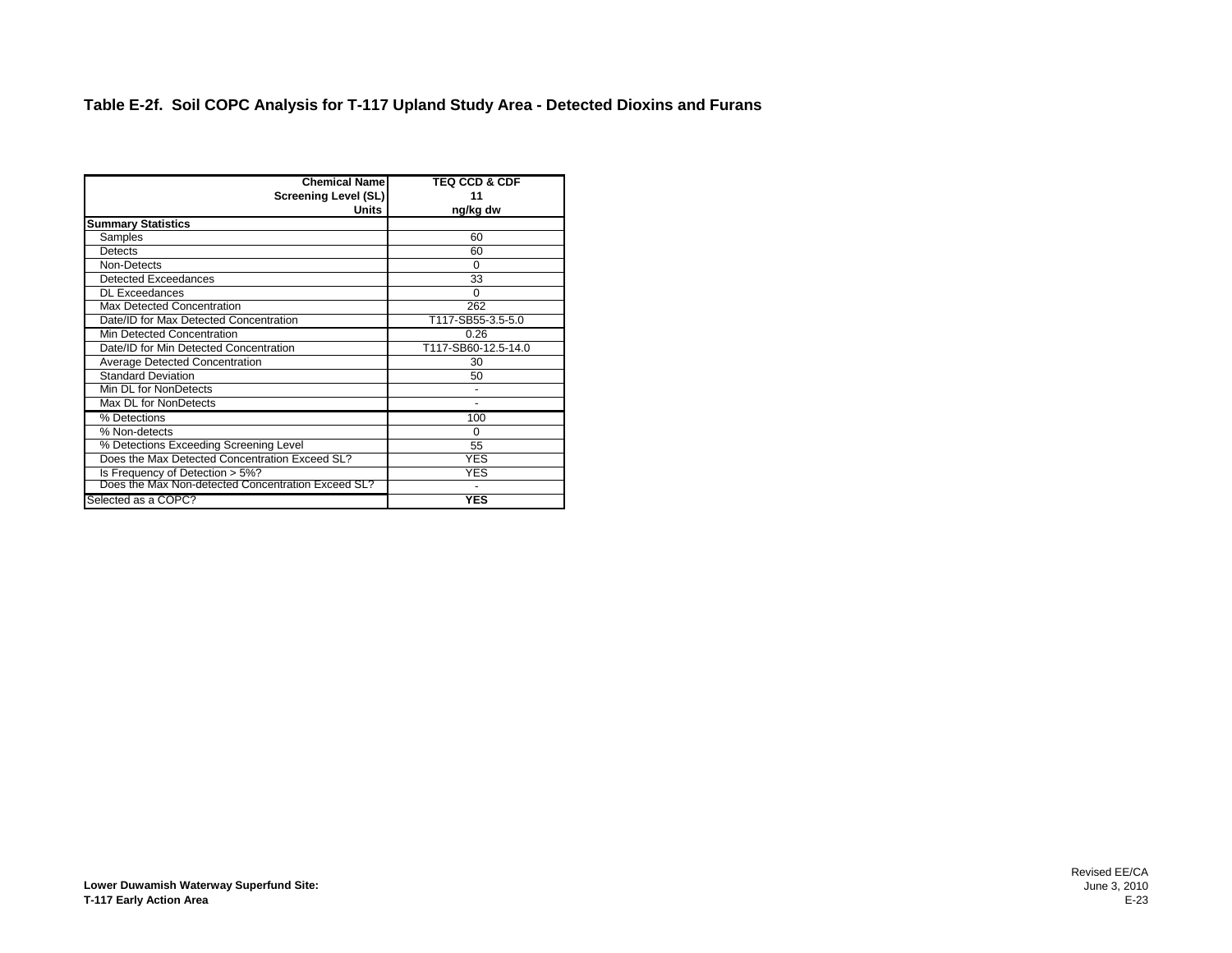#### **Table E-2g. Soil COPC Analysis for T-117 Upland Study Area - Notes and Definitions**

#### **Notes**

COPC analysis includes all soil samples in the T-117 Upland Study Area collected through 11/11/2009 Analytes are "selected as a COPC" if one or more samples exceed the SL AND >5% of samples are detected for the analyte

Compounds without screening levels are not retained as COPCs if the analyte is part of another analysis (e.g. Aroclor 1260 is part of Total PCBs), or if the analyte is typically associated with other compounds that were not retained as COPCs.

Total TEQ CCD & CDF is calculated using the formula in WAC 173-340-900 Table 708-1. Non-detected values are calculated using 1/2 the DL.

The SL for TEQ CCD & CDF is the SL for 2,3,7,8 TCDD based on MTCA Method B standard value formula Total cPAH TEQ is calculated using the formula in WAC 173-340-900 Table 708-2. Non-detected values are calculated using 1/2 the DL. The screening level for total cPAH TEQ is that for benzo(a)pyrene. Total PCBs is calculated as the sum of all detected Aroclors or the maximum DL for all non-detect. Total TPH is calculated as the sum of detected diesel range TPH and lube oil range TPH or the maximum DL for

all non-detect.

#### **Definitions**

cPAHs - carcinogenic polycyclic aromatic hydrocarbons: benzo(a)anthracene, benzo(a)pyrene, benzo(b)fluoranthene, benzo(k)fluoranthene, dibenz(a,h)anthracene, and indeno(1,2,3-cd)pyrene COPC - chemical of potential concern D/F - dioxins and furans DL - detection limit DL Exceedence - a non-detected sample with a detection limit above the screening level na – not applicable NA - not analyzed nc – no criteria OC – organic carbon PAH – polycyclic aromatic hydrocarbon PCB – polychlorinated biphenyl SL - screening level SVOC – semivolatile organic compound TEF - toxicity equivalency factor TEQ - toxicity equivalency quotient TEQ CCD & CDF - Toxic equivalency quotient for 17 dioxin and furan congeners listed in WAC 173-340-900 Tabel 708-1 TPH - total petroleum hydrocarbons UCL95 - 95% upper confidence limit VOC – volatile organic compound WAC - Washington Administrative Code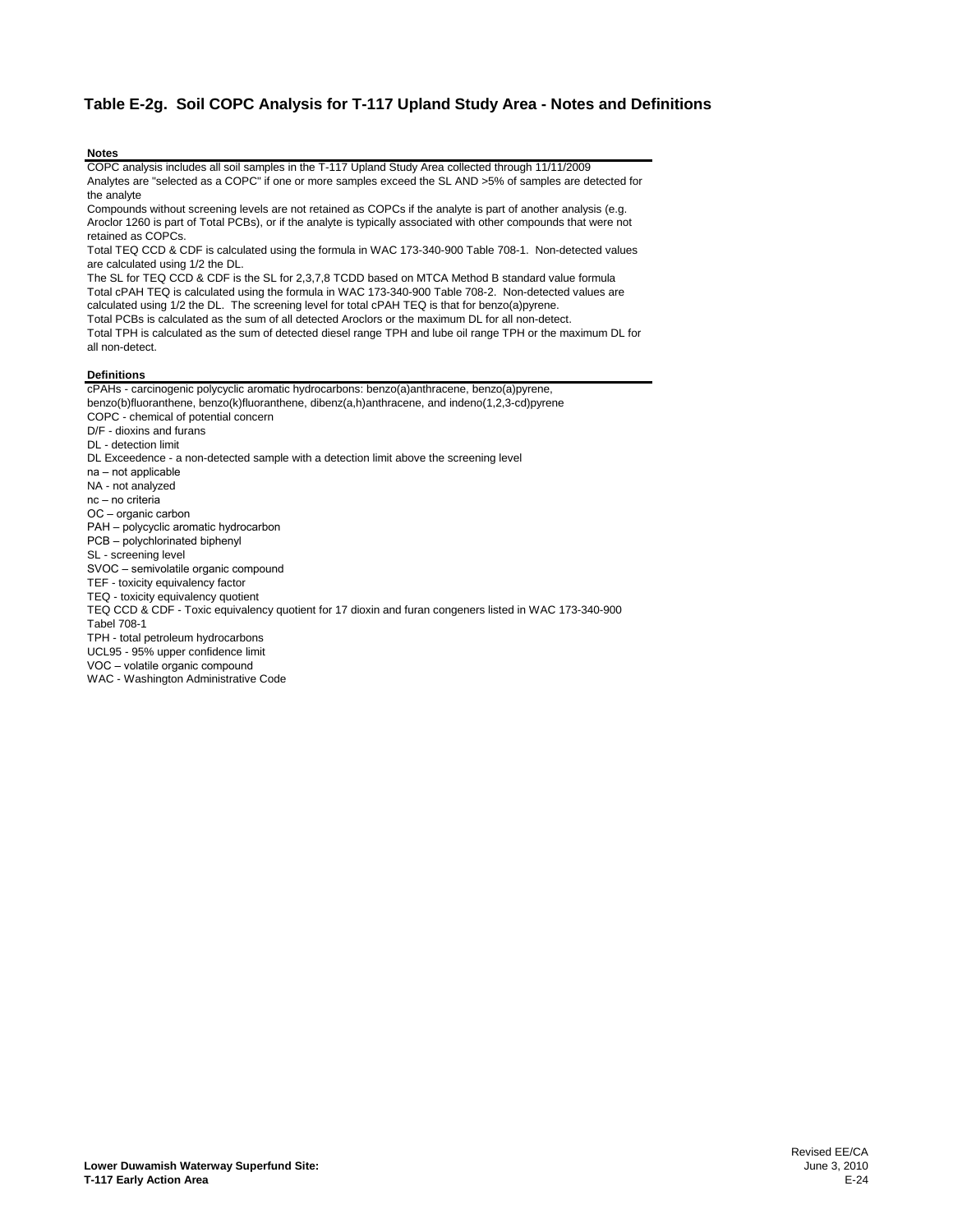| <b>Chemical Name</b><br><b>Screening Level</b><br><b>Units</b> | Antimony<br>32<br>mg/kg dw | <b>Arsenic</b><br>0.67<br>mg/kg dw | Beryllium<br>160 | Cadmium<br>80<br>mg/kg dw   mg/kg dw | <b>Chromium</b><br>240<br>mg/kg dw | Copper<br>3000<br>mg/kg dw |
|----------------------------------------------------------------|----------------------------|------------------------------------|------------------|--------------------------------------|------------------------------------|----------------------------|
| <b>Summary Statistics</b>                                      |                            |                                    |                  |                                      |                                    |                            |
| Samples                                                        | 8                          | 17                                 | 8                | 8                                    | 8                                  | 17                         |
| Detects                                                        |                            | 8                                  | 7                | $\overline{2}$                       | 8                                  | 17                         |
| Non-detects                                                    | $\overline{7}$             | 9                                  |                  | 6                                    | $\Omega$                           | $\Omega$                   |
| Detected Exceedances                                           | $\Omega$                   | 8                                  | $\overline{0}$   | 0                                    | $\Omega$                           | 0                          |
| <b>DL Exceedances</b>                                          | 0                          | $\overline{9}$                     | $\Omega$         | 0                                    | $\overline{0}$                     | $-1$                       |
| Max Detected Concentration                                     | 6.0                        | 19.2                               | 0.30             | 0.80                                 | 54.1                               | 472                        |
| <b>ID for Max Detected Concentration</b>                       | P81                        | P81                                | MW-12            | P81                                  | MW-13                              | SW1-Tank                   |
| Min Detected Concentration                                     | 6.0                        | 1.1                                | 0.10             | 0.70                                 | 11.8                               | 11.2                       |
| ID for Min Detected Concentration                              | P81                        | P60                                | P81              | <b>MW-12</b>                         | P60                                | P60                        |
| Average Detected Concentration                                 | $-$                        | 7                                  | 0.2              | 0.8                                  | 26                                 | 88                         |
| <b>Standard Deviation</b>                                      | $-$                        | 39                                 | 0.1              | 0.3                                  | 16                                 | 109                        |
| Min DL for Nondetects                                          | 5.0                        | 10                                 | 0.10             | 0.20                                 | $\overline{\phantom{a}}$           | $- -$                      |
| Max DL for Nondetects                                          | 6.0                        | 170                                | 0.10             | 0.30                                 | $\overline{\phantom{a}}$           | $\sim$ $\sim$              |
| % Detections                                                   | 12                         | 47                                 | 88               | $\overline{25}$                      | 100                                | 100                        |
| % Non-detects                                                  | 88                         | 53                                 | 12               | 75                                   | 0                                  | $\Omega$                   |
| % Detections exceeding screening level                         | $\mathbf 0$                | 100                                | $\Omega$         | 0                                    | $\Omega$                           | $\Omega$                   |
| Does the Max Detected Concentration exceed SL?                 | <b>NO</b>                  | <b>YES</b>                         | <b>NO</b>        | <b>NO</b>                            | <b>NO</b>                          | <b>NO</b>                  |
| Is Frequency of Detection > 5%?                                | <b>YES</b>                 | <b>YES</b>                         | <b>YES</b>       | <b>YES</b>                           | <b>YES</b>                         | <b>YES</b>                 |
| Does the Max Non-detected Concentration Exceed SL?             | <b>NO</b>                  | <b>YES</b>                         | <b>NO</b>        | <b>NO</b>                            | $-$                                | $- -$                      |
| Selected as a COPC?                                            | <b>NO</b>                  | <b>YES</b>                         | <b>NO</b>        | <b>NO</b>                            | <b>NO</b>                          | <b>NO</b>                  |
| <b>Retained as a COC?</b>                                      | $\overline{NO}$            | <b>YES</b>                         | NO               | <b>NO</b>                            | NO                                 | NO                         |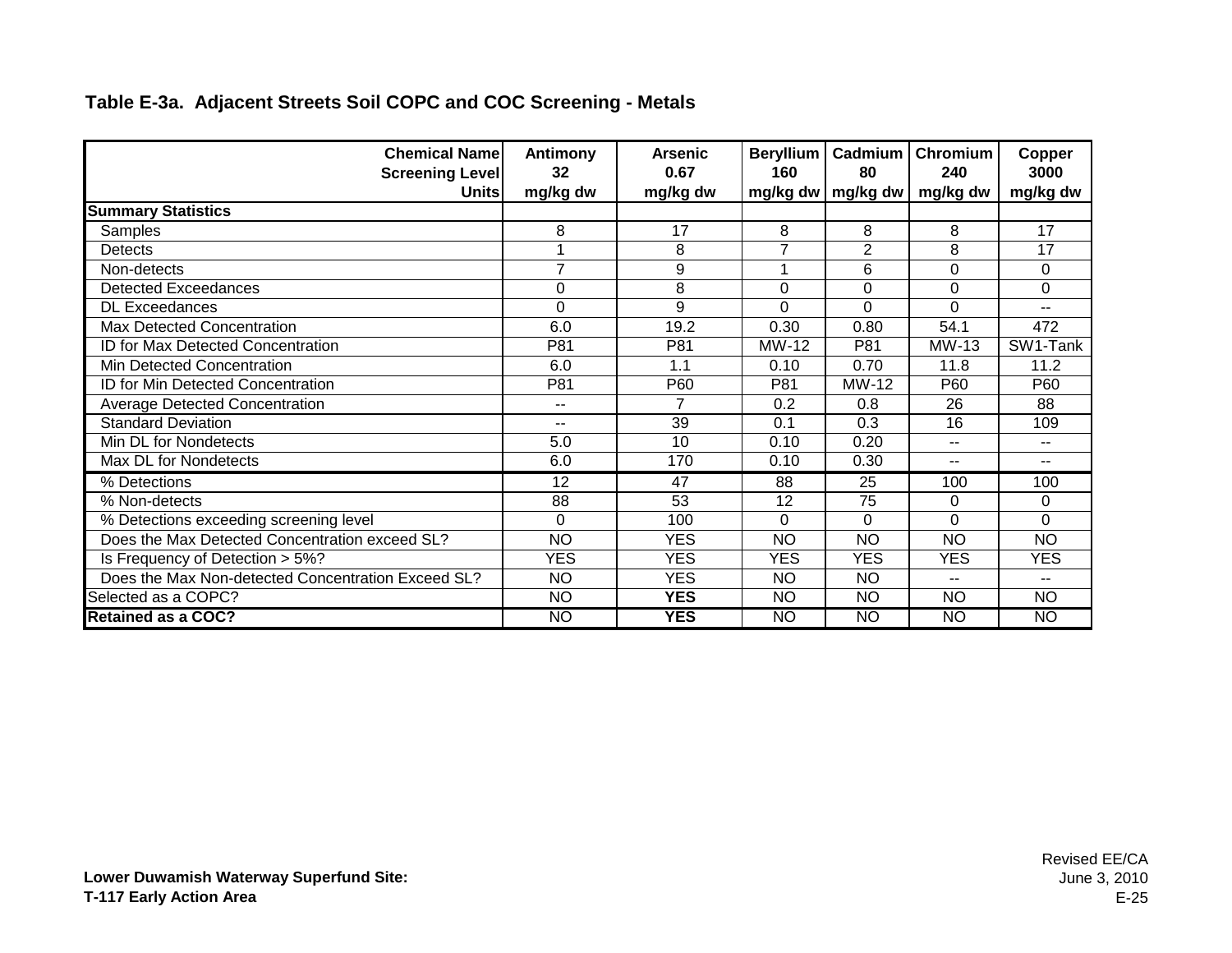| <b>Chemical Namel</b><br><b>Screening Level</b>    | Lead<br>250      | <b>Mercury</b><br>24 | <b>Nickel</b><br>1600 | <b>Selenium</b><br>400 | <b>Silver</b><br>400 | <b>Thallium</b><br>5.6   | <b>Zinc</b><br>24,000    |
|----------------------------------------------------|------------------|----------------------|-----------------------|------------------------|----------------------|--------------------------|--------------------------|
|                                                    | Units   mg/kg dw | mg/kg dw             | mg/kg dw              | $mg/kg$ dw             | mg/kg dw             | mg/kg dw                 | mg/kg dw                 |
| <b>Summary Statistics</b>                          |                  |                      |                       |                        |                      |                          |                          |
| Samples                                            | 17               | 17                   | 8                     | 8                      | 8                    | 8                        | 17                       |
| <b>Detects</b>                                     | 17               | 12                   | 8                     | $\Omega$               | $\Omega$             | $\Omega$                 | 17                       |
| Non-detects                                        | 0                | 5                    | $\overline{0}$        | 8                      | 8                    | 8                        | 0                        |
| <b>Detected Exceedances</b>                        |                  | $\Omega$             | $\Omega$              | $-$                    | $-$                  | $\overline{\phantom{a}}$ | $\Omega$                 |
| <b>DL Exceedances</b>                              |                  | 0                    |                       | $\Omega$               | $\Omega$             | $\Omega$                 | $\mathbf 0$              |
| <b>Max Detected Concentration</b>                  | 450              | 0.42                 | 54                    | $-$                    | $-$                  | $-$                      | 1890                     |
| ID for Max Detected Concentration                  | SW1-Tank         | P81                  | MW-13                 | $-$                    | $- -$                | $-$                      | SW1-Tank                 |
| Min Detected Concentration                         | 1.0              | 0.040                | 5.0                   | $-$                    | $- -$                | $\overline{a}$           | 15.7                     |
| ID for Min Detected Concentration                  | P60              | MW-12                | P60                   | $\sim$ $\sim$          | $\sim$ $\sim$        | $\sim$                   | P60                      |
| <b>Average Detected Concentration</b>              | 65               | 0.1                  | 23                    | $- -$                  | $- -$                | $\sim$                   | 280                      |
| <b>Standard Deviation</b>                          | 107              | 0.1                  | 19                    | $-$                    | $-$                  | $-$                      | 460                      |
| Min DL for Nondetects                              | $-$              | 0.04                 | $-1$                  | 0.50                   | 0.30                 | 0.20                     | $\overline{\phantom{a}}$ |
| Max DL for Nondetects                              | $-$              | 0.080                | $- -$                 | 6.0                    | 0.40                 | 6.0                      | $\frac{1}{2}$            |
| % Detections                                       | 100              | 71                   | 100                   | 0                      | 0                    | $\Omega$                 | 100                      |
| % Non-detects                                      | 0                | 29                   | 0                     | 100                    | 100                  | 100                      | $\Omega$                 |
| % Detections exceeding screening level             | 6                | $\mathbf 0$          | $\Omega$              | $\sim$ $\sim$          | $\sim$ $\sim$        | $\sim$                   | $\mathbf 0$              |
| Does the Max Detected Concentration exceed SL?     | <b>YES</b>       | <b>NO</b>            | <b>NO</b>             | $- -$                  | $-$                  | $-$                      | <b>NO</b>                |
| Is Frequency of Detection > 5%?                    | <b>YES</b>       | <b>YES</b>           | <b>YES</b>            | <b>NO</b>              | <b>NO</b>            | <b>NO</b>                | <b>YES</b>               |
| Does the Max Non-detected Concentration Exceed SL? | $-$              | <b>NO</b>            |                       | <b>NO</b>              | <b>NO</b>            | <b>NO</b>                |                          |
| Selected as a COPC?                                | <b>NO</b>        | <b>NO</b>            | <b>NO</b>             | <b>NO</b>              | <b>NO</b>            | <b>NO</b>                | <b>NO</b>                |
| <b>Retained as a COC?</b>                          | <b>NO</b>        | $\overline{NO}$      | NO                    | NO                     | NO <sub>1</sub>      | $\overline{NO}$          | $\overline{NO}$          |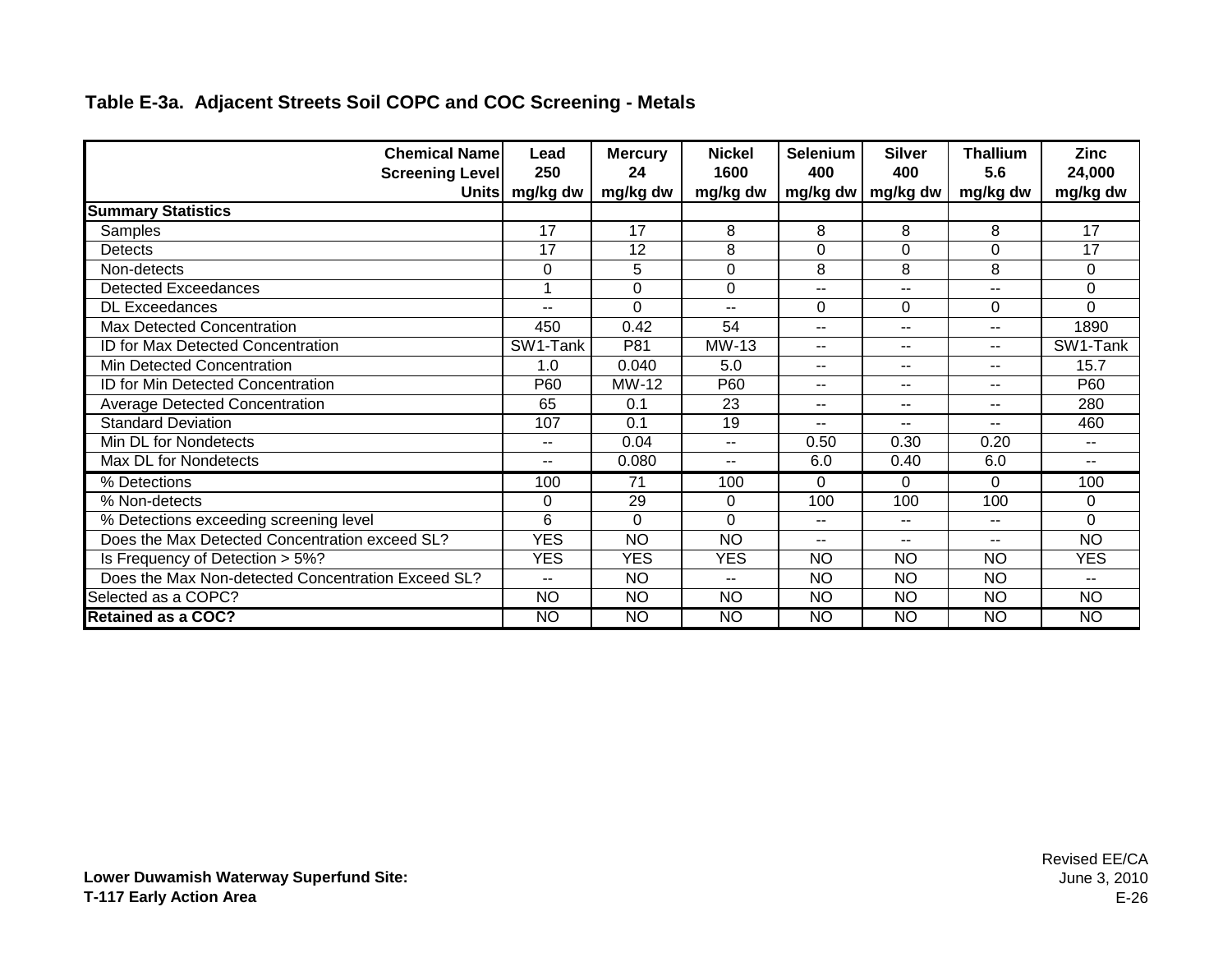|                                                    | Chemical Name   1,2,4-Trichlorobenzene | 1,2-Dichlorobenzene | 1,3-Dichlorobenzene      |
|----------------------------------------------------|----------------------------------------|---------------------|--------------------------|
| <b>Screening Level</b>                             | 800                                    | 7200                | <b>NV</b>                |
| <b>Units</b>                                       | mg/kg dw                               | mg/kg dw            | mg/kg dw                 |
| <b>Summary Statistics</b>                          |                                        |                     |                          |
| Samples                                            | $\overline{7}$                         | $\overline{7}$      | $\overline{7}$           |
| Detects                                            | 0                                      | 0                   | $\mathbf 0$              |
| Non-detects                                        | $\overline{7}$                         | $\overline{7}$      | $\overline{7}$           |
| <b>Detected Exceedances</b>                        | --                                     | $-$                 | --                       |
| <b>DL Exceedances</b>                              | 0                                      | 0                   | 0                        |
| Max Detected Concentration                         | --                                     | $-$                 | $-$                      |
| ID for Max Detected Concentration                  | --                                     | --                  | --                       |
| Min Detected Concentration                         | --                                     | --                  | $-$                      |
| ID for Min Detected Concentration                  | --                                     | --                  | $\overline{\phantom{a}}$ |
| Average Detected Concentration                     | --                                     | $-$                 | --                       |
| <b>Standard Deviation</b>                          | $\overline{\phantom{a}}$               | $-$                 | $-$                      |
| Min DL for Nondetects                              | 0.020                                  | 0.020               | 0.020                    |
| Max DL for Nondetects                              | 1.8                                    | 1.8                 | 1.8                      |
| % Detections                                       | 0                                      | $\Omega$            | $\Omega$                 |
| % Non-detects                                      | 100                                    | 100                 | 100                      |
| % Detections exceeding screening level             | --                                     | --                  | --                       |
| Does the Max Detected Concentration exceed SL?     | --                                     | $-$                 | --                       |
| Is Frequency of Detection > 5%?                    | <b>NO</b>                              | <b>NO</b>           | <b>NO</b>                |
| Does the Max Non-detected Concentration Exceed SL? | <b>NO</b>                              | <b>NO</b>           | <b>NO</b>                |
| Selected as a COPC?                                | <b>NO</b>                              | <b>NO</b>           | <b>NO</b>                |
| <b>Retained as a COC?</b>                          | NO                                     | <b>NO</b>           | <b>NO</b>                |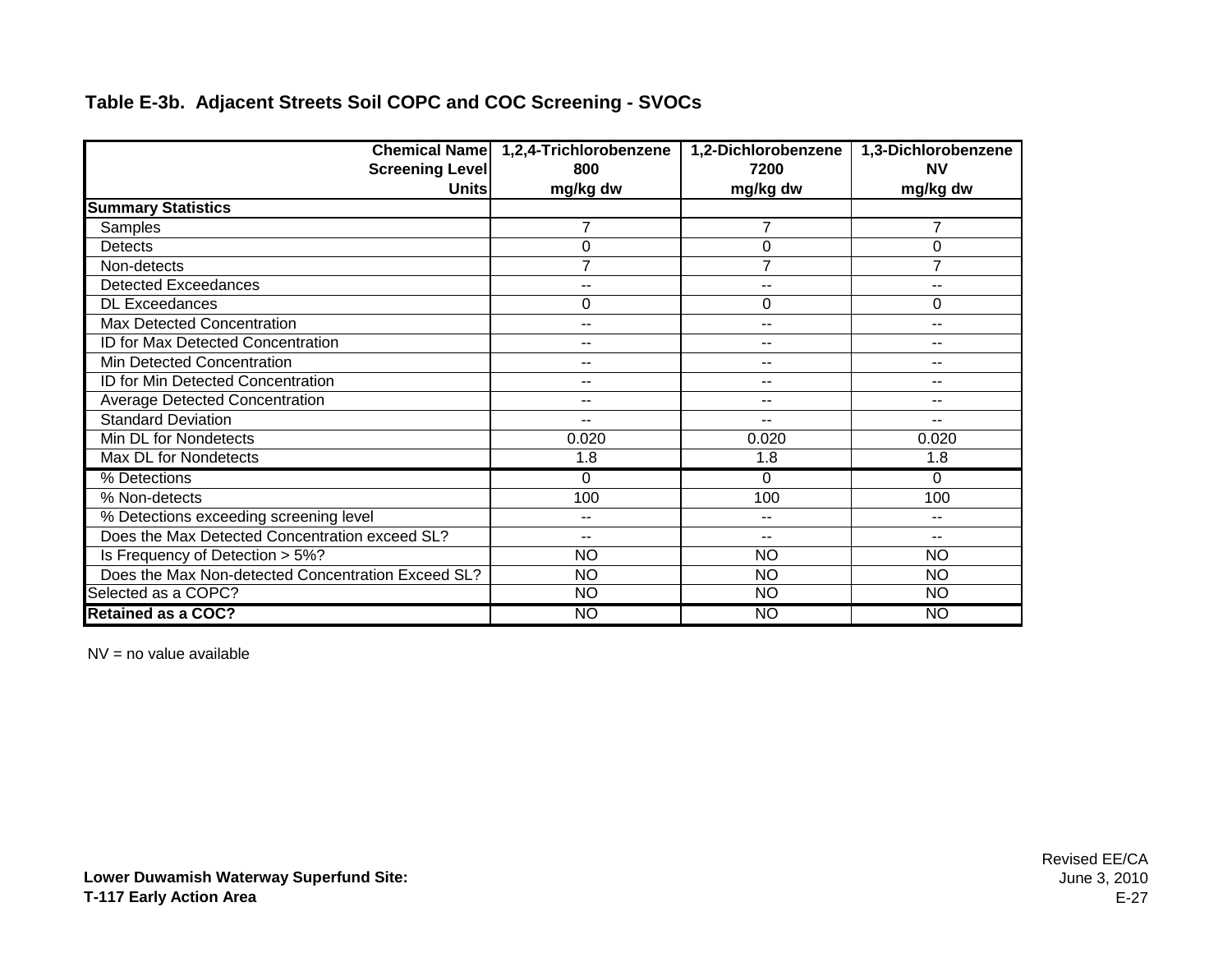|                                                    | Chemical Name 1,4-Dichlorobenzene | 2,4,5-Trichlorophenol | 2,4,6-Trichlorophenol |
|----------------------------------------------------|-----------------------------------|-----------------------|-----------------------|
| <b>Screening Level</b>                             | 42                                | 8000                  | 91                    |
| <b>Units</b>                                       | mg/kg dw                          | mg/kg dw              | mg/kg dw              |
| <b>Summary Statistics</b>                          |                                   |                       |                       |
| Samples                                            | 7                                 | 5                     | 6                     |
| Detects                                            | 0                                 | 0                     | 0                     |
| Non-detects                                        | $\overline{7}$                    | 5                     | 6                     |
| <b>Detected Exceedances</b>                        | --                                | $-$                   | --                    |
| <b>DL Exceedances</b>                              | 0                                 | 0                     | 0                     |
| Max Detected Concentration                         | $-$                               | $-$                   | --                    |
| ID for Max Detected Concentration                  | $- -$                             | --                    | --                    |
| Min Detected Concentration                         | --                                | --                    | --                    |
| ID for Min Detected Concentration                  | --                                | --                    | --                    |
| Average Detected Concentration                     | $-$                               | $\sim$                | --                    |
| <b>Standard Deviation</b>                          | $-$                               | $-$                   | --                    |
| Min DL for Nondetects                              | 0.020                             | 0.098                 | 0.098                 |
| Max DL for Nondetects                              | 1.8                               | 9.2                   | 9.2                   |
| % Detections                                       | 0                                 | $\Omega$              | 0                     |
| % Non-detects                                      | 100                               | 100                   | 100                   |
| % Detections exceeding screening level             | $- -$                             | $-$                   | --                    |
| Does the Max Detected Concentration exceed SL?     | $- -$                             | $-$                   | --                    |
| Is Frequency of Detection > 5%?                    | <b>NO</b>                         | <b>NO</b>             | <b>NO</b>             |
| Does the Max Non-detected Concentration Exceed SL? | <b>NO</b>                         | <b>NO</b>             | <b>NO</b>             |
| Selected as a COPC?                                | <b>NO</b>                         | <b>NO</b>             | <b>NO</b>             |
| <b>Retained as a COC?</b>                          | NO                                | <b>NO</b>             | <b>NO</b>             |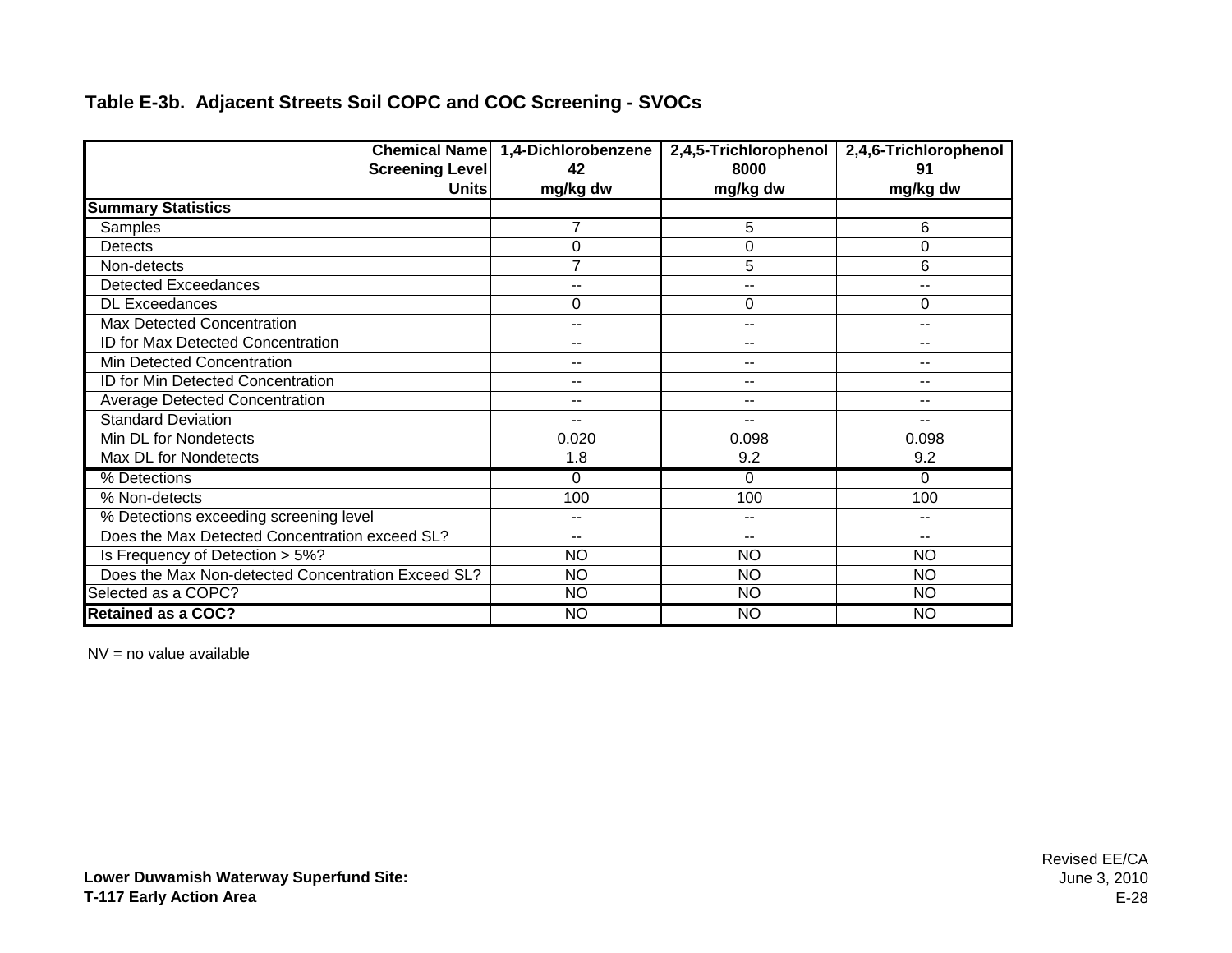|                                                    | Chemical Name 2,4-Dichlorophenol | 2,4-Dimethylphenol       | 2,4-Dinitrophenol        | 2,4-Dinitrotoluene |
|----------------------------------------------------|----------------------------------|--------------------------|--------------------------|--------------------|
| <b>Screening Level</b>                             | 240                              | 1600                     | 160                      | 160                |
| <b>Units</b>                                       | mg/kg dw                         | mg/kg dw                 | mg/kg dw                 | mg/kg dw           |
| <b>Summary Statistics</b>                          |                                  |                          |                          |                    |
| Samples                                            | 6                                | 6                        | 6                        | 6                  |
| <b>Detects</b>                                     | 0                                | 0                        | 0                        | 0                  |
| Non-detects                                        | 6                                | 6                        | 6                        | 6                  |
| <b>Detected Exceedances</b>                        | --                               | --                       | $\overline{\phantom{a}}$ | --                 |
| <b>DL Exceedances</b>                              | 0                                | 0                        | 0                        | 0                  |
| Max Detected Concentration                         | --                               | $-$                      | $-$                      | --                 |
| ID for Max Detected Concentration                  | --                               | $-$                      | $-$                      | --                 |
| Min Detected Concentration                         | --                               | $-$                      | $-$                      | --                 |
| ID for Min Detected Concentration                  | ۰.                               | --                       | $\sim$                   | --                 |
| <b>Average Detected Concentration</b>              | --                               | $\overline{\phantom{a}}$ | $\overline{\phantom{a}}$ | $-1$               |
| <b>Standard Deviation</b>                          | --                               | $-$                      | $-$                      | $-$                |
| Min DL for Nondetects                              | 0.059                            | 0.020                    | 0.20                     | 0.098              |
| Max DL for Nondetects                              | 9.2                              | 1.8                      | 18                       | 9.2                |
| % Detections                                       | 0                                | 0                        | $\Omega$                 | 0                  |
| % Non-detects                                      | 100                              | 100                      | 100                      | 100                |
| % Detections exceeding screening level             | --                               | --                       | $\sim$                   | $-1$               |
| Does the Max Detected Concentration exceed SL?     | --                               | $-$                      | $-$                      | --                 |
| Is Frequency of Detection > 5%?                    | <b>NO</b>                        | <b>NO</b>                | <b>NO</b>                | <b>NO</b>          |
| Does the Max Non-detected Concentration Exceed SL? | <b>NO</b>                        | <b>NO</b>                | <b>NO</b>                | <b>NO</b>          |
| Selected as a COPC?                                | <b>NO</b>                        | <b>NO</b>                | <b>NO</b>                | <b>NO</b>          |
| <b>Retained as a COC?</b>                          | NO                               | <b>NO</b>                | <b>NO</b>                | <b>NO</b>          |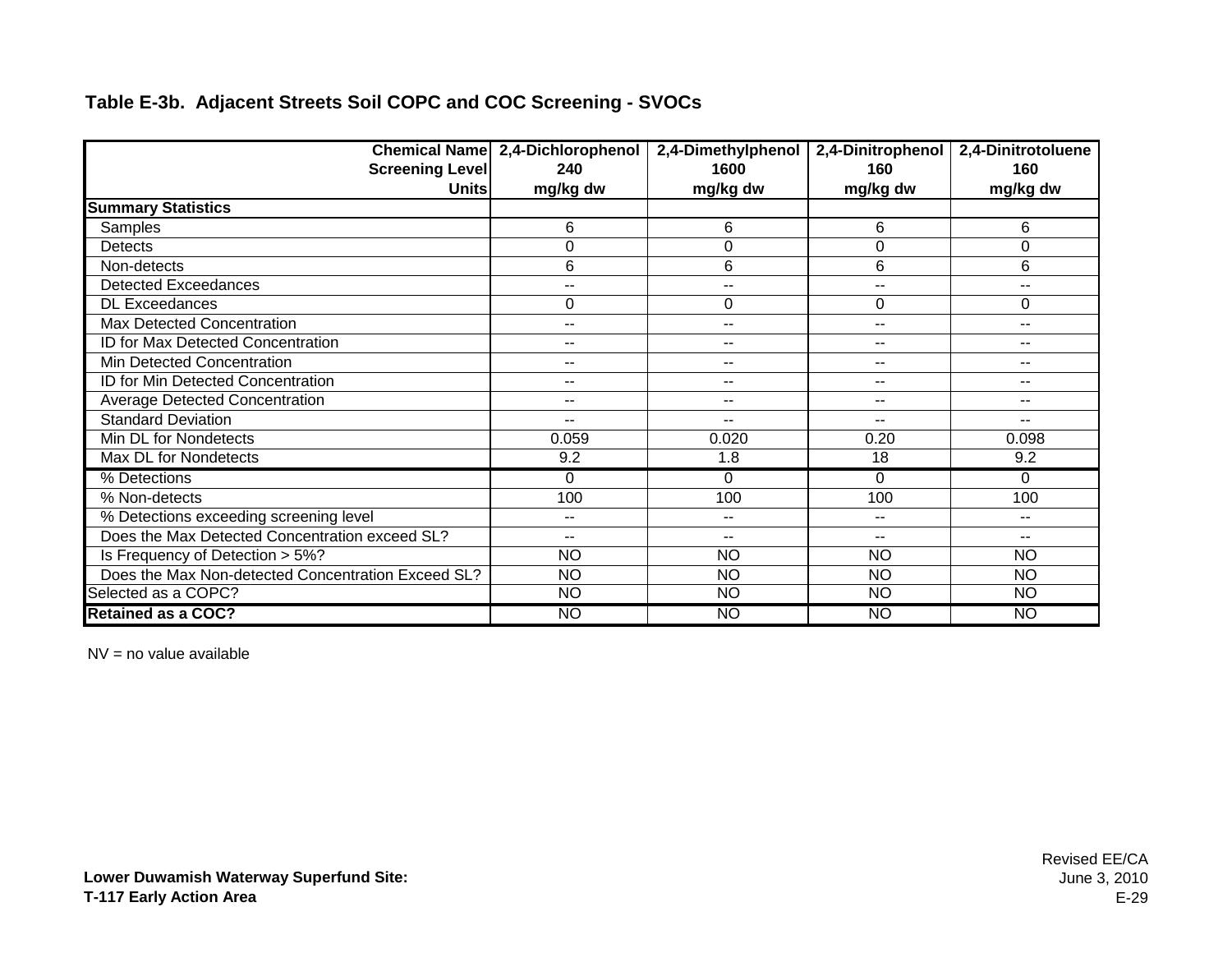|                                                    | <b>Chemical Name 2,6-Dinitrotoluene</b> | 2-Chlorophenol           | 2-Methylphenol | 2-Nitroaniline | 2-Nitrophenol            |
|----------------------------------------------------|-----------------------------------------|--------------------------|----------------|----------------|--------------------------|
| <b>Screening Level</b>                             | 80                                      | 400                      | 4000           | <b>NV</b>      | <b>NV</b>                |
| <b>Units</b>                                       | mg/kg dw                                | mg/kg dw                 | mg/kg dw       | mg/kg dw       | mg/kg dw                 |
| <b>Summary Statistics</b>                          |                                         |                          |                |                |                          |
| Samples                                            | 6                                       | 6                        | 6              | 6              | 6                        |
| <b>Detects</b>                                     | 0                                       | 0                        | $\Omega$       | 0              | $\Omega$                 |
| Non-detects                                        | 6                                       | 6                        | 6              | 6              | 6                        |
| <b>Detected Exceedances</b>                        | $\overline{\phantom{a}}$                | --                       | --             | $\sim$ $\sim$  | $-$                      |
| <b>DL Exceedances</b>                              | 0                                       | 0                        | $\Omega$       | 0              | 0                        |
| <b>Max Detected Concentration</b>                  | $\overline{\phantom{a}}$                | --                       | $- -$          | $-$            | $-$                      |
| ID for Max Detected Concentration                  | $\sim$ $\sim$                           | --                       | $- -$          | $- -$          | $-$                      |
| Min Detected Concentration                         | $\sim$ $\sim$                           | $-$                      | --             | $\sim$ $\sim$  | $-$                      |
| ID for Min Detected Concentration                  | $\overline{\phantom{a}}$                | $-$                      | $-$            | $- -$          | $\overline{\phantom{m}}$ |
| <b>Average Detected Concentration</b>              | $\qquad \qquad -$                       | $\sim$ $\sim$            | $- -$          | $\sim$ $\sim$  | $\sim$ $\sim$            |
| <b>Standard Deviation</b>                          | $\qquad \qquad -$                       | --                       | $- -$          | --             | $\sim$ $\sim$            |
| Min DL for Nondetects                              | 0.098                                   | 0.020                    | 0.020          | 0.098          | 0.098                    |
| Max DL for Nondetects                              | 9.2                                     | 1.8                      | 1.8            | 9.2            | 1.8                      |
| % Detections                                       | $\Omega$                                | $\Omega$                 | $\Omega$       | $\Omega$       | $\Omega$                 |
| % Non-detects                                      | 100                                     | 100                      | 100            | 100            | 100                      |
| % Detections exceeding screening level             | $\overline{\phantom{a}}$                | $\overline{\phantom{a}}$ | --             | $-$            | $-$                      |
| Does the Max Detected Concentration exceed SL?     | $\overline{\phantom{a}}$                | --                       |                | --             | $-$                      |
| Is Frequency of Detection > 5%?                    | <b>NO</b>                               | <b>NO</b>                | <b>NO</b>      | <b>NO</b>      | <b>NO</b>                |
| Does the Max Non-detected Concentration Exceed SL? | <b>NO</b>                               | <b>NO</b>                | <b>NO</b>      | $-$            | $-$                      |
| Selected as a COPC?                                | <b>NO</b>                               | <b>NO</b>                | <b>NO</b>      | <b>NO</b>      | <b>NO</b>                |
| <b>Retained as a COC?</b>                          | <b>NO</b>                               | <b>NO</b>                | <b>NO</b>      | NO             | <b>NO</b>                |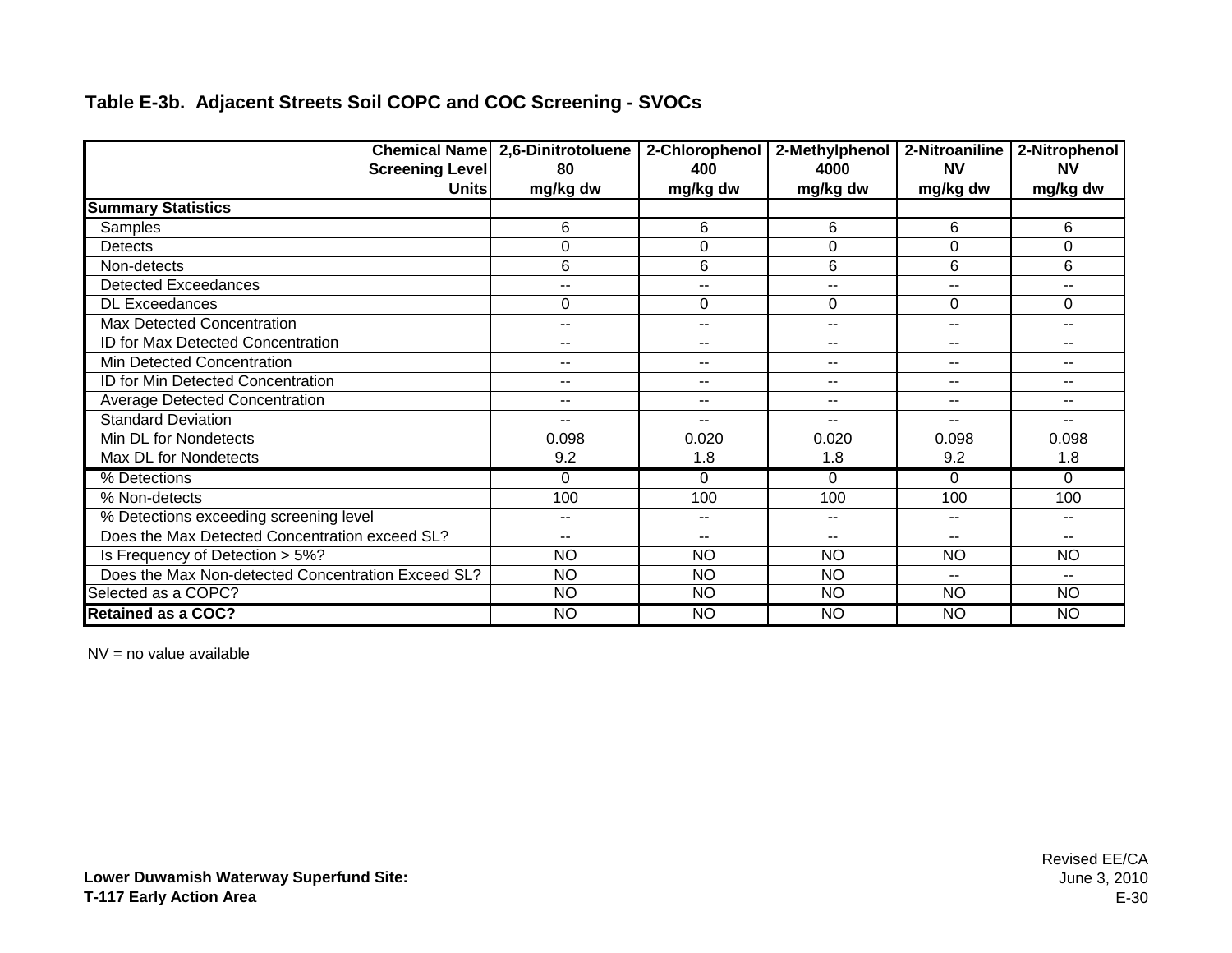|                                                    | Chemical Name 3,3'-Dichlorobenzidine | 3-Nitroaniline | 4,6-Dinitro-o-cresol |
|----------------------------------------------------|--------------------------------------|----------------|----------------------|
| <b>Screening Level</b>                             | <b>NV</b>                            | <b>NV</b>      | <b>NV</b>            |
| <b>Units</b>                                       | mg/kg dw                             | mg/kg dw       | mg/kg dw             |
| <b>Summary Statistics</b>                          |                                      |                |                      |
| Samples                                            | 6                                    | 6              | 6                    |
| <b>Detects</b>                                     | 0                                    | $\Omega$       | 0                    |
| Non-detects                                        | 6                                    | 6              | 6                    |
| <b>Detected Exceedances</b>                        | --                                   | --             | --                   |
| <b>DL Exceedances</b>                              | 0                                    | $\Omega$       | 0                    |
| Max Detected Concentration                         | --                                   | --             | --                   |
| ID for Max Detected Concentration                  | --                                   | --             | --                   |
| Min Detected Concentration                         | $-$                                  | $-$            | --                   |
| ID for Min Detected Concentration                  | --                                   | --             | --                   |
| <b>Average Detected Concentration</b>              | --                                   | --             | --                   |
| <b>Standard Deviation</b>                          | --                                   | --             | --                   |
| Min DL for Nondetects                              | 0.098                                | 0.12           | 0.20                 |
| Max DL for Nondetects                              | 9.2                                  | 9.2            | 18                   |
| % Detections                                       | 0                                    | $\Omega$       | 0                    |
| % Non-detects                                      | 100                                  | 100            | 100                  |
| % Detections exceeding screening level             | --                                   | --             | --                   |
| Does the Max Detected Concentration exceed SL?     | --                                   | --             | --                   |
| Is Frequency of Detection > 5%?                    | <b>NO</b>                            | <b>NO</b>      | <b>NO</b>            |
| Does the Max Non-detected Concentration Exceed SL? | <b>NO</b>                            | --             | --                   |
| Selected as a COPC?                                | <b>NO</b>                            | <b>NO</b>      | <b>NO</b>            |
| <b>Retained as a COC?</b>                          | <b>NO</b>                            | NO             | NO                   |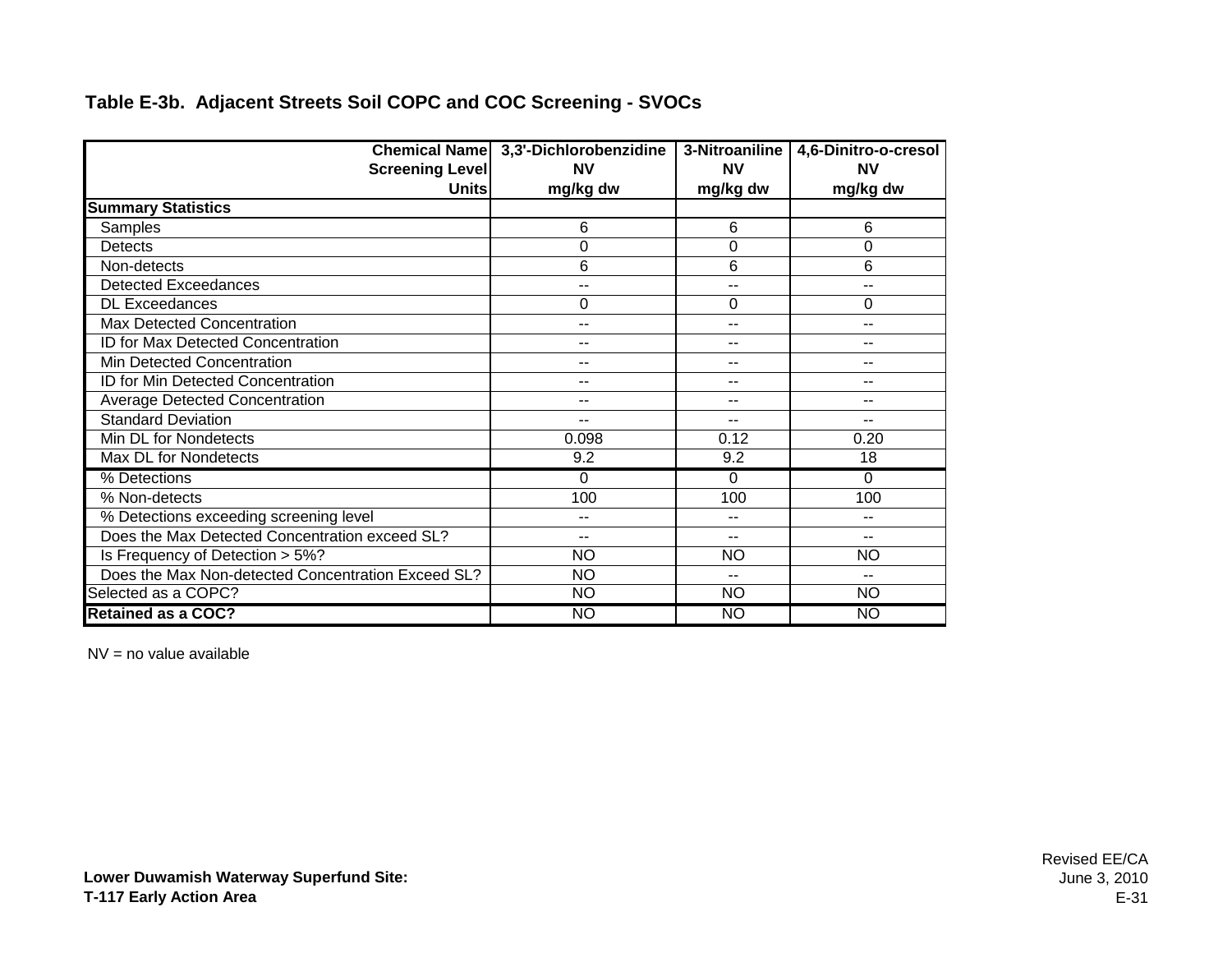| <b>Chemical Name</b>                               | 4-Bromophenyl phenyl ether | 4-Chloro-3-methylphenol | 4-Chloroaniline |
|----------------------------------------------------|----------------------------|-------------------------|-----------------|
| <b>Screening Level</b>                             | <b>NV</b>                  | <b>NV</b>               | 320             |
| <b>Units</b>                                       | mg/kg dw                   | mg/kg dw                | mg/kg dw        |
| <b>Summary Statistics</b>                          |                            |                         |                 |
| Samples                                            | 6                          | 6                       | 6               |
| Detects                                            | $\mathbf 0$                | 0                       | 0               |
| Non-detects                                        | 6                          | 6                       | 6               |
| <b>Detected Exceedances</b>                        | $\sim$ $\sim$              | --                      | --              |
| <b>DL Exceedances</b>                              | 0                          | 0                       | $\Omega$        |
| Max Detected Concentration                         | $\sim$ $\sim$              | $-$                     |                 |
| ID for Max Detected Concentration                  | $\overline{\phantom{m}}$   | --                      |                 |
| Min Detected Concentration                         | $\sim$ $\sim$              | --                      | --              |
| ID for Min Detected Concentration                  | $\overline{\phantom{a}}$   | --                      | --              |
| <b>Average Detected Concentration</b>              | $\overline{\phantom{m}}$   | $- -$                   | --              |
| <b>Standard Deviation</b>                          | $\overline{\phantom{a}}$   | $-$                     | --              |
| Min DL for Nondetects                              | 0.020                      | 0.039                   | 0.059           |
| Max DL for Nondetects                              | 1.8                        | 9.2                     | 9.2             |
| % Detections                                       | $\Omega$                   | 0                       | $\Omega$        |
| % Non-detects                                      | 100                        | 100                     | 100             |
| % Detections exceeding screening level             | $- -$                      | $- -$                   |                 |
| Does the Max Detected Concentration exceed SL?     | $\sim$ $\sim$              | --                      | --              |
| Is Frequency of Detection > 5%?                    | <b>NO</b>                  | <b>NO</b>               | <b>NO</b>       |
| Does the Max Non-detected Concentration Exceed SL? | $\overline{\phantom{a}}$   | --                      | <b>NO</b>       |
| Selected as a COPC?                                | <b>NO</b>                  | <b>NO</b>               | <b>NO</b>       |
| <b>Retained as a COC?</b>                          | <b>NO</b>                  | <b>NO</b>               | NO              |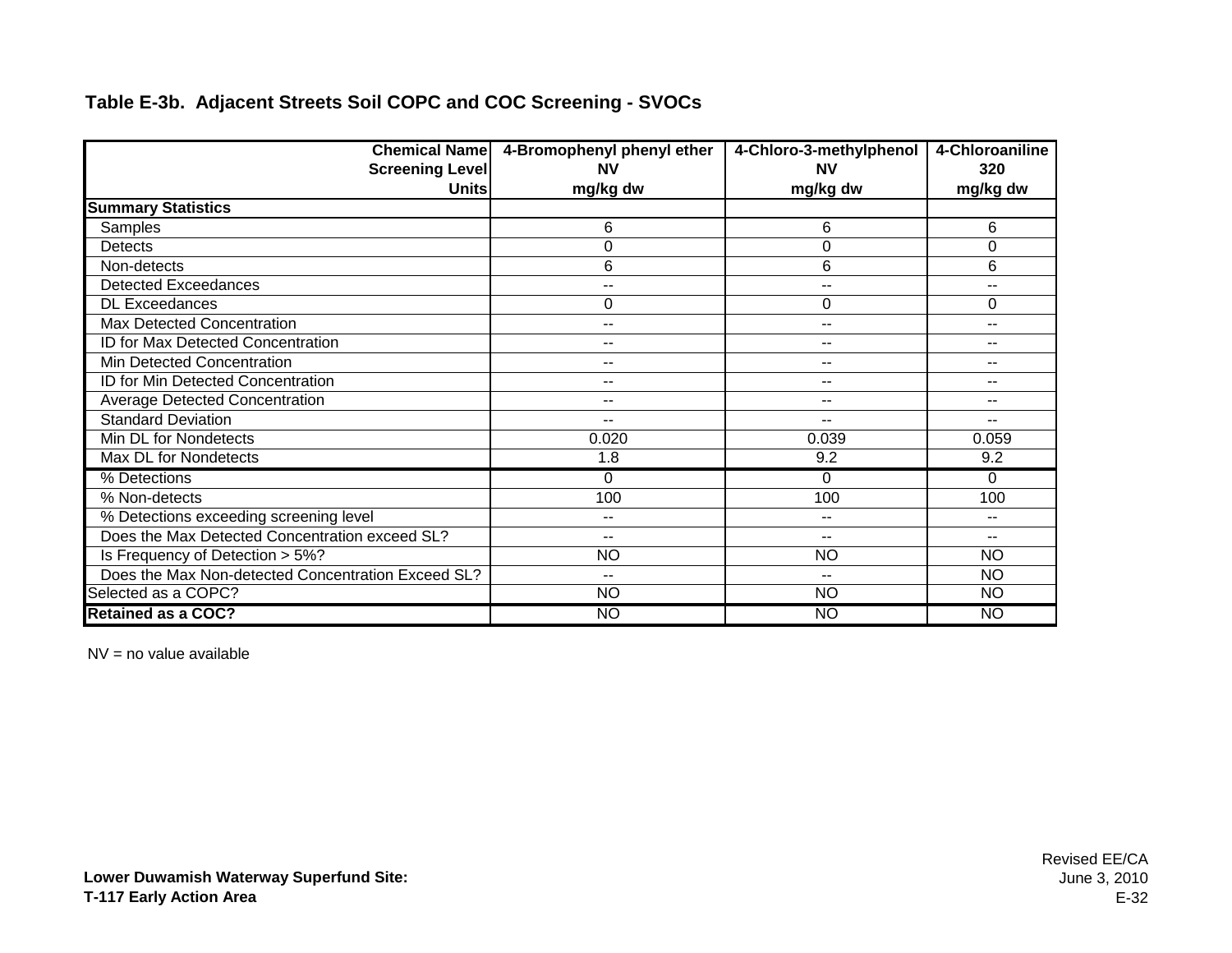| <b>Chemical Name</b>                               | 4-Chlorophenyl phenyl ether | 4-Methylphenol | 4-Nitroaniline | 4-Nitrophenol            |
|----------------------------------------------------|-----------------------------|----------------|----------------|--------------------------|
| <b>Screening Level</b>                             | <b>NV</b>                   | 400            | <b>NV</b>      | <b>NV</b>                |
| <b>Units</b>                                       | mg/kg dw                    | mg/kg dw       | mg/kg dw       | mg/kg dw                 |
| <b>Summary Statistics</b>                          |                             |                |                |                          |
| Samples                                            | 6                           | 6              | 6              | 6                        |
| <b>Detects</b>                                     | 0                           |                | 0              | $\mathbf 0$              |
| Non-detects                                        | 6                           | 5              | 6              | 6                        |
| <b>Detected Exceedances</b>                        | --                          | 0              | $-$            | $-$                      |
| <b>DL Exceedances</b>                              | 0                           | $\Omega$       | $\Omega$       | 0                        |
| Max Detected Concentration                         | $- -$                       | 0.062          |                | $\overline{a}$           |
| ID for Max Detected Concentration                  | $\sim$ $\sim$               | SW1-Tank       | --             | $\overline{\phantom{a}}$ |
| Min Detected Concentration                         | $\sim$ $\sim$               | 0.062          | $- -$          | $\overline{\phantom{a}}$ |
| ID for Min Detected Concentration                  | $\sim$ $\sim$               | SW1-Tank       | $- -$          | $- -$                    |
| <b>Average Detected Concentration</b>              | $\overline{\phantom{a}}$    |                | $-$            | $\sim$ $\sim$            |
| <b>Standard Deviation</b>                          | $\sim$ $\sim$               | $-$            | $-$            | $-$                      |
| Min DL for Nondetects                              | 0.020                       | 0.020          | 0.098          | 0.098                    |
| Max DL for Nondetects                              | 1.8                         | 1.8            | 9.2            | 9.2                      |
| % Detections                                       | $\Omega$                    | 17             | 0              | $\Omega$                 |
| % Non-detects                                      | 100                         | 83             | 100            | 100                      |
| % Detections exceeding screening level             | $- -$                       | $\Omega$       |                | $-$                      |
| Does the Max Detected Concentration exceed SL?     | $-$                         | <b>NO</b>      | --             | --                       |
| Is Frequency of Detection > 5%?                    | <b>NO</b>                   | <b>YES</b>     | <b>NO</b>      | <b>NO</b>                |
| Does the Max Non-detected Concentration Exceed SL? | $-$                         | <b>NO</b>      | $-$            | $-1$                     |
| Selected as a COPC?                                | <b>NO</b>                   | <b>NO</b>      | <b>NO</b>      | <b>NO</b>                |
| <b>Retained as a COC?</b>                          | <b>NO</b>                   | <b>NO</b>      | <b>NO</b>      | <b>NO</b>                |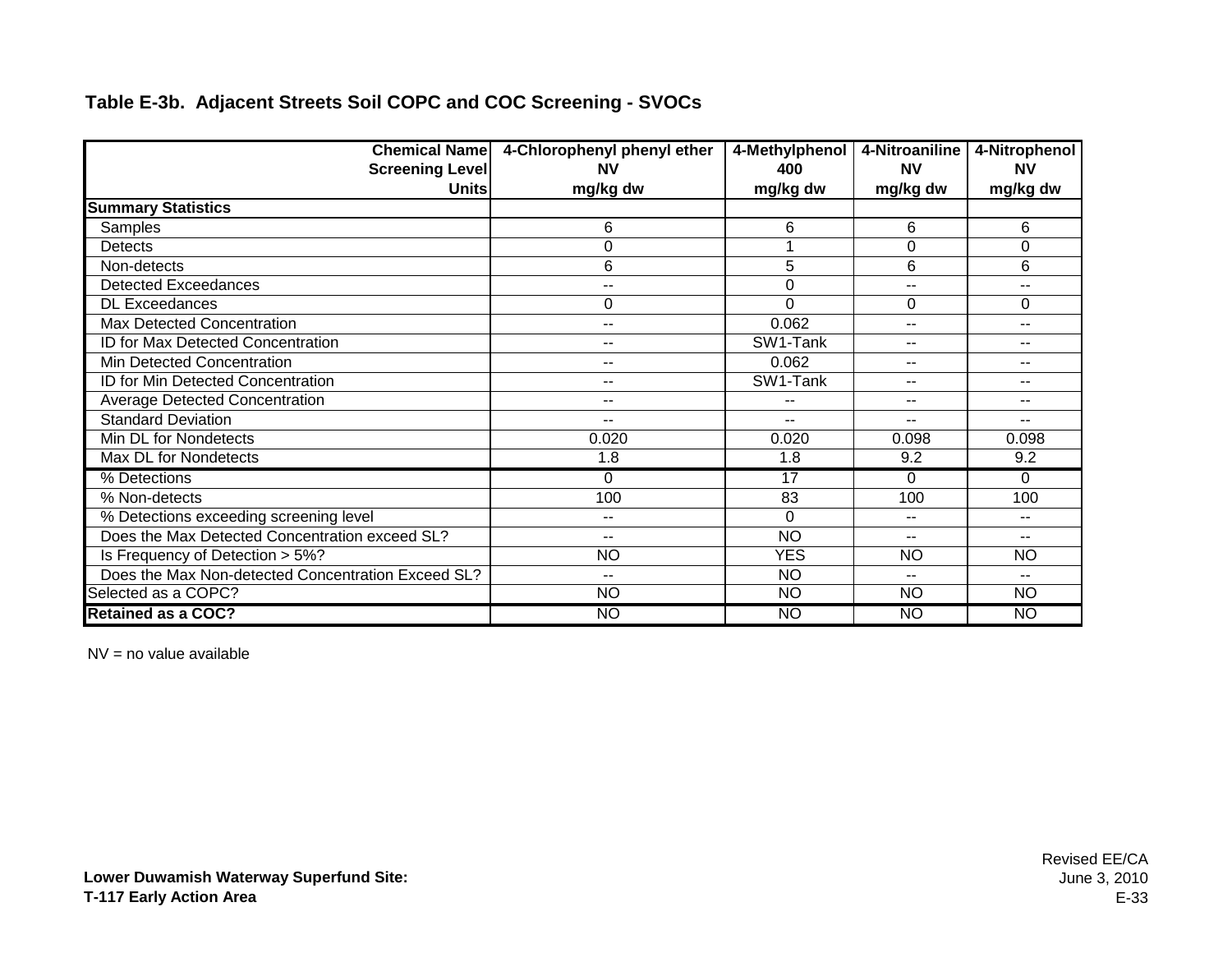| <b>Chemical Name Benzoic acid</b>                  |                          | <b>Benzyl alcohol</b>    | bis(2-chloroethoxy)methane | bis(2-chloroethyl)ether |
|----------------------------------------------------|--------------------------|--------------------------|----------------------------|-------------------------|
| <b>Screening Level</b>                             | 320000                   | 24000                    | ΝV                         | 0.91                    |
| <b>Units</b>                                       | mg/kg dw                 | mg/kg dw                 | mg/kg dw                   | mg/kg dw                |
| <b>Summary Statistics</b>                          |                          |                          |                            |                         |
| Samples                                            | 6                        | 6                        | 6                          | 6                       |
| Detects                                            | 0                        | $\Omega$                 | 0                          | 0                       |
| Non-detects                                        | 6                        | 6                        | 6                          | 6                       |
| <b>Detected Exceedances</b>                        | $-$                      | 0                        | $-$                        | --                      |
| <b>DL Exceedances</b>                              | 0                        | 0                        | 0                          | 0                       |
| Max Detected Concentration                         | $\overline{\phantom{a}}$ | $-$                      | $\overline{\phantom{a}}$   | --                      |
| ID for Max Detected Concentration                  | $\overline{\phantom{a}}$ | $\frac{1}{2}$            | $-$                        | --                      |
| Min Detected Concentration                         | $\overline{\phantom{a}}$ | $- -$                    | $-$                        | $- -$                   |
| ID for Min Detected Concentration                  | $\sim$ $\sim$            | $\overline{\phantom{a}}$ | $\sim$ $\sim$              | --                      |
| <b>Average Detected Concentration</b>              | $\sim$ $\sim$            | $\overline{\phantom{a}}$ | $\sim$ $\sim$              | $\qquad \qquad -$       |
| <b>Standard Deviation</b>                          | $\sim$ $\sim$            | $\overline{\phantom{a}}$ | $\overline{\phantom{a}}$   | $\sim$ $\sim$           |
| Min DL for Nondetects                              | 0.20                     | 0.020                    | 0.020                      | 0.039                   |
| Max DL for Nondetects                              | 18                       | 1.8                      | 1.8                        | 1.8                     |
| % Detections                                       | 0                        | 0                        | 0                          | 0                       |
| % Non-detects                                      | 100                      | 100                      | 100                        | 100                     |
| % Detections exceeding screening level             | $\sim$ $\sim$            | $\Omega$                 | $\sim$ $\sim$              | $\sim$ $\sim$           |
| Does the Max Detected Concentration exceed SL?     | $- -$                    | <b>NO</b>                | $\sim$ $\sim$              | $\qquad \qquad -$       |
| Is Frequency of Detection > 5%?                    | <b>NO</b>                | <b>NO</b>                | <b>NO</b>                  | <b>NO</b>               |
| Does the Max Non-detected Concentration Exceed SL? | <b>NO</b>                | <b>NO</b>                | $\sim$ $-$                 | <b>YES</b>              |
| Selected as a COPC?                                | N <sub>O</sub>           | N <sub>O</sub>           | N <sub>O</sub>             | $\overline{NO}$         |
| <b>Retained as a COC?</b>                          | <b>NO</b>                | <b>NO</b>                | <b>NO</b>                  | <b>NO</b>               |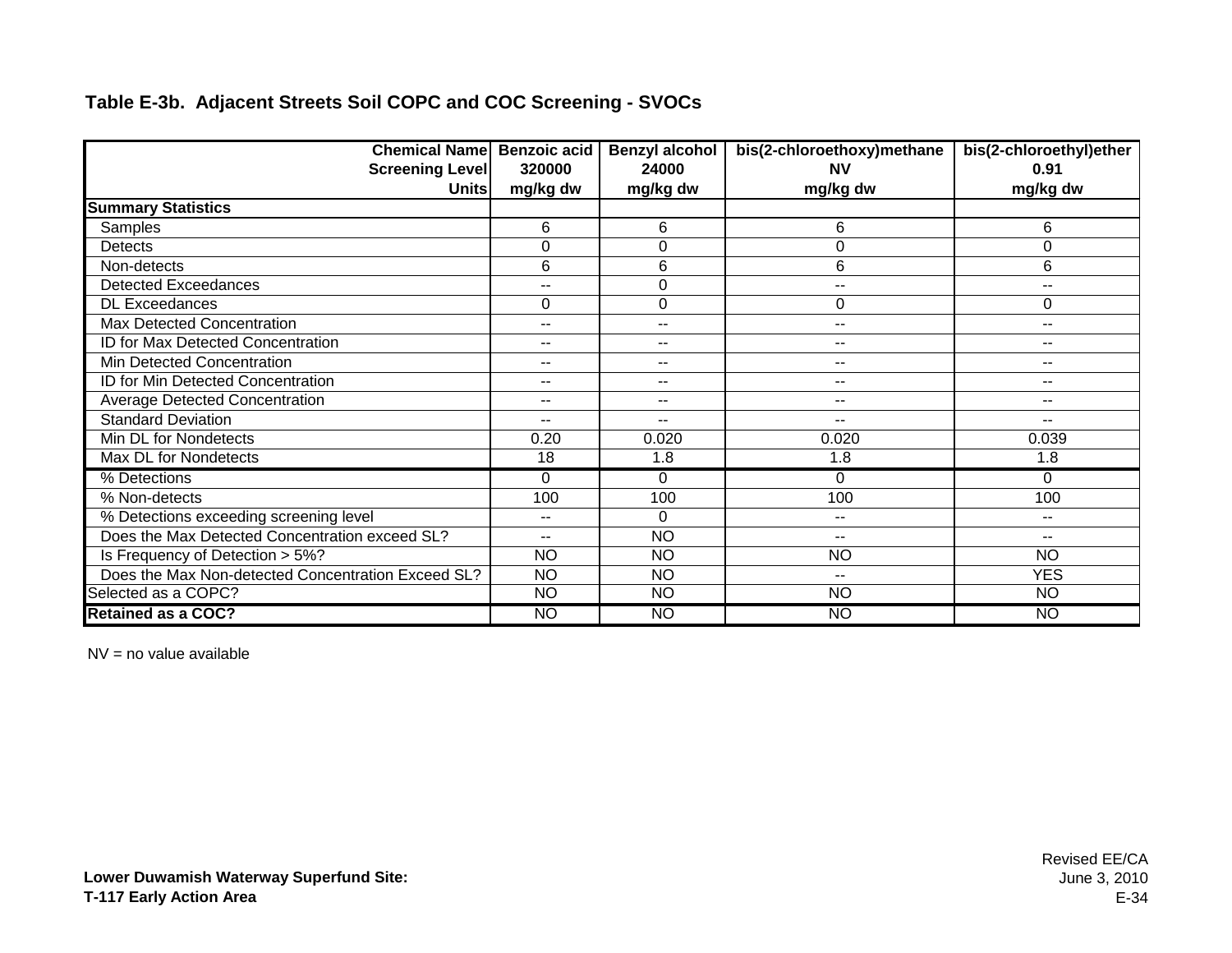|                                                    | Chemical Name bis(2-chloroisopropyl)ether | Carbazole       | Hexachlorobenzene        | Hexachlorobutadiene      |
|----------------------------------------------------|-------------------------------------------|-----------------|--------------------------|--------------------------|
| <b>Screening Level</b>                             | 3200                                      | 50              | 0.63                     | 13                       |
| <b>Units</b>                                       | mg/kg dw                                  | mg/kg dw        | mg/kg dw                 | mg/kg dw                 |
| <b>Summary Statistics</b>                          |                                           |                 |                          |                          |
| Samples                                            |                                           | 6               | 6                        | 6                        |
| Detects                                            | 0                                         |                 | 0                        | 0                        |
| Non-detects                                        |                                           | 5               | 6                        | 6                        |
| <b>Detected Exceedances</b>                        | --                                        |                 | $\overline{\phantom{a}}$ | $\overline{\phantom{a}}$ |
| <b>DL Exceedances</b>                              | 0                                         | 0               | 0                        | 0                        |
| Max Detected Concentration                         | $-1$                                      | 55              | $\overline{\phantom{a}}$ | $\sim$ $-$               |
| ID for Max Detected Concentration                  | $-$                                       | MW-12           | --                       | $-$                      |
| Min Detected Concentration                         | --                                        | 55              | $\sim$ $\sim$            | $\overline{\phantom{a}}$ |
| ID for Min Detected Concentration                  | --                                        | MW-12           | $\overline{\phantom{a}}$ | $\overline{\phantom{a}}$ |
| <b>Average Detected Concentration</b>              | $-1$                                      | --              | $- -$                    | $\sim$ $\sim$            |
| <b>Standard Deviation</b>                          | $-1$                                      | $\sim$ $\sim$   | $- -$                    | $\overline{\phantom{a}}$ |
| Min DL for Nondetects                              | 0.020                                     | 0.020           | 0.020                    | 0.020                    |
| Max DL for Nondetects                              | 0.020                                     | 0.062           | 1.8                      | 1.8                      |
| % Detections                                       | 0                                         | 17              | 0                        | $\Omega$                 |
| % Non-detects                                      | 100                                       | 83              | 100                      | 100                      |
| % Detections exceeding screening level             | --                                        | 17              | $\sim$ $\sim$            | $\overline{\phantom{a}}$ |
| Does the Max Detected Concentration exceed SL?     | $-1$                                      | <b>YES</b>      | $-$                      | $\overline{\phantom{a}}$ |
| Is Frequency of Detection > 5%?                    | <b>NO</b>                                 | <b>YES</b>      | <b>NO</b>                | <b>NO</b>                |
| Does the Max Non-detected Concentration Exceed SL? | <b>NO</b>                                 | <b>NO</b>       | <b>YES</b>               | <b>NO</b>                |
| Selected as a COPC?                                | <b>NO</b>                                 | $\overline{NO}$ | <b>NO</b>                | $\overline{NO}$          |
| <b>Retained as a COC?</b>                          | <b>NO</b>                                 | <b>NO</b>       | <b>NO</b>                | <b>NO</b>                |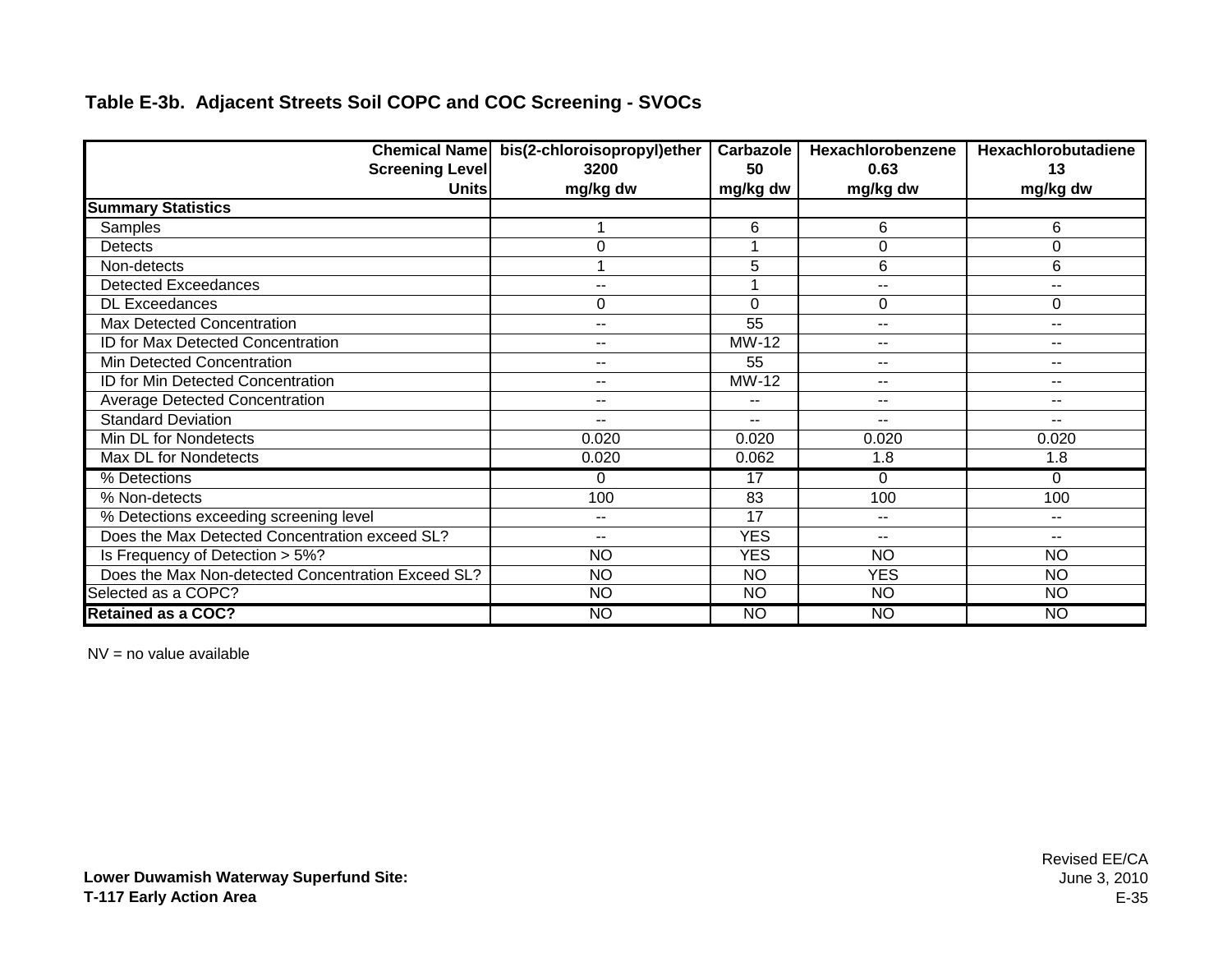| <b>Chemical Name</b>                               | Hexachlorocyclopentadiene | Hexachloroethane | <b>Isophorone</b>        | <b>Nitrobenzene</b>      |
|----------------------------------------------------|---------------------------|------------------|--------------------------|--------------------------|
| <b>Screening Level</b>                             | 480                       | 71               | 1100                     | 40                       |
| <b>Units</b>                                       | mg/kg dw                  | mg/kg dw         | mg/kg dw                 | mg/kg dw                 |
| <b>Summary Statistics</b>                          |                           |                  |                          |                          |
| Samples                                            | 6                         | 6                | 6                        | 6                        |
| <b>Detects</b>                                     | 0                         | 0                | $\Omega$                 | $\mathbf 0$              |
| Non-detects                                        | 6                         | 6                | 6                        | 6                        |
| <b>Detected Exceedances</b>                        | $\sim$ $\sim$             | --               | $-$                      | $- -$                    |
| <b>DL Exceedances</b>                              | 0                         | $\Omega$         | $\Omega$                 | $\Omega$                 |
| Max Detected Concentration                         | $- -$                     | $-$              | $-$                      | $-$                      |
| ID for Max Detected Concentration                  | $-$                       | --               | $-$                      | $-$                      |
| Min Detected Concentration                         | $\sim$ $\sim$             | $-1$             | $\overline{\phantom{a}}$ | $\overline{\phantom{a}}$ |
| ID for Min Detected Concentration                  | $\sim$ $\sim$             | $-1$             | $\overline{\phantom{a}}$ | $\overline{\phantom{a}}$ |
| Average Detected Concentration                     | $- -$                     | --               | $- -$                    | $- -$                    |
| <b>Standard Deviation</b>                          | $-$                       | --               | $- -$                    | $- -$                    |
| Min DL for Nondetects                              | 0.098                     | 0.020            | 0.020                    | 0.020                    |
| Max DL for Nondetects                              | 9.2                       | 1.8              | 1.8                      | 1.8                      |
| % Detections                                       | 0                         | $\Omega$         | 0                        | $\Omega$                 |
| % Non-detects                                      | 100                       | 100              | 100                      | 100                      |
| % Detections exceeding screening level             | $\sim$ $\sim$             | --               | $-$                      | $\sim$                   |
| Does the Max Detected Concentration exceed SL?     | $-$                       | --               | --                       | --                       |
| Is Frequency of Detection > 5%?                    | <b>NO</b>                 | <b>NO</b>        | <b>NO</b>                | <b>NO</b>                |
| Does the Max Non-detected Concentration Exceed SL? | <b>NO</b>                 | <b>NO</b>        | <b>NO</b>                | <b>NO</b>                |
| Selected as a COPC?                                | <b>NO</b>                 | <b>NO</b>        | <b>NO</b>                | <b>NO</b>                |
| <b>Retained as a COC?</b>                          | <b>NO</b>                 | <b>NO</b>        | NO                       | <b>NO</b>                |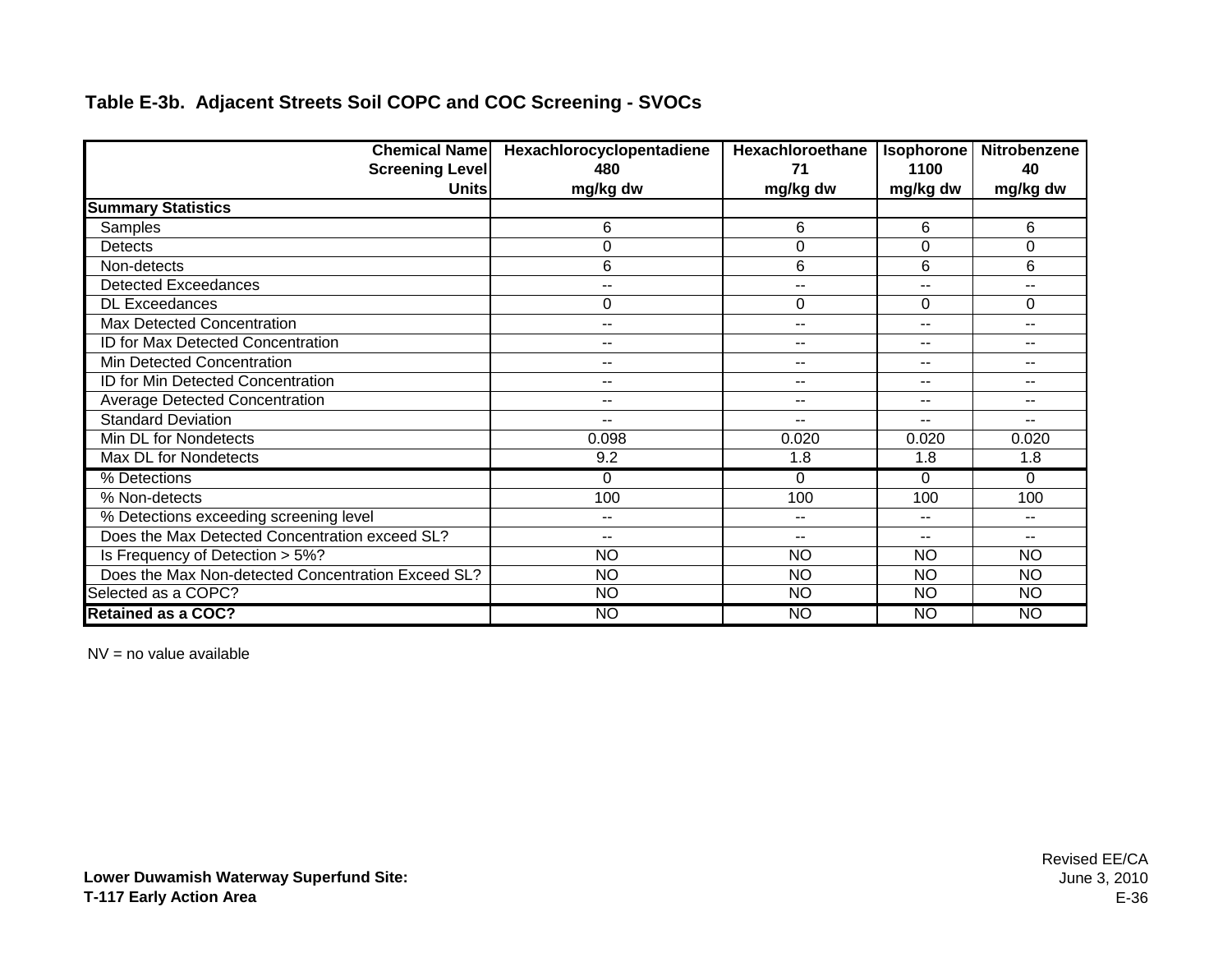|                                                    | Chemical Name N-Nitroso-di-n-propylamine | N-Nitrosodiphenylamine | Pentachlorophenol        |
|----------------------------------------------------|------------------------------------------|------------------------|--------------------------|
| <b>Screening Level</b>                             | 0.14                                     | <b>200</b>             | 8.3                      |
| <b>Units</b>                                       | mg/kg dw                                 | mg/kg dw               | mg/kg dw                 |
| <b>Summary Statistics</b>                          |                                          |                        |                          |
| Samples                                            | 6                                        | 6                      | 8                        |
| <b>Detects</b>                                     | 0                                        | 0                      | $\Omega$                 |
| Non-detects                                        | 6                                        | 6                      | 8                        |
| <b>Detected Exceedances</b>                        | --                                       | --                     | --                       |
| <b>DL Exceedances</b>                              | 0                                        | 0                      | 1                        |
| Max Detected Concentration                         | $- -$                                    | --                     | $\overline{a}$           |
| ID for Max Detected Concentration                  | --                                       | --                     | --                       |
| Min Detected Concentration                         | $\sim$ $\sim$                            | --                     | --                       |
| ID for Min Detected Concentration                  | $\overline{\phantom{a}}$                 | --                     | $\overline{\phantom{a}}$ |
| <b>Average Detected Concentration</b>              | $\sim$ $\sim$                            | --                     | $\overline{\phantom{a}}$ |
| <b>Standard Deviation</b>                          | $\overline{\phantom{a}}$                 | $-1$                   | --                       |
| Min DL for Nondetects                              | 0.039                                    | 0.020                  | 0.032                    |
| Max DL for Nondetects                              | 9.2                                      | 1.8                    | 9.2                      |
| % Detections                                       | $\Omega$                                 | 0                      | $\Omega$                 |
| % Non-detects                                      | 100                                      | 100                    | 100                      |
| % Detections exceeding screening level             | $\sim$ $\sim$                            | --                     | $\overline{\phantom{a}}$ |
| Does the Max Detected Concentration exceed SL?     | $\overline{\phantom{m}}$                 | --                     | $-$                      |
| Is Frequency of Detection > 5%?                    | <b>NO</b>                                | <b>NO</b>              | <b>NO</b>                |
| Does the Max Non-detected Concentration Exceed SL? | <b>YES</b>                               | <b>NO</b>              | <b>YES</b>               |
| Selected as a COPC?                                | <b>NO</b>                                | <b>NO</b>              | <b>NO</b>                |
| <b>Retained as a COC?</b>                          | <b>NO</b>                                | NO                     | <b>NO</b>                |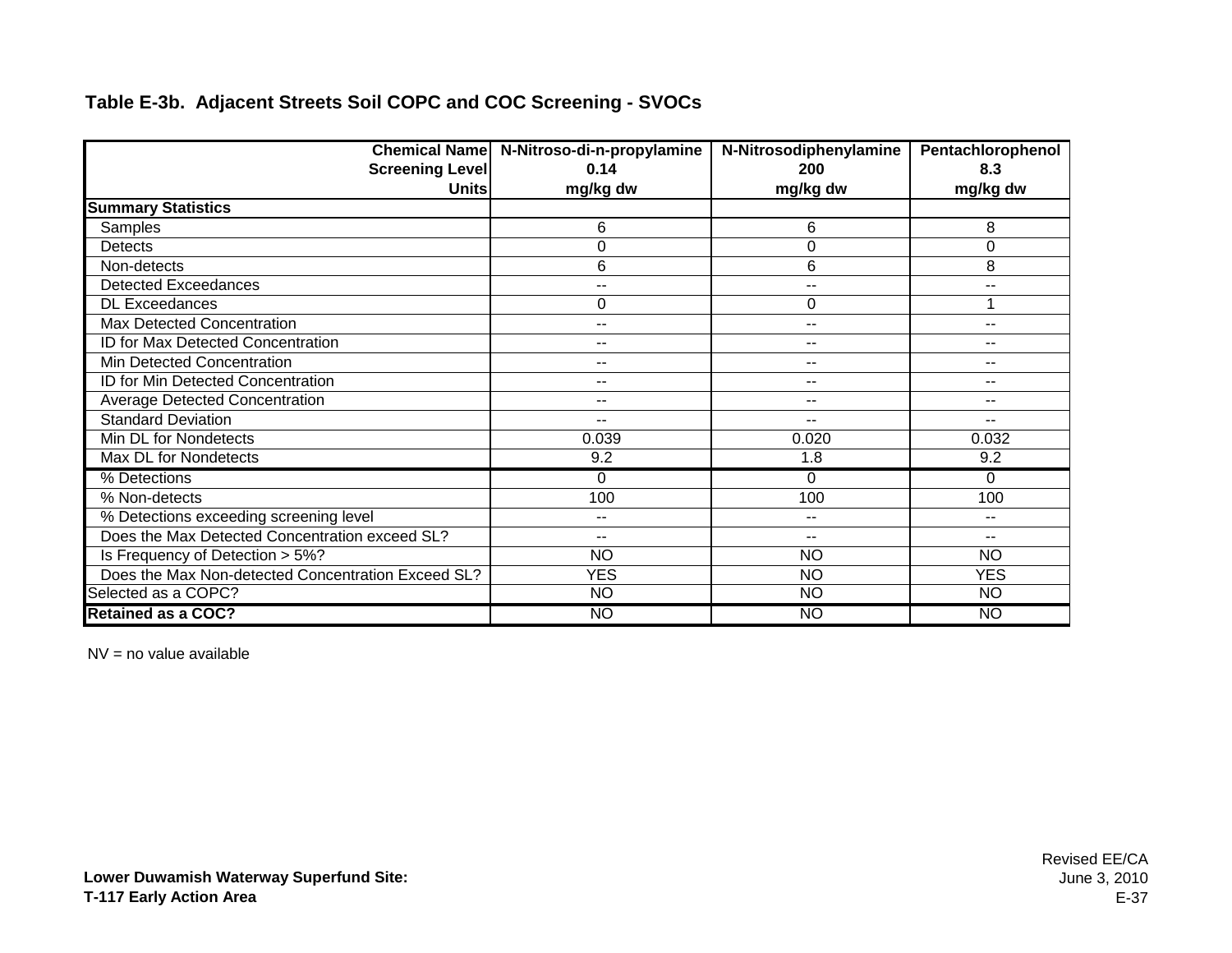| <b>Chemical Name</b>                               | <b>Phenol</b>            | 1-Methylnaphthalene | 2-Chloronaphthalene | 2-Methylnaphthalene |
|----------------------------------------------------|--------------------------|---------------------|---------------------|---------------------|
| <b>Screening Level</b>                             | 48,000                   | <b>NV</b>           | 6400                | 320                 |
| <b>Units</b>                                       | mg/kg dw                 | mg/kg dw            | mg/kg dw            | mg/kg dw            |
| <b>Summary Statistics</b>                          |                          |                     |                     |                     |
| Samples                                            | 6                        | 8                   | 6                   | 10                  |
| Detects                                            |                          | $\overline{2}$      | $\Omega$            | $\overline{2}$      |
| Non-detects                                        | 5                        | 6                   | 6                   | 8                   |
| <b>Detected Exceedances</b>                        | $\mathbf 0$              | --                  | --                  | 0                   |
| <b>DL</b> Exceedances                              | $\Omega$                 | --                  | 0                   | 0                   |
| Max Detected Concentration                         | 0.057                    | 4.9                 | --                  | 4.8                 |
| ID for Max Detected Concentration                  | SW1-Tank                 | MW-12               | --                  | MW-12               |
| Min Detected Concentration                         | 0.057                    | 1.4                 | --                  | 1.5                 |
| ID for Min Detected Concentration                  | SW1-Tank                 | P60                 | --                  | P60                 |
| <b>Average Detected Concentration</b>              | $-$                      | 3                   | $- -$               | 3                   |
| <b>Standard Deviation</b>                          | $\overline{\phantom{a}}$ | $\overline{2}$      | $- -$               |                     |
| Min DL for Nondetects                              | 0.020                    | 0.0063              | 0.020               | 0.0063              |
| Max DL for Nondetects                              | 1.8                      | 0.068               | 1.8                 | 0.068               |
| % Detections                                       | 17                       | 25                  | 0                   | 20                  |
| % Non-detects                                      | 83                       | 75                  | 100                 | 80                  |
| % Detections exceeding screening level             | $\Omega$                 | $- -$               | --                  | $\Omega$            |
| Does the Max Detected Concentration exceed SL?     | <b>NO</b>                | $-$                 | --                  | <b>NO</b>           |
| Is Frequency of Detection > 5%?                    | <b>YES</b>               | <b>YES</b>          | <b>NO</b>           | <b>YES</b>          |
| Does the Max Non-detected Concentration Exceed SL? | <b>NO</b>                | $-1$                | <b>NO</b>           | <b>NO</b>           |
| Selected as a COPC?                                | N <sub>O</sub>           | $\overline{NO}$     | <b>NO</b>           | <b>NO</b>           |
| <b>Retained as a COC?</b>                          | <b>NO</b>                | <b>NO</b>           | <b>NO</b>           | <b>NO</b>           |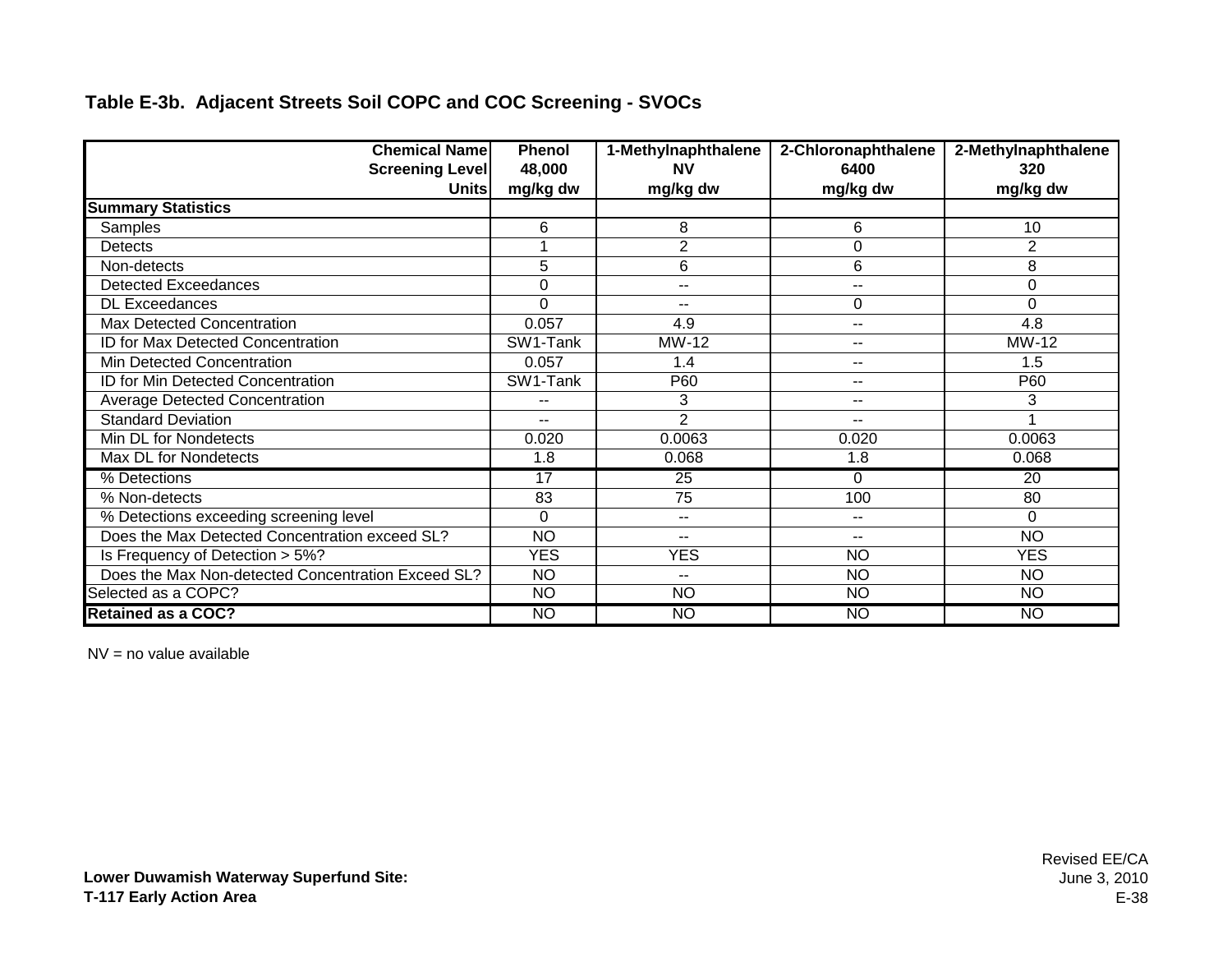| <b>Chemical Name Acenaphthene</b>                  |                | Acenaphthylene | Anthracene | Benzo(a)anthracene |
|----------------------------------------------------|----------------|----------------|------------|--------------------|
| <b>Screening Level</b>                             | 4800           | 4800           | 24000      | <b>NV</b>          |
| Unitsl                                             | mg/kg dw       | mg/kg dw       | mg/kg dw   | mg/kg dw           |
| <b>Summary Statistics</b>                          |                |                |            |                    |
| Samples                                            | 10             | 10             | 10         | 10                 |
| <b>Detects</b>                                     | 3              |                | 4          | 5                  |
| Non-detects                                        | $\overline{7}$ | 9              | 6          | 5                  |
| <b>Detected Exceedances</b>                        | 0              | 0              | 0          | --                 |
| <b>DL Exceedances</b>                              | 0              | $\Omega$       | $\Omega$   | --                 |
| Max Detected Concentration                         | 55             | 0.095          | 78         | 240                |
| ID for Max Detected Concentration                  | MW-12          | P81            | MW-12      | MW-12              |
| Min Detected Concentration                         | 0.081          | 0.095          | 0.064      | 0.063              |
| ID for Min Detected Concentration                  | P81            | P81            | MW-12      | MW-12              |
| <b>Average Detected Concentration</b>              | 19             | --             | 21         | 49                 |
| <b>Standard Deviation</b>                          | 17             | $-$            | 25         | 76                 |
| Min DL for Nondetects                              | 0.0063         | 0.0063         | 0.0063     | 0.0063             |
| Max DL for Nondetects                              | 0.062          | 1.8            | 0.062      | 0.062              |
| % Detections                                       | 30             | 10             | 40         | 50                 |
| % Non-detects                                      | 70             | 90             | 60         | 50                 |
| % Detections exceeding screening level             | $\Omega$       | $\Omega$       | $\Omega$   | $-$                |
| Does the Max Detected Concentration exceed SL?     | <b>NO</b>      | <b>NO</b>      | <b>NO</b>  | --                 |
| Is Frequency of Detection > 5%?                    | <b>YES</b>     | <b>YES</b>     | <b>YES</b> | <b>YES</b>         |
| Does the Max Non-detected Concentration Exceed SL? | <b>NO</b>      | <b>NO</b>      | <b>NO</b>  | --                 |
| Selected as a COPC?                                | <b>NO</b>      | <b>NO</b>      | <b>NO</b>  | <b>NO</b>          |
| <b>Retained as a COC?</b>                          | NO             | <b>NO</b>      | <b>NO</b>  | N <sub>O</sub>     |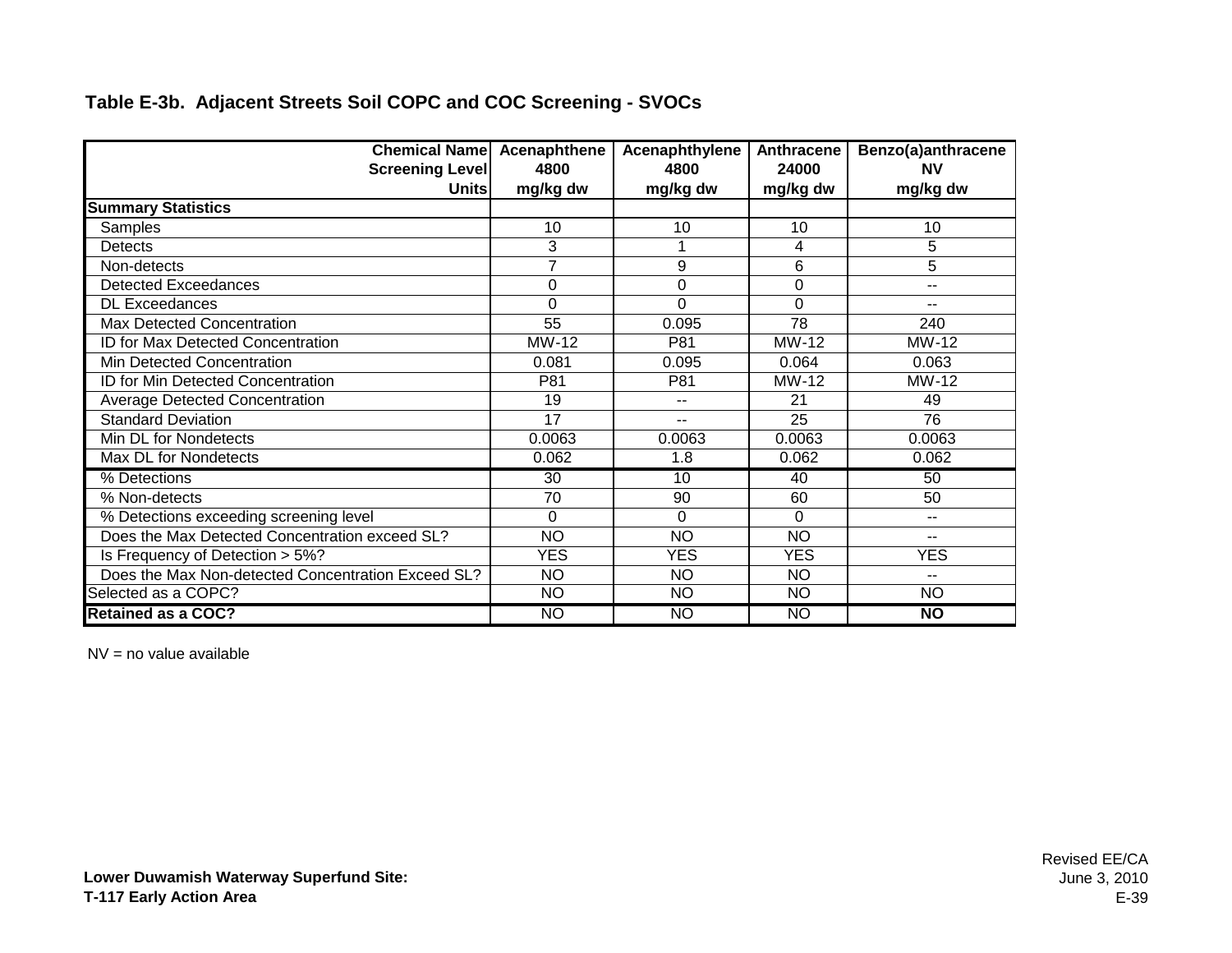| <b>Chemical Name</b>                               | Benzo(a)pyrene  | Benzo(b)fluoranthene     | Benzo(g,h,i)perylene     |
|----------------------------------------------------|-----------------|--------------------------|--------------------------|
| <b>Screening Level</b>                             | <b>NV</b>       | <b>NV</b>                | <b>NV</b>                |
| <b>Units</b>                                       | mg/kg dw        | mg/kg dw                 | mg/kg dw                 |
| <b>Summary Statistics</b>                          |                 |                          |                          |
| Samples                                            | 10              | 10                       | 10                       |
| <b>Detects</b>                                     | 5               | 6                        | 5                        |
| Non-detects                                        | 5               | 4                        | 5                        |
| <b>Detected Exceedances</b>                        | $\overline{a}$  | $-$                      | $-$                      |
| <b>DL Exceedances</b>                              |                 | $-$                      | $-$                      |
| Max Detected Concentration                         | 240             | 230                      | 54                       |
| ID for Max Detected Concentration                  | MW-12           | MW-12                    | MW-12                    |
| Min Detected Concentration                         | 0.11            | 0.029                    | 0.069                    |
| ID for Min Detected Concentration                  | SW1-Tank        | SD <sub>1</sub>          | SW1-Tank                 |
| <b>Average Detected Concentration</b>              | 49              | 39                       | 11                       |
| <b>Standard Deviation</b>                          | 76              | 73                       | 17                       |
| Min DL for Nondetects                              | 0.0063          | 0.0063                   | 0.0063                   |
| Max DL for Nondetects                              | 0.062           | 0.062                    | 0.062                    |
| % Detections                                       | 50              | 60                       | 50                       |
| % Non-detects                                      | 50              | 40                       | 50                       |
| % Detections exceeding screening level             |                 | --                       | $\sim$ $\sim$            |
| Does the Max Detected Concentration exceed SL?     | $- -$           | $\overline{\phantom{a}}$ | $\overline{\phantom{a}}$ |
| Is Frequency of Detection > 5%?                    | <b>YES</b>      | <b>YES</b>               | <b>YES</b>               |
| Does the Max Non-detected Concentration Exceed SL? | $-$             | $- -$                    | $- -$                    |
| Selected as a COPC?                                | <b>NO</b>       | <b>NO</b>                | <b>NO</b>                |
| <b>Retained as a COC?</b>                          | $\overline{NQ}$ | $\overline{NQ}$          | <b>NO</b>                |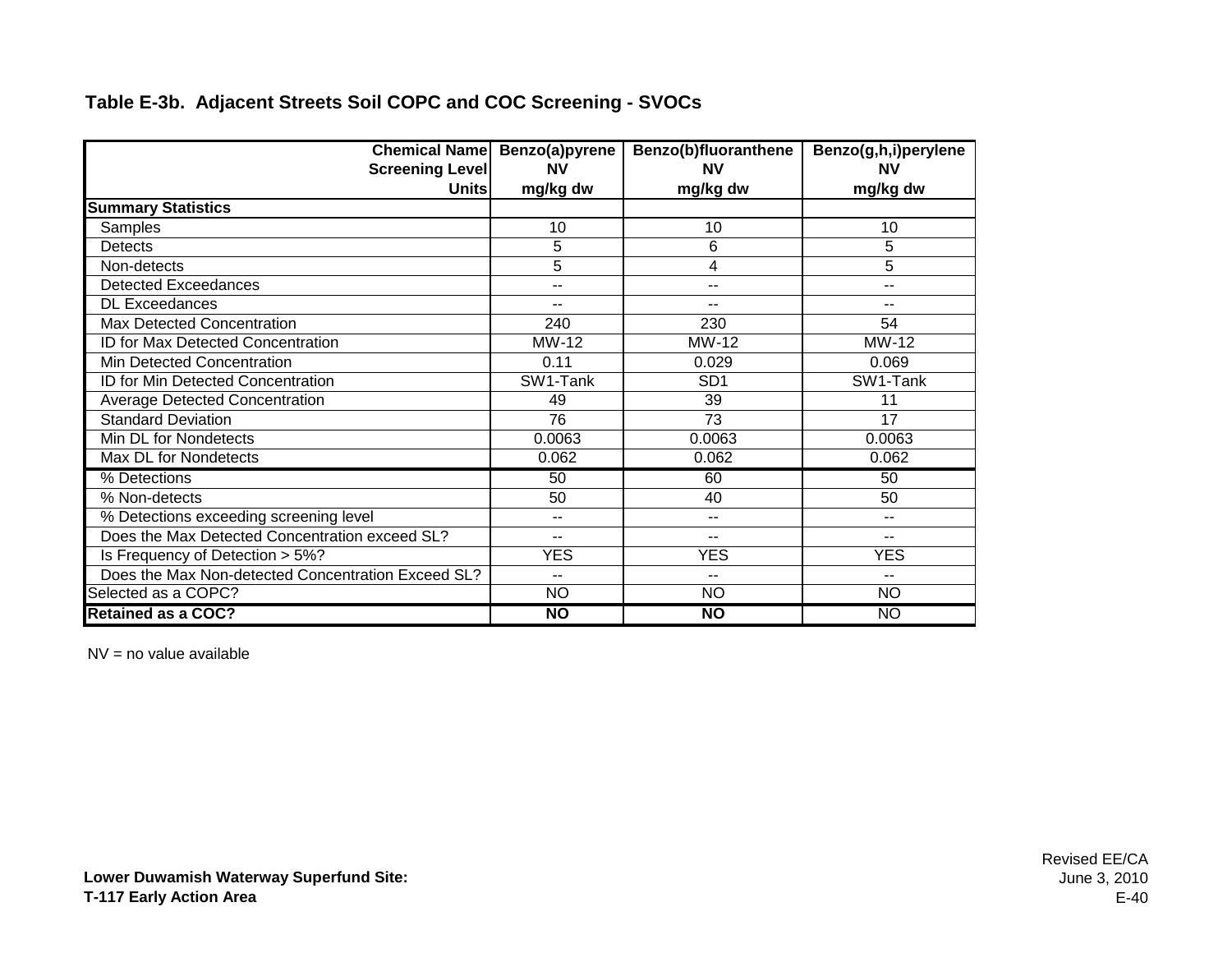|                                                    | Chemical Name Benzo(k)fluoranthene | Benzofluoranthenes (total-calc'd) |
|----------------------------------------------------|------------------------------------|-----------------------------------|
| <b>Screening Level</b>                             | <b>NV</b>                          | <b>NV</b>                         |
| <b>Units</b>                                       | mg/kg dw                           | mg/kg dw                          |
| <b>Summary Statistics</b>                          |                                    |                                   |
| Samples                                            | 10                                 | 10                                |
| <b>Detects</b>                                     | 6                                  | 6                                 |
| Non-detects                                        | 4                                  | 4                                 |
| <b>Detected Exceedances</b>                        | --                                 | --                                |
| <b>DL Exceedances</b>                              |                                    |                                   |
| Max Detected Concentration                         | 140                                | 370                               |
| ID for Max Detected Concentration                  | MW-12                              | MW-12                             |
| Min Detected Concentration                         | 0.030                              | 0.060                             |
| ID for Min Detected Concentration                  | SD <sub>1</sub>                    | SD <sub>1</sub>                   |
| <b>Average Detected Concentration</b>              | 24                                 | 63                                |
| <b>Standard Deviation</b>                          | 44                                 | 120                               |
| Min DL for Nondetects                              | 0.0063                             | 0.0063                            |
| Max DL for Nondetects                              | 0.062                              | 0.062                             |
| % Detections                                       | 60                                 | 60                                |
| % Non-detects                                      | 40                                 | 40                                |
| % Detections exceeding screening level             | --                                 | $\sim$ $\sim$                     |
| Does the Max Detected Concentration exceed SL?     | $- -$                              | $-$                               |
| Is Frequency of Detection > 5%?                    | <b>YES</b>                         | <b>YES</b>                        |
| Does the Max Non-detected Concentration Exceed SL? | $\overline{\phantom{a}}$           | $- -$                             |
| Selected as a COPC?                                | <b>NO</b>                          | <b>NO</b>                         |
| <b>Retained as a COC?</b>                          | $\overline{NQ}$                    | <b>NO</b>                         |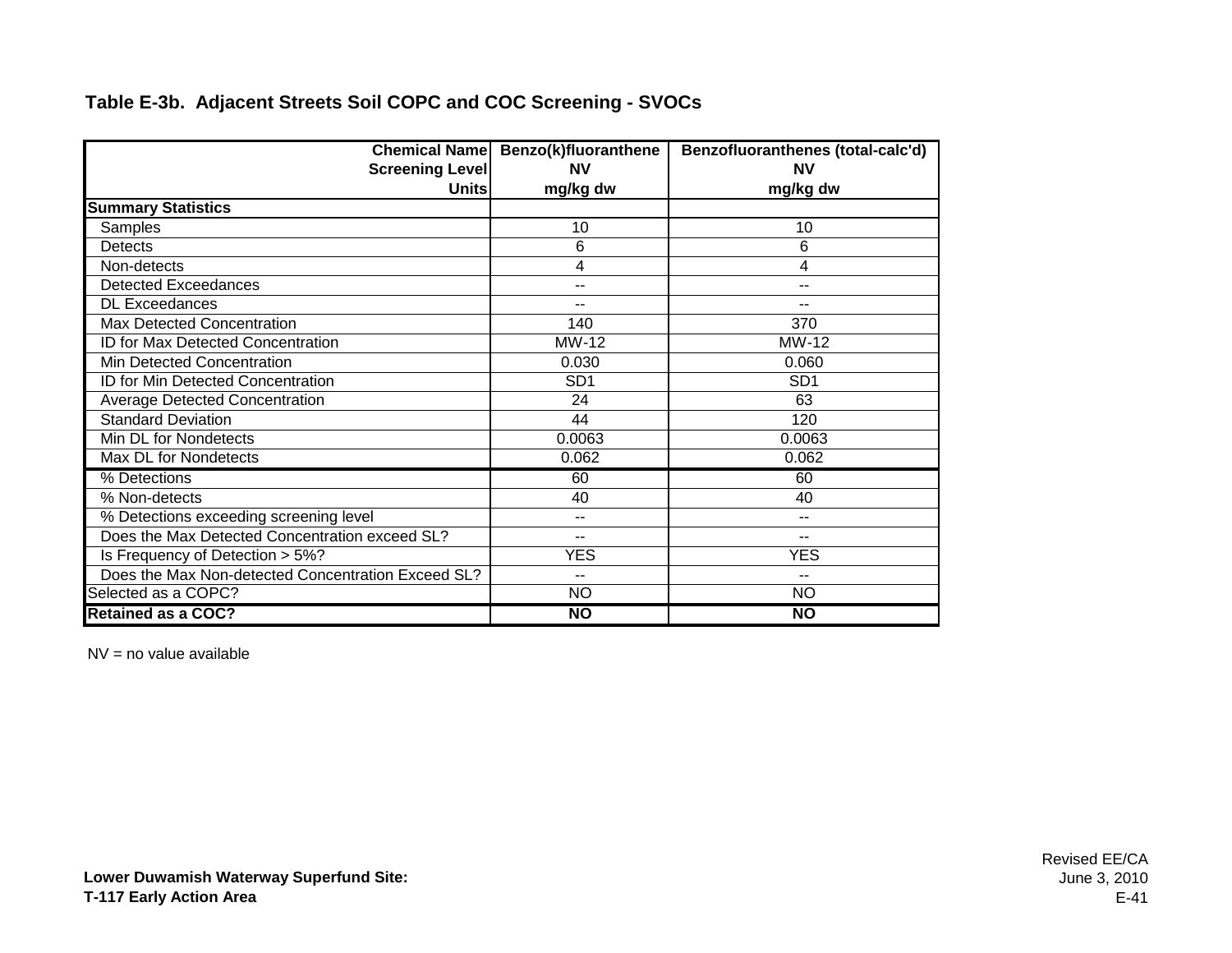| <b>Chemical Name</b>                               | <b>Carcinogenic PAHs - Mammal - Half DL</b> | <b>Chrysene</b> | Dibenzo(a,h)anthracene |
|----------------------------------------------------|---------------------------------------------|-----------------|------------------------|
| <b>Screening Level</b>                             | 0.14                                        | <b>NV</b>       | <b>NV</b>              |
| <b>Units</b>                                       | mg/kg dw                                    | mg/kg dw        | mg/kg dw               |
| <b>Summary Statistics</b>                          |                                             |                 |                        |
| Samples                                            | 10                                          | 10              | 10                     |
| Detects                                            | 6                                           | 6               | 3                      |
| Non-detects                                        | 4                                           | 4               | 7                      |
| <b>Detected Exceedances</b>                        | 5                                           | $\sim$ $\sim$   | --                     |
| <b>DL Exceedances</b>                              | $\Omega$                                    | --              | --                     |
| Max Detected Concentration                         | 320                                         | 250             | 23                     |
| ID for Max Detected Concentration                  | MW-12                                       | MW-12           | MW-12                  |
| Min Detected Concentration                         | 0.022                                       | 0.035           | 0.075                  |
| ID for Min Detected Concentration                  | SD <sub>1</sub>                             | SD <sub>1</sub> | P81                    |
| <b>Average Detected Concentration</b>              | 54                                          | 43              | 8                      |
| <b>Standard Deviation</b>                          | 100                                         | 79              | $\overline{7}$         |
| Min DL for Nondetects                              | 0.0063                                      | 0.0063          | 0.0063                 |
| Max DL for Nondetects                              | 0.062                                       | 0.062           | 0.062                  |
| % Detections                                       | 60                                          | 60              | 30                     |
| % Non-detects                                      | 40                                          | 40              | 70                     |
| % Detections exceeding screening level             | 83                                          | $\sim$ $\sim$   | --                     |
| Does the Max Detected Concentration exceed SL?     | <b>YES</b>                                  | --              | --                     |
| Is Frequency of Detection > 5%?                    | <b>YES</b>                                  | <b>YES</b>      | <b>YES</b>             |
| Does the Max Non-detected Concentration Exceed SL? | <b>NO</b>                                   | --              | --                     |
| Selected as a COPC?                                | <b>YES</b>                                  | <b>NO</b>       | <b>NO</b>              |
| <b>Retained as a COC?</b>                          | <b>YES</b>                                  | N <sub>O</sub>  | <b>NO</b>              |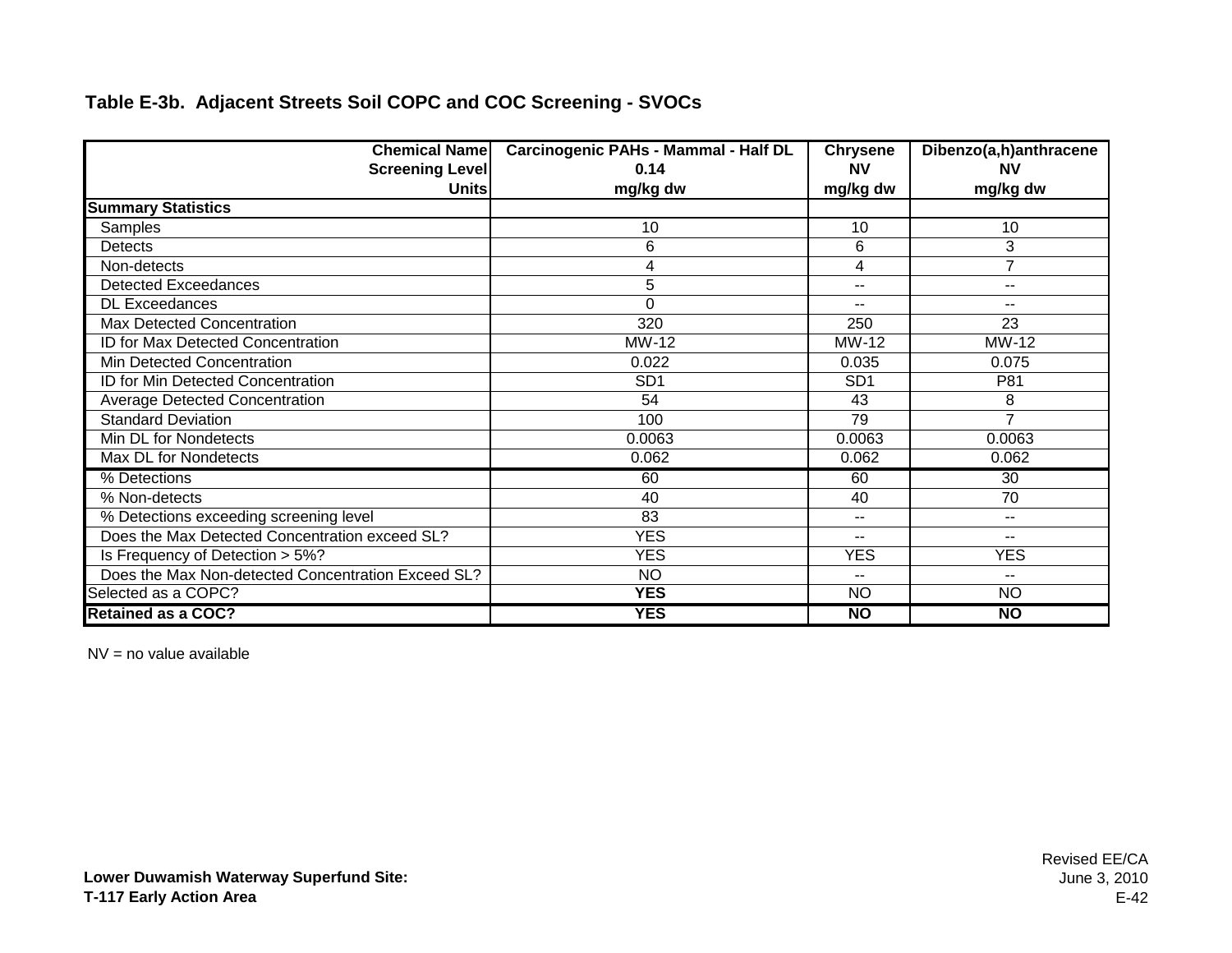| <b>Chemical Name Dibenzofuran</b>                  |                | <b>Fluoranthene</b> | <b>Fluorene</b> | Indeno(1,2,3-cd)pyrene   | <b>Naphthalene</b> |
|----------------------------------------------------|----------------|---------------------|-----------------|--------------------------|--------------------|
| <b>Screening Level</b>                             | 160            | 3200                | 3200            | <b>NV</b>                | 1600               |
| Unitsl                                             | mg/kg dw       | mg/kg dw            | mg/kg dw        | mg/kg dw                 | mg/kg dw           |
| <b>Summary Statistics</b>                          |                |                     |                 |                          |                    |
| Samples                                            | 10             | 10                  | 10              | 10                       | 10                 |
| <b>Detects</b>                                     | $\overline{2}$ | 6                   | 3               | 4                        | $\overline{2}$     |
| Non-detects                                        | 8              | 4                   | $\overline{7}$  | 6                        | 8                  |
| <b>Detected Exceedances</b>                        | $\mathbf 0$    | $\mathbf 0$         | 0               | $\sim$ $\sim$            | $\mathbf 0$        |
| <b>DL Exceedances</b>                              | $\Omega$       | $\Omega$            | $\mathbf 0$     | $-$                      | $\Omega$           |
| Max Detected Concentration                         | 19             | 600                 | 44              | 66                       | 3.7                |
| ID for Max Detected Concentration                  | MW-12          | MW-12               | MW-12           | MW-12                    | MW-12              |
| Min Detected Concentration                         | 0.69           | 0.034               | 0.095           | 0.089                    | 0.79               |
| ID for Min Detected Concentration                  | P60            | SD <sub>1</sub>     | P81             | MW-12                    | P60                |
| <b>Average Detected Concentration</b>              | 10             | 100                 | 16              | 17                       | 2                  |
| <b>Standard Deviation</b>                          | 6              | 190                 | 14              | 21                       |                    |
| Min DL for Nondetects                              | 0.0063         | 0.0063              | 0.0063          | 0.0063                   | 0.0063             |
| Max DL for Nondetects                              | 0.062          | 0.062               | 0.062           | 0.062                    | 0.062              |
| % Detections                                       | 20             | 60                  | 30              | 40                       | 20                 |
| % Non-detects                                      | 80             | 40                  | 70              | 60                       | 80                 |
| % Detections exceeding screening level             | $\Omega$       | $\Omega$            | $\Omega$        | $\sim$ $\sim$            | $\Omega$           |
| Does the Max Detected Concentration exceed SL?     | <b>NO</b>      | <b>NO</b>           | <b>NO</b>       | $-$                      | <b>NO</b>          |
| Is Frequency of Detection > 5%?                    | <b>YES</b>     | <b>YES</b>          | <b>YES</b>      | <b>YES</b>               | <b>YES</b>         |
| Does the Max Non-detected Concentration Exceed SL? | <b>NO</b>      | <b>NO</b>           | <b>NO</b>       | $\overline{\phantom{a}}$ | <b>NO</b>          |
| Selected as a COPC?                                | N <sub>O</sub> | <b>NO</b>           | N <sub>O</sub>  | $\overline{NO}$          | <b>NO</b>          |
| <b>Retained as a COC?</b>                          | <b>NO</b>      | <b>NO</b>           | <b>NO</b>       | $\overline{NQ}$          | <b>NO</b>          |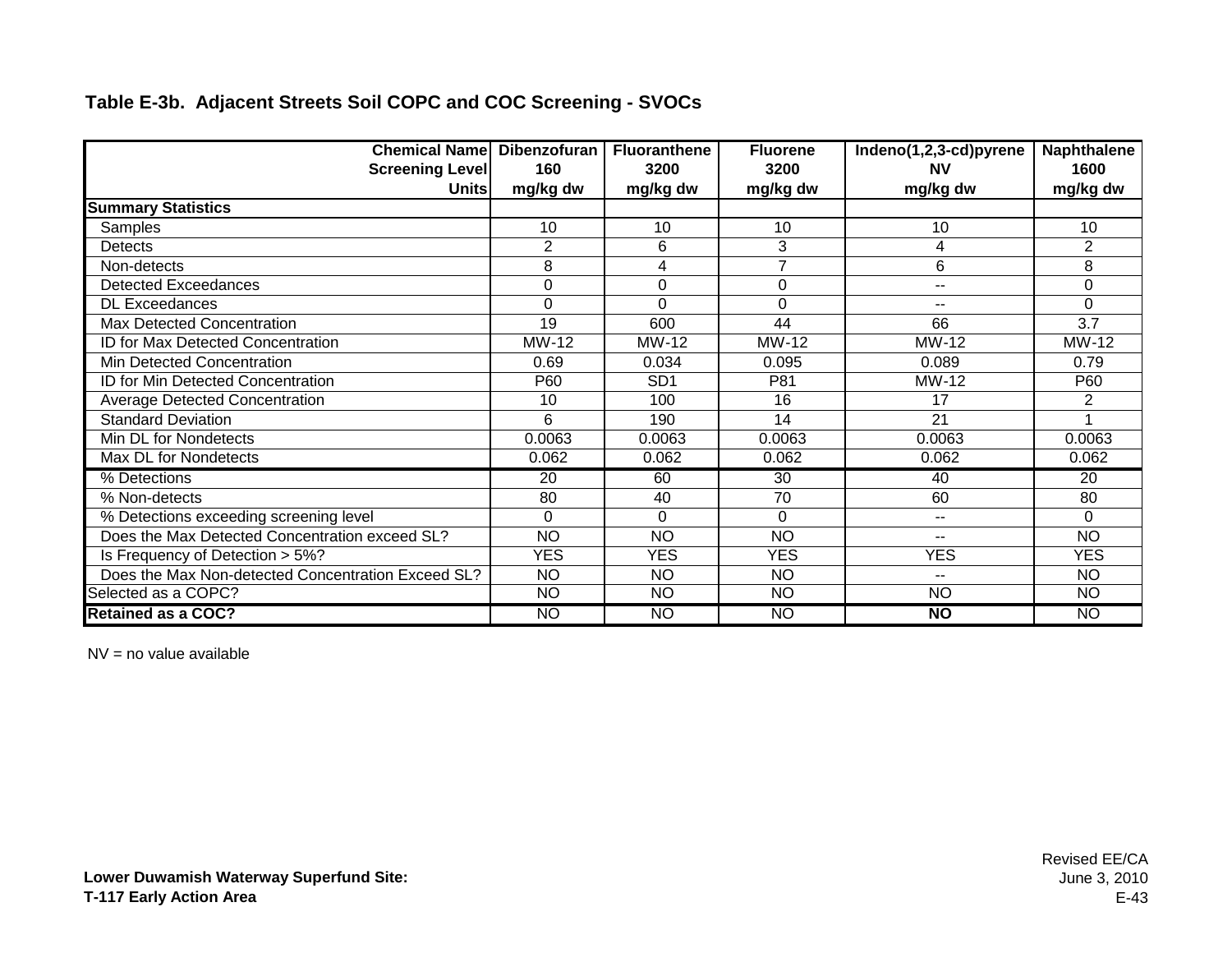| <b>Chemical Name Phenanthrene</b>                  |                 | Pyrene          | Bis(2-ethylhexyl)phthalate | <b>Butyl benzyl phthalate</b> |
|----------------------------------------------------|-----------------|-----------------|----------------------------|-------------------------------|
| <b>Screening Level</b>                             | 3200            | 2400            | 71                         | 16000                         |
| <b>Units</b>                                       | mg/kg dw        | mg/kg dw        | mg/kg dw                   | mg/kg dw                      |
| <b>Summary Statistics</b>                          |                 |                 |                            |                               |
| Samples                                            | 10              | 10              | 6                          | 6                             |
| Detects                                            | 6               | 6               | $\overline{2}$             |                               |
| Non-detects                                        | 4               | 4               | 4                          | 5                             |
| <b>Detected Exceedances</b>                        | 0               | 0               | 0                          | 0                             |
| <b>DL Exceedances</b>                              | $\Omega$        | $\Omega$        | $\Omega$                   | 0                             |
| Max Detected Concentration                         | 460             | 560             | 6.2                        | 0.40                          |
| ID for Max Detected Concentration                  | MW-12           | MW-12           | SW1-Tank                   | SW1-Tank                      |
| Min Detected Concentration                         | 0.029           | 0.059           | 0.79                       | 0.40                          |
| ID for Min Detected Concentration                  | SD <sub>1</sub> | SD <sub>1</sub> | SD <sub>1</sub>            | SW1-Tank                      |
| <b>Average Detected Concentration</b>              | 80              | 96              | 4                          | --                            |
| <b>Standard Deviation</b>                          | 150             | 180             | $\overline{2}$             | --                            |
| Min DL for Nondetects                              | 0.0063          | 0.0063          | 0.062                      | 0.020                         |
| Max DL for Nondetects                              | 0.062           | 0.062           | 1.8                        | 1.8                           |
| % Detections                                       | 60              | 60              | $\overline{33}$            | 17                            |
| % Non-detects                                      | 40              | 40              | 67                         | 83                            |
| % Detections exceeding screening level             | $\Omega$        | $\Omega$        | $\Omega$                   | 0                             |
| Does the Max Detected Concentration exceed SL?     | <b>NO</b>       | <b>NO</b>       | <b>NO</b>                  | <b>NO</b>                     |
| Is Frequency of Detection > 5%?                    | <b>YES</b>      | <b>YES</b>      | <b>YES</b>                 | <b>NO</b>                     |
| Does the Max Non-detected Concentration Exceed SL? | <b>NO</b>       | <b>NO</b>       | <b>NO</b>                  | <b>NO</b>                     |
| Selected as a COPC?                                | $\overline{NO}$ | N <sub>O</sub>  | $\overline{NO}$            | N <sub>O</sub>                |
| <b>Retained as a COC?</b>                          | <b>NO</b>       | <b>NO</b>       | <b>NO</b>                  | <b>NO</b>                     |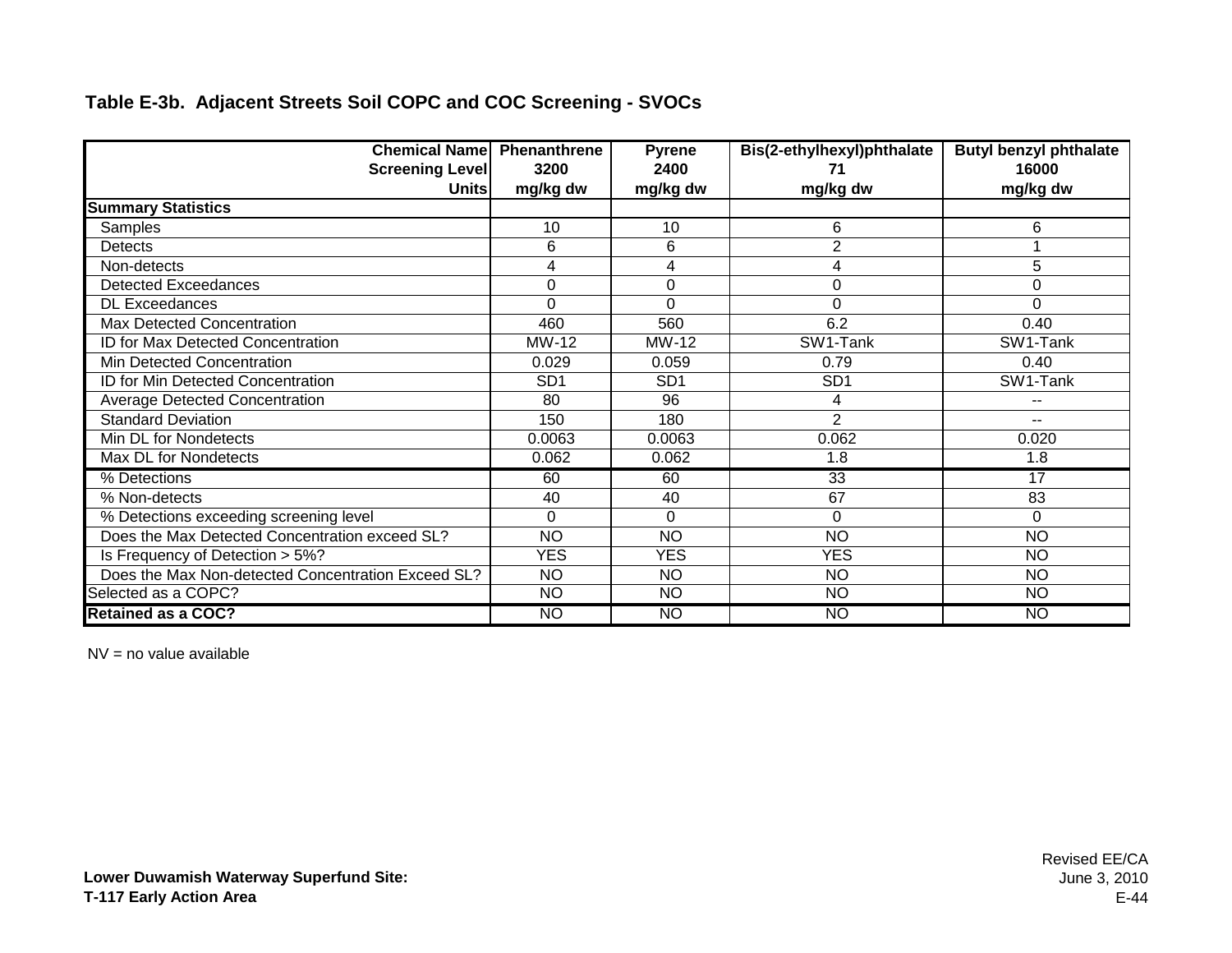|                                                    | <b>Chemical Name Diethyl phthalate</b> | <b>Dimethyl phthalate</b> | Di-n-butyl phthalate | Di-n-octyl phthalate |
|----------------------------------------------------|----------------------------------------|---------------------------|----------------------|----------------------|
| <b>Screening Level</b>                             | 64000                                  | 80000                     | 8000                 | 1600                 |
| <b>Units</b>                                       | mg/kg dw                               | mg/kg dw                  | mg/kg dw             | mg/kg dw             |
| <b>Summary Statistics</b>                          |                                        |                           |                      |                      |
| Samples                                            | 6                                      | 6                         | 6                    | 6                    |
| Detects                                            | $\Omega$                               |                           | 0                    |                      |
| Non-detects                                        | 6                                      | 5                         | 6                    | 5                    |
| <b>Detected Exceedances</b>                        | $\mathbf 0$                            | $\mathbf 0$               | 0                    | 0                    |
| <b>DL Exceedances</b>                              | 0                                      | $\Omega$                  | 0                    | $\Omega$             |
| Max Detected Concentration                         | $-$                                    | 0.075                     | --                   | 0.080                |
| ID for Max Detected Concentration                  | $- -$                                  | SW1-Tank                  | --                   | SW1-Tank             |
| Min Detected Concentration                         | $-$                                    | 0.075                     | --                   | 0.080                |
| ID for Min Detected Concentration                  | $-$                                    | SW1-Tank                  | --                   | SW1-Tank             |
| <b>Average Detected Concentration</b>              | $- -$                                  | $-$                       | $-$                  |                      |
| <b>Standard Deviation</b>                          | $- -$                                  | $\overline{\phantom{a}}$  | $- -$                | $- -$                |
| Min DL for Nondetects                              | 0.020                                  | 0.020                     | 0.020                | 0.020                |
| Max DL for Nondetects                              | 1.8                                    | 1.8                       | 1.8                  | 1.8                  |
| % Detections                                       | 0                                      | 17                        | 0                    | 17                   |
| % Non-detects                                      | 100                                    | 83                        | 100                  | 83                   |
| % Detections exceeding screening level             | $\overline{\phantom{a}}$               | $\Omega$                  | $-$                  | 0                    |
| Does the Max Detected Concentration exceed SL?     | $- -$                                  | <b>NO</b>                 | --                   | <b>NO</b>            |
| Is Frequency of Detection > 5%?                    | <b>NO</b>                              | <b>NO</b>                 | <b>NO</b>            | <b>NO</b>            |
| Does the Max Non-detected Concentration Exceed SL? | <b>NO</b>                              | <b>NO</b>                 | <b>NO</b>            | <b>NO</b>            |
| Selected as a COPC?                                | <b>NO</b>                              | <b>NO</b>                 | <b>NO</b>            | <b>NO</b>            |
| <b>Retained as a COC?</b>                          | <b>NO</b>                              | <b>NO</b>                 | <b>NO</b>            | <b>NO</b>            |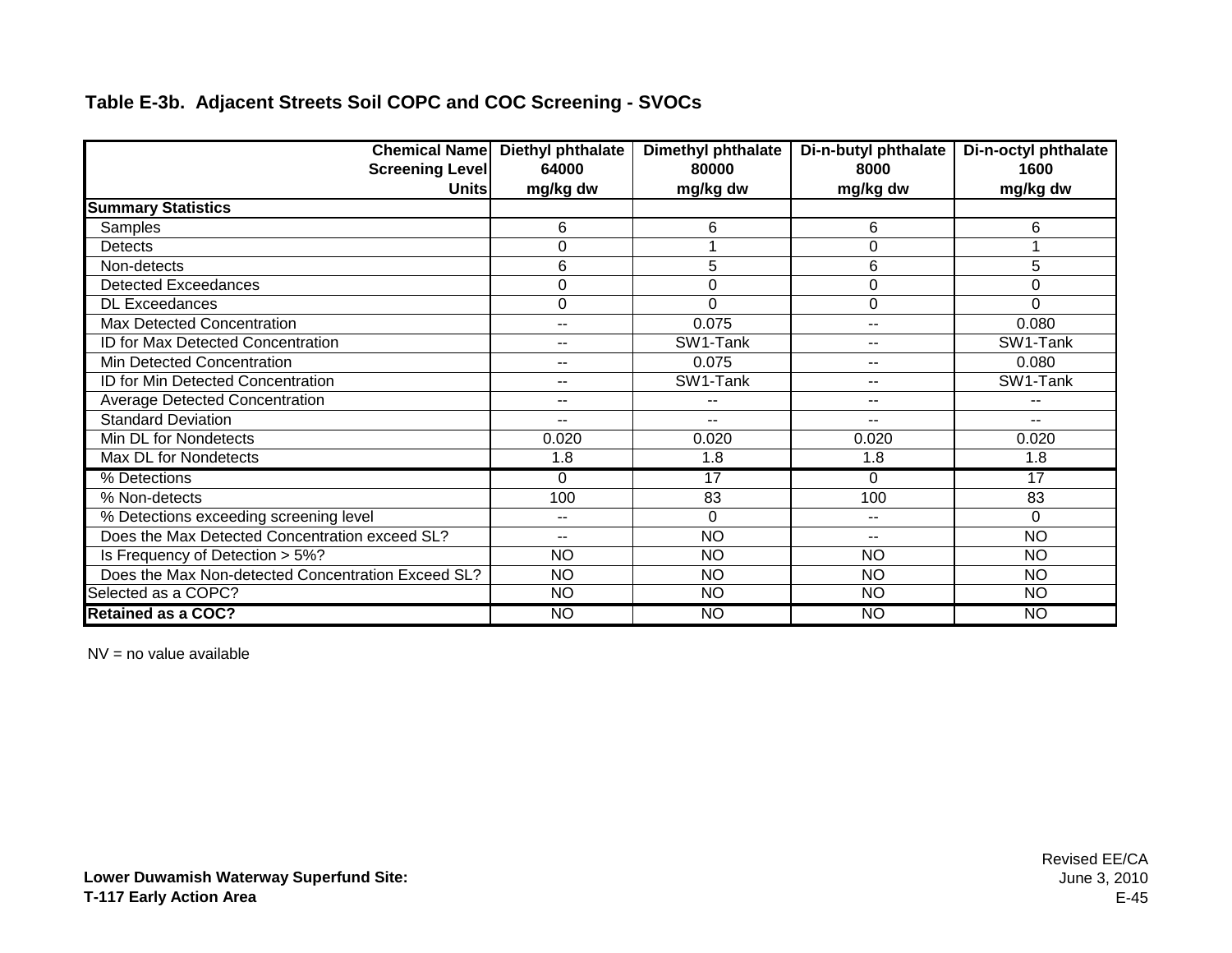#### **Table E-3c. Adjacent Streets Soil COPC and COC Screening - Total Petroleum Hydrocarbons**

|                                                    | <b>Total Petroleum</b> |                           |                              |
|----------------------------------------------------|------------------------|---------------------------|------------------------------|
| <b>Chemical Namel</b>                              | Hydrocarbons (calc'd)  | <b>TPH - Diesel Range</b> | <b>TPH - Motor Oil Range</b> |
| <b>Screening Level</b>                             | 2000                   | 2000                      | 2000                         |
| <b>Units</b>                                       | mg/kg dw               | mg/kg dw                  | mg/kg dw                     |
| <b>Summary Statistics</b>                          |                        |                           |                              |
| Samples                                            | 58                     | 58                        | 58                           |
| Detects                                            | 50                     | 35                        | 50                           |
| Non-detects                                        | 8                      | 23                        | 8                            |
| <b>Detected Exceedances</b>                        | 7                      | $\overline{c}$            | 7                            |
| <b>DL Exceedances</b>                              | 0                      | 0                         | $\Omega$                     |
| Max Detected Concentration                         | 14,000                 | 4,600                     | 9,500                        |
| <b>ID for Max Detected Concentration</b>           | SD <sub>3</sub>        | SD <sub>3</sub>           | SD <sub>3</sub>              |
| Min Detected Concentration                         | 11                     | 5                         | 11                           |
| ID for Min Detected Concentration                  | P75                    | P71                       | P75                          |
| <b>Average Detected Concentration</b>              | 1,400                  | 410                       | 1,100                        |
| <b>Standard Deviation</b>                          | 2,600                  | 750                       | 1,900                        |
| Min DL for Nondetects                              | 10                     | 5                         | 10                           |
| Max DL for Nondetects                              | 13                     | 58                        | 13                           |
| % Detections                                       | 86                     | 60                        | 86                           |
| % Non-detects                                      | 14                     | 40                        | 14                           |
| % Detections exceeding screening level             | 14                     | 6                         | 14                           |
| Does the Max Detected Concentration exceed SL?     | <b>YES</b>             | <b>YES</b>                | <b>YES</b>                   |
| Is Frequency of Detection > 5%?                    | <b>YES</b>             | <b>YES</b>                | <b>YES</b>                   |
| Does the Max Non-detected Concentration Exceed SL? | <b>NO</b>              | <b>NO</b>                 | <b>NO</b>                    |
| Selected as a COPC?                                | <b>YES</b>             | <b>YES</b>                | <b>YES</b>                   |
| <b>Retained as a COC?</b>                          | <b>YES</b>             | <b>YES</b>                | <b>YES</b>                   |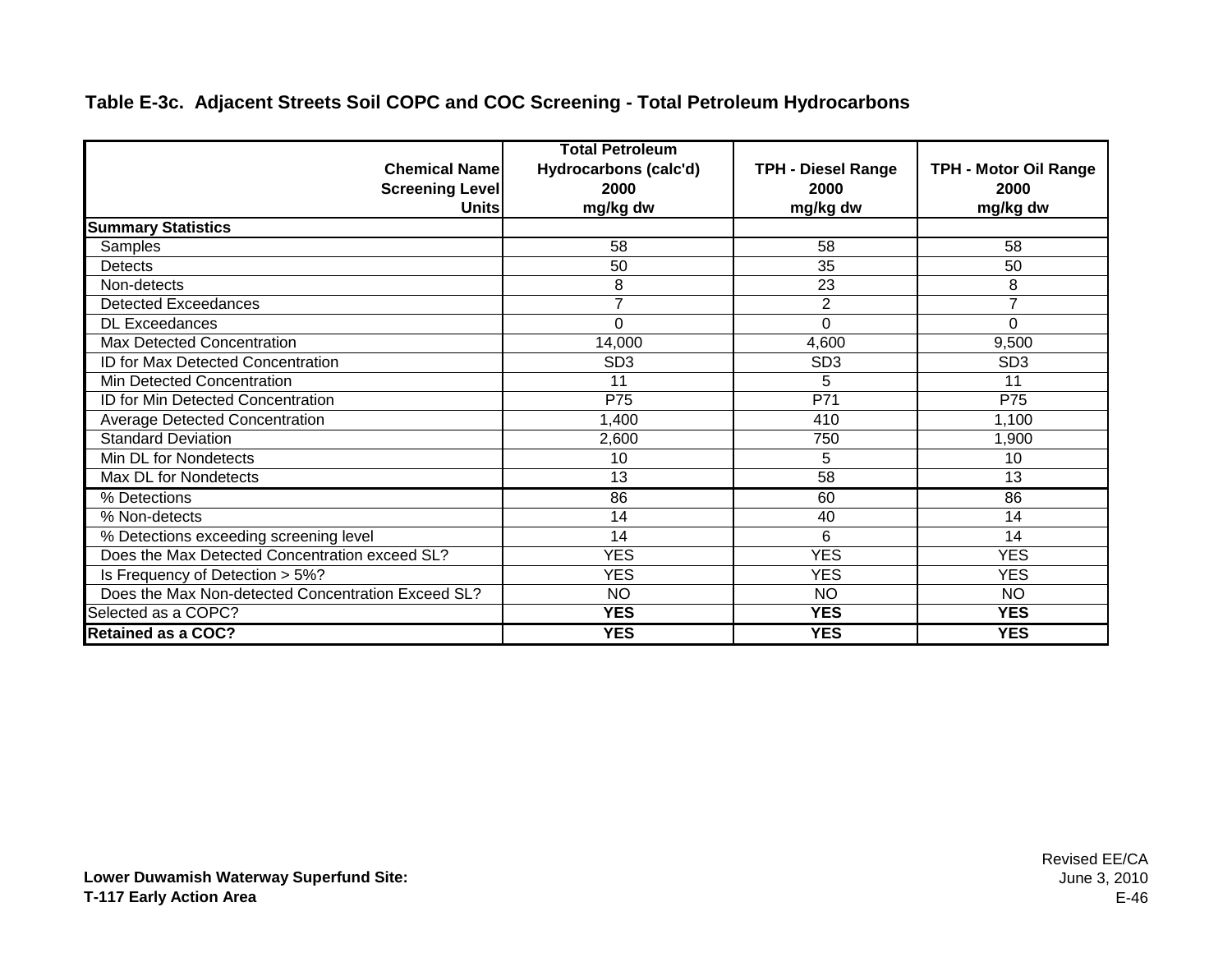| Location                                           | <b>Streets</b>      | Yards               |
|----------------------------------------------------|---------------------|---------------------|
| <b>Chemical Namel</b>                              | PCBs (total calc'd) | PCBs (total calc'd) |
| <b>CAS No</b>                                      | <b>PCBTOT</b>       | <b>PCBTOT</b>       |
| <b>Total/Dissolved</b>                             | т                   |                     |
| <b>Screening Level</b>                             | 0.5                 | 0.5                 |
| <b>Units</b>                                       | mg/kg dw            | mg/kg dw            |
| <b>Summary Statistics</b>                          |                     |                     |
| Samples                                            | 387                 | 110                 |
| Detects                                            | 304                 | 109                 |
| Non-detects                                        | 83                  | 1                   |
| <b>Detected Exceedances</b>                        | 158                 | 20                  |
| <b>DL</b> Exceedances                              | $\Omega$            | $\mathbf 0$         |
| Max Detected Concentration                         | 480                 | 2.1                 |
| <b>ID for Max Detected Concentration</b>           | <b>TP40</b>         | <b>DU32</b>         |
| Min Detected Concentration                         | 0.0025              | 0.018               |
| <b>ID for Min Detected Concentration</b>           | P <sub>106</sub>    | <b>YS28</b>         |
| Average Detected Concentration                     | 7                   | 0.3                 |
| <b>Standard Deviation</b>                          | 34                  | 0.4                 |
| Min DL for Nondetects                              | 0.012               | 0.058               |
| Max DL for Nondetects                              | 0.050               | 0.058               |
| % Detections                                       | 79                  | 99                  |
| % Non-detects                                      | 21                  | 1                   |
| % Detections exceeding screening level             | 41                  | 18                  |
| Does the Max Detected Concentration exceed SL?     | <b>YES</b>          | <b>YES</b>          |
| Is Frequency of Detection > 5%?                    | <b>YES</b>          | <b>YES</b>          |
| Does the Max Non-detected Concentration Exceed SL? | <b>NO</b>           | NO.                 |
| Selected as a COPC?                                | <b>YES</b>          | <b>YES</b>          |

#### **Note:**

Summary statistics do not include removed or superseded samples indentified in Appendix B.

Summary statistics include the analytical results of MIS samples (including parent, duplicate, triplicate samples)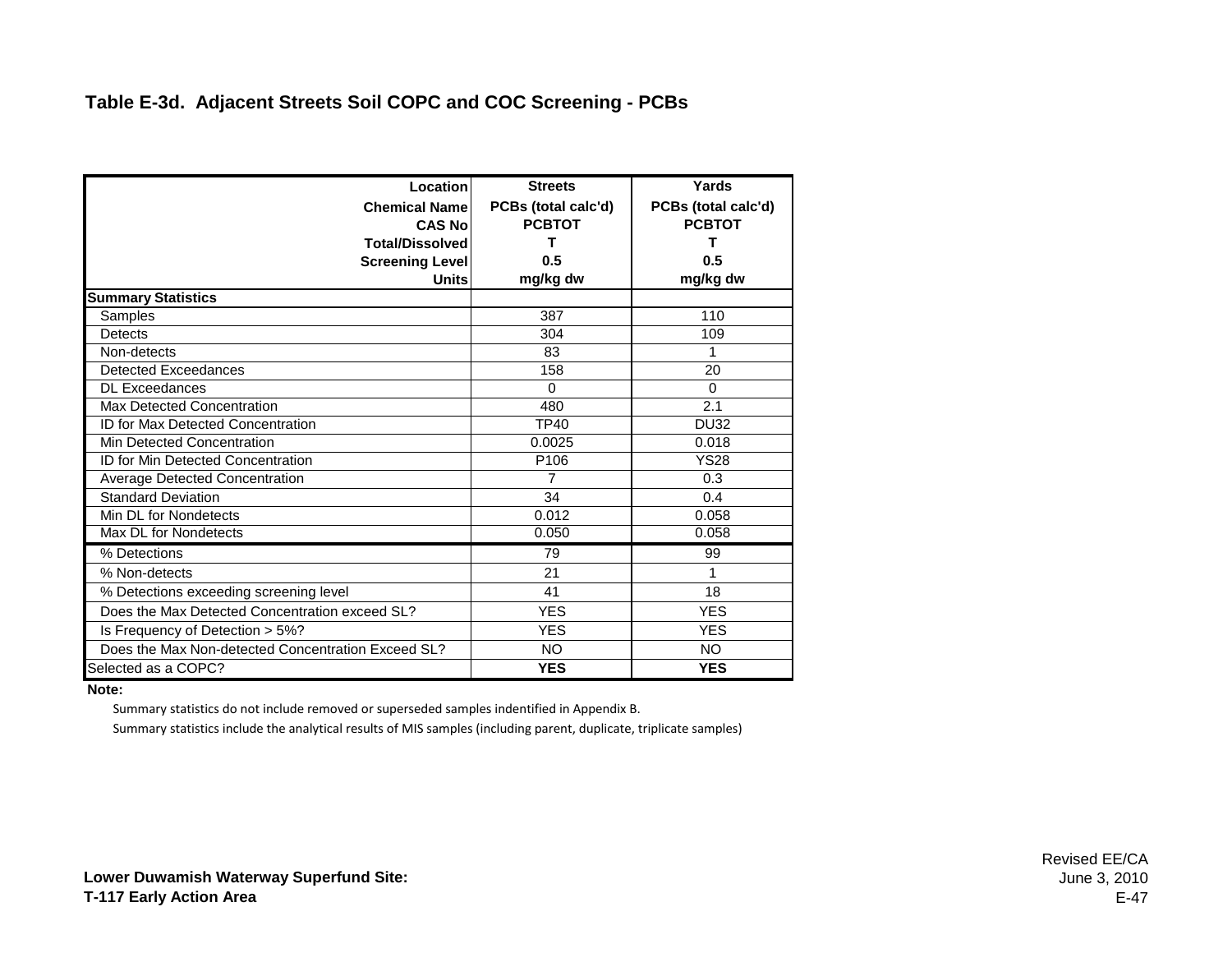#### **Table E-3e. Adjacent Streets Soil COPC and COC Screening - Dioxins/furans**

| Location                                           | <b>Streets</b>           | Yards            |
|----------------------------------------------------|--------------------------|------------------|
| <b>Chemical Namel</b>                              | 2,3,7,8-TCDD TEQ         | 2,3,7,8-TCDD TEQ |
| <b>CAS No</b>                                      | <b>TEQdf</b>             | <b>TEQdf</b>     |
| <b>Total/Dissolved</b>                             | т                        | т                |
| <b>Screening Level</b>                             | 11                       | 11               |
| Units                                              | ng/kg dw                 | ng/kg dw         |
| <b>Summary Statistics</b>                          |                          |                  |
| Samples                                            | 25                       | 33               |
| Detects                                            | 25                       | 33               |
| Non-detects                                        | $\Omega$                 | $\Omega$         |
| Detected Exceedances                               | 17                       | 27               |
| <b>DL Exceedances</b>                              | --                       | --               |
| <b>Max Detected Concentration</b>                  | 84.0                     | 50.1             |
| <b>ID for Max Detected Concentration</b>           | P94                      | DU <sub>01</sub> |
| Min Detected Concentration                         | 0.495                    | 4.69             |
| <b>ID for Min Detected Concentration</b>           | P99                      | YC16abc          |
| Average Detected Concentration                     | 23                       | 19               |
| <b>Standard Deviation</b>                          | 20                       | 10               |
| Min DL for Nondetects                              | $\overline{\phantom{a}}$ | --               |
| Max DL for Nondetects                              | $\overline{\phantom{a}}$ | $\overline{a}$   |
| % Detections                                       | 100                      | 100              |
| % Non-detects                                      | $\Omega$                 | $\Omega$         |
| % Detections exceeding screening level             | 68                       | 82               |
| Does the Max Detected Concentration exceed SL?     | <b>YES</b>               | <b>YES</b>       |
| Is Frequency of Detection > 5%?                    | <b>YES</b>               | <b>YES</b>       |
| Does the Max Non-detected Concentration Exceed SL? | --                       | --               |
| Selected as a COPC?                                | <b>YES</b>               | <b>YES</b>       |

#### **Note:**

Summary statistics do not include removed or superseded samples indentified in Appendix B.

Summary statistics include the analytical results of MIS samples (including parent, duplicate, triplicate samples)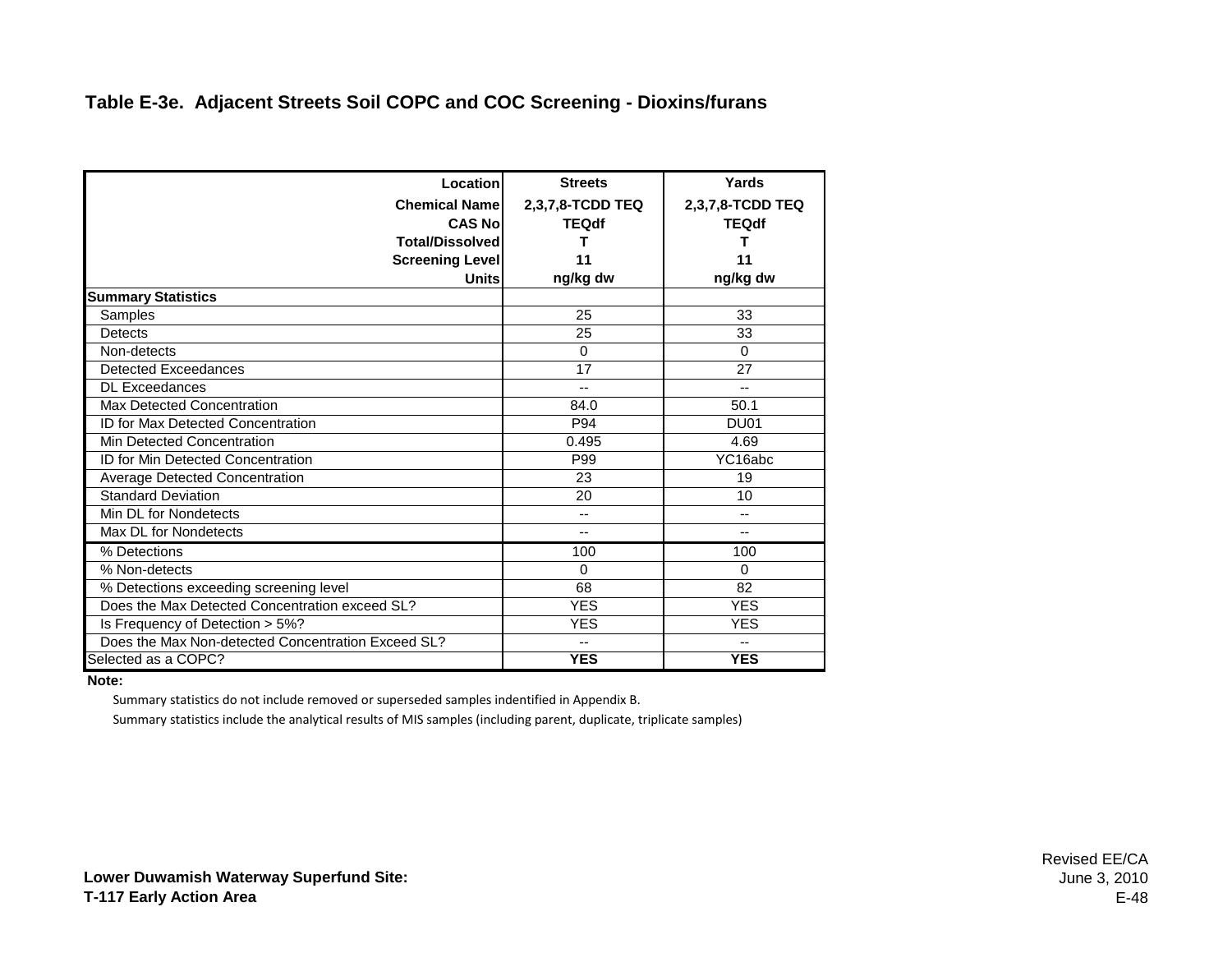|                                                    |                 |                          |                 | <b>Total Xylenes</b> | Xylene (meta &           |
|----------------------------------------------------|-----------------|--------------------------|-----------------|----------------------|--------------------------|
| <b>Chemical Namel</b>                              | <b>Benzene</b>  | Ethylbenzene             | <b>Toluene</b>  | (calc'd)             | para)                    |
| <b>CAS No</b>                                      | $71 - 43 - 2$   | $100 - 41 - 4$           | 108-88-3        | 1330-20-7            | 179601-23-1              |
| <b>Total/Dissolved</b>                             | т               | т                        |                 |                      | т                        |
| <b>Screening Level</b>                             | 18              | 8000                     | 6400            | 16,000               | 160,000                  |
| <b>Units</b>                                       | mg/kg dw        | mg/kg dw                 | mg/kg dw        | mg/kg dw             | mg/kg dw                 |
| <b>Summary Statistics</b>                          |                 |                          |                 |                      |                          |
| Samples                                            | 7               | $\overline{7}$           | $\overline{7}$  | $\overline{7}$       | $\overline{7}$           |
| <b>Detects</b>                                     | $\overline{2}$  | $\mathbf 0$              | 3               | 0                    | 0                        |
| Non-detects                                        | 5               | $\overline{7}$           | 4               | $\overline{7}$       | $\overline{7}$           |
| <b>Detected Exceedances</b>                        | 0               | $\mathbf 0$              | 0               | 0                    | 0                        |
| <b>DL Exceedances</b>                              | $\Omega$        | $\Omega$                 | 0               | 0                    | 0                        |
| <b>Max Detected Concentration</b>                  | 0.0082          | $\overline{\phantom{a}}$ | 11              | $- -$                | $\overline{\phantom{a}}$ |
| <b>ID for Max Detected Concentration</b>           | MW-12           | $-$                      | P78             | $-$                  | --                       |
| <b>Min Detected Concentration</b>                  | 0.0019          | $- -$                    | 0.0020          | $-$                  | --                       |
| ID for Min Detected Concentration                  | MW-12           | $\sim$ $\sim$            | MW-12           | $\overline{a}$       | --                       |
| <b>Average Detected Concentration</b>              | 0.005           | $- -$                    | 4               | $-$                  | --                       |
| <b>Standard Deviation</b>                          | 0.6             | $\Omega$                 | 4               | $\Omega$             | $\Omega$                 |
| Min DL for Nondetects                              | 0.0006          | 0.0006                   | 0.0006          | 0.0006               | 0.0006                   |
| Max DL for Nondetects                              | 1.2             | 1.2                      | 0.0014          | 1.2                  | 1.2                      |
| % Detections                                       | $\overline{29}$ | $\Omega$                 | 43              | $\Omega$             | $\Omega$                 |
| % Non-detects                                      | $\overline{71}$ | 100                      | 57              | 100                  | 100                      |
| % Detections exceeding screening level             | $\mathbf 0$     | $\Omega$                 | $\Omega$        | 0                    | 0                        |
| Does the Max Detected Concentration exceed SL?     | <b>NO</b>       | $\sim$ $\sim$            | <b>NO</b>       | $\overline{a}$       | $- -$                    |
| Is Frequency of Detection > 5%?                    | <b>YES</b>      | <b>NO</b>                | <b>YES</b>      | <b>NO</b>            | <b>NO</b>                |
| Does the Max Non-detected Concentration Exceed SL? | <b>NO</b>       | <b>NO</b>                | <b>NO</b>       | <b>NO</b>            | <b>NO</b>                |
| Selected as a COPC?                                | NO              | <b>NO</b>                | $\overline{NO}$ | <b>NO</b>            | <b>NO</b>                |
| <b>Retained as a COC?</b>                          | <b>NO</b>       | <b>NO</b>                | <b>NO</b>       | <b>NO</b>            | <b>NO</b>                |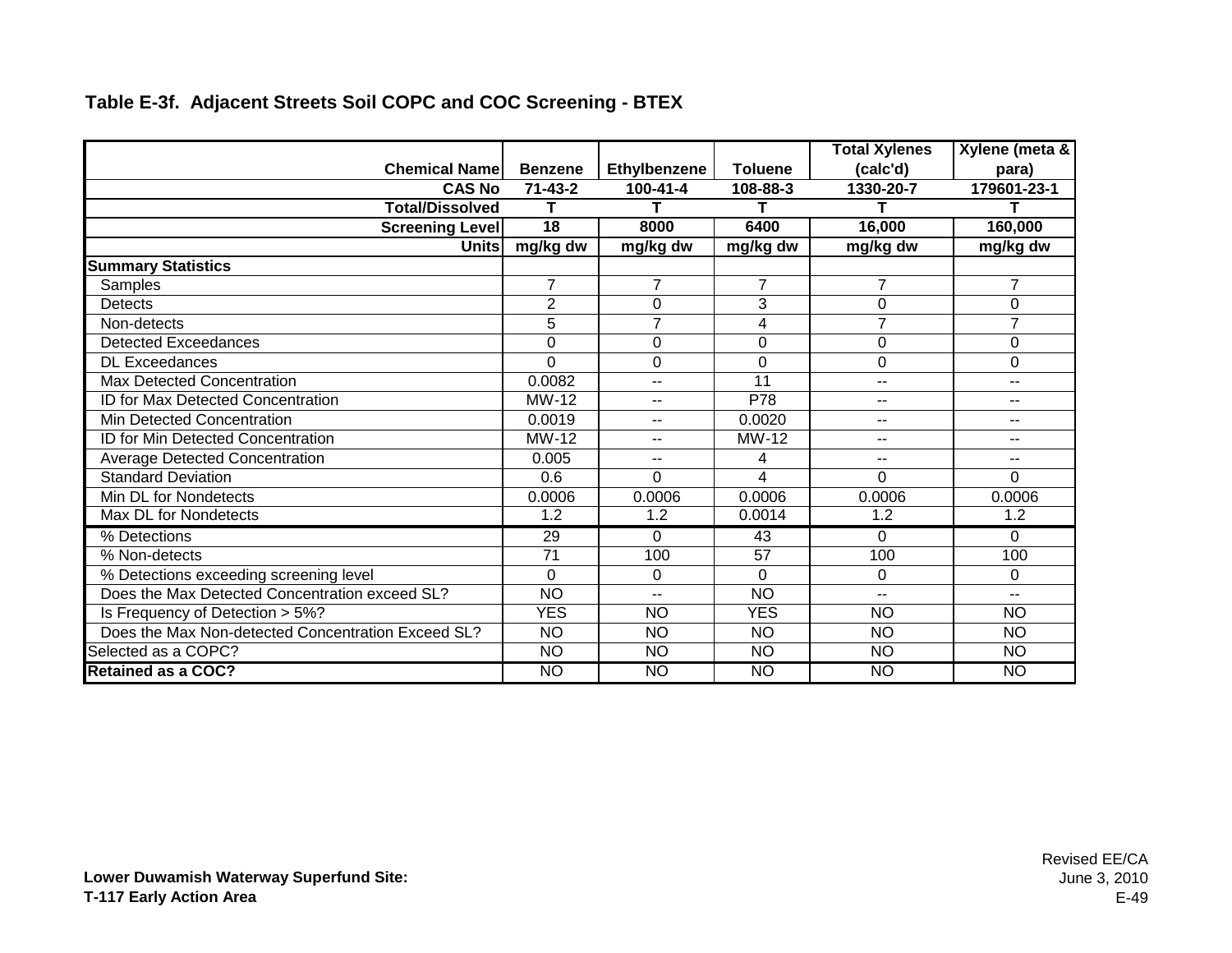#### **Table E-4a. Groundwater COPC Analysis for T-117 Upland Study Area - Detected Metals**

|                                                    | <b>Metals</b>  |            |                |            |               |                |             |  |  |
|----------------------------------------------------|----------------|------------|----------------|------------|---------------|----------------|-------------|--|--|
| <b>Chemical Name</b>                               | <b>Arsenic</b> | Cadmium    | Chromium       | Copper     | <b>Nickel</b> | <b>Silver</b>  | Zinc        |  |  |
| <b>Screening Level</b>                             | 0.00014        | 0.00025    | 0.01           | 0.0031     | 0.0082        | 0.0019         | 0.081       |  |  |
| Unit                                               | mg/l           | mg/l       | mg/l           | mg/l       | mg/l          | mg/l           | mg/l        |  |  |
| <b>Summary Statistics</b>                          |                |            |                |            |               |                |             |  |  |
| Samples                                            | 62             | 62         | 62             | 57         | 57            | 57             | 57          |  |  |
| Detects                                            | 19             | 3          | $\overline{4}$ | 22         |               | $\overline{ }$ |             |  |  |
| Non-Detects                                        | 43             | 59         | 58             | 35         | 56            | 50             | 56          |  |  |
| Detected Exceedances                               | 19             | 2          | $\Omega$       | 10         |               | $\overline{ }$ | $\Omega$    |  |  |
| <b>DL Exceedances</b>                              | 43             | 57         | $\Omega$       | $\lambda$  | 56            | 50             | $\Omega$    |  |  |
| Max Detected Concentration                         | 0.11           | 0.00055    | 0.0030         | 0.0090     | 0.010         | 0.03           | 0.01        |  |  |
| <b>ID for Max Detected Concentration</b>           | MW-102-0908    | MW-40-0806 | MW-2-0806      | MW-10-0608 | MW-11-0908    | MW-08R-0908    | MW-05R-0817 |  |  |
| Min Detected Concentration                         | 0.00066        | 0.00017    | 0.0011         | 0.0020     | 0.010         | 0.0030         | 0.010       |  |  |
| <b>ID for Min Detected Concentration</b>           | MW-4-0806      | MW-8-0806  | MW-40-0806     | MW-11-0908 | MW-11-0908    | MW-8-0308      | MW-05R-0817 |  |  |
| <b>Average Detected Concentration</b>              | 0.025          | 0.00041    | 0.0018         | 0.0040     | 0.010         | 0.010          | 0.01        |  |  |
| Standard Deviation (detects and DL non-detects)    | 0.042          | 0.0016     | 0.0032         | 0.0021     | 0.0078        | 0.0042         | 0.0078      |  |  |
| Min DL for Non-Detects                             | 0.00080        | 0.000011   | 0.00026        | 0.002      | 0.010         | 0.0030         | 0.010       |  |  |
| Max DL for Non-Detects                             | 0.2            | 0.01       | 0.02           | 0.01       | 0.050         | 0.0060         | 0.050       |  |  |
| % Detections                                       | 31             | 5          | 6              | 39         | 2             | 12             | 2           |  |  |
| % Non-Detects                                      | 69             | 95         | 94             | 61         | 98            | 88             | 98          |  |  |
| % Detections exceeding screening level             | 100            | 67         | $\Omega$       | 45         | 100           | 100            | $\Omega$    |  |  |
| Does the Max Detected Concentration exceed SL?     | <b>YES</b>     | <b>YES</b> | <b>NO</b>      | <b>YES</b> | <b>YES</b>    | <b>YES</b>     | <b>NO</b>   |  |  |
| Is Frequency of Detection > 5%?                    | <b>YES</b>     | <b>NO</b>  | <b>YES</b>     | <b>YES</b> | <b>NO</b>     | <b>YES</b>     | <b>NO</b>   |  |  |
| Does the Max Non-detected Concentration Exceed SL? | <b>YES</b>     | <b>YES</b> | <b>NO</b>      | <b>YES</b> | <b>YES</b>    | <b>YES</b>     | <b>NO</b>   |  |  |
| Selected as a COPC?                                | <b>YES</b>     | <b>NO</b>  | <b>NO</b>      | <b>YES</b> | <b>NO</b>     | <b>YES</b>     | <b>NO</b>   |  |  |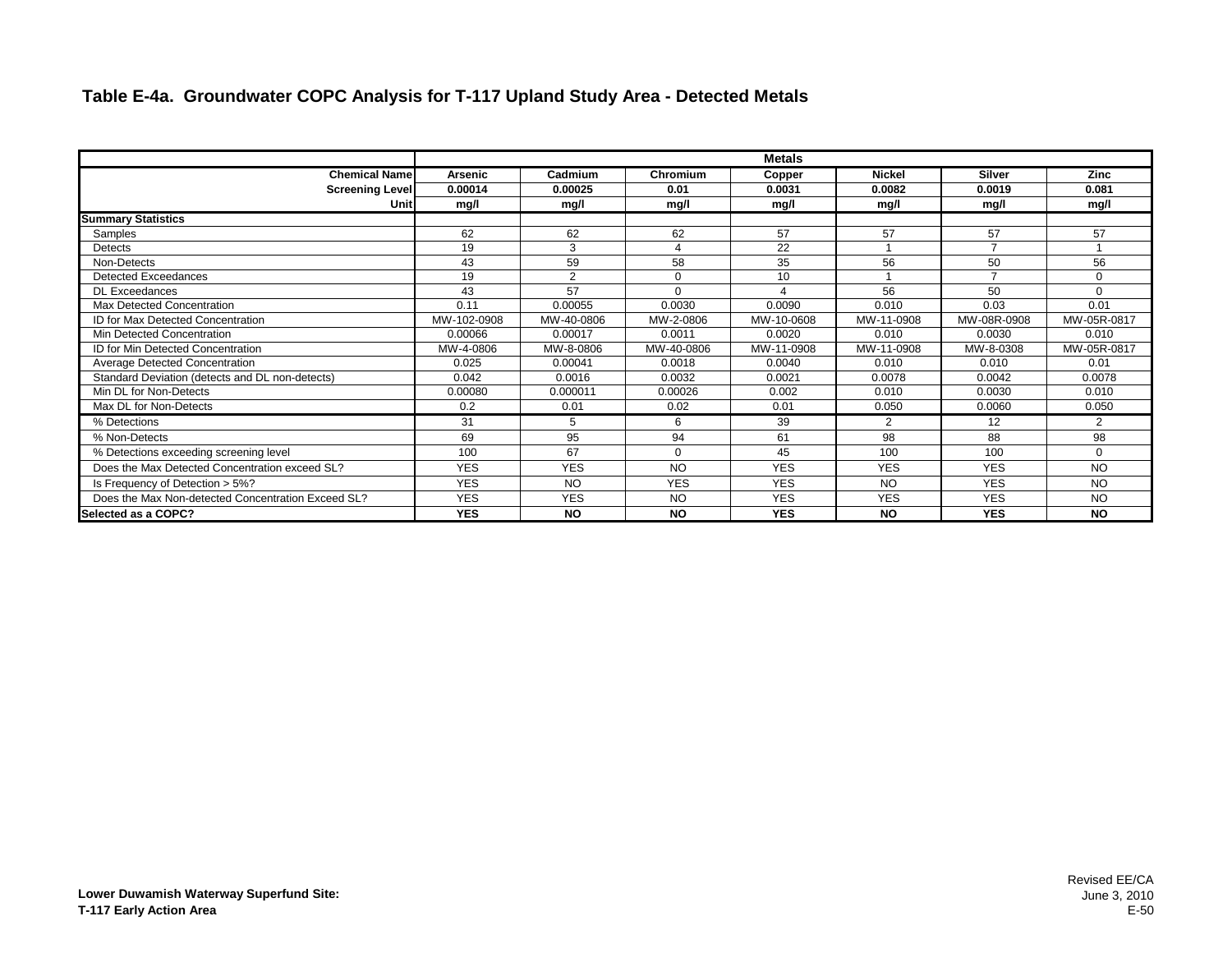|                                                       | <b>SVOC</b>                                         |                |                                       |                | <b>PAH</b>   |                                               |           |                |                          |
|-------------------------------------------------------|-----------------------------------------------------|----------------|---------------------------------------|----------------|--------------|-----------------------------------------------|-----------|----------------|--------------------------|
|                                                       | $bis(2 -$<br>Chemical Name Ethylhexyl)phthala<br>te | Phenol         | $1 -$<br><b>Methylnaphthalen</b><br>e | Acenaphthene   | ne           | Benzo(a)anthrace   Benzo(b)fluoranth  <br>ene | Chrysene  | Fluorene       | 1-Methyl-<br>naphthalene |
| <b>Screening Level</b>                                | 2.2                                                 | 1,700,000      | nc                                    | 990            | nc           | nc                                            | nc        | 5300           | nc                       |
| Unit                                                  | ug/l                                                | ug/l           | ug/l                                  | ug/l           | ug/l         | ua/l                                          | ug/l      | ua/l           | ua/l                     |
| <b>Summary Statistics</b>                             |                                                     |                |                                       |                |              |                                               |           |                |                          |
| Samples                                               | 70                                                  | 57             | 56                                    | 67             | 67           | 67                                            | 67        | 67             | 52                       |
| Detects                                               | 23                                                  | 6              | $\overline{1}$                        | $\overline{A}$ |              |                                               |           |                | 6                        |
| Non-Detects                                           | 47                                                  | 51             | 55                                    | 66             | 66           | 66                                            | 66        | 66             | 46                       |
| <b>Detected Exceedances</b>                           | 10                                                  | $\overline{0}$ | na                                    | $\mathbf{0}$   | $\mathbf{0}$ | $\Omega$                                      |           | $\overline{0}$ | $\Omega$                 |
| <b>DL</b> Exceedances                                 | $\mathbf{0}$                                        | $\Omega$       | na                                    | $\Omega$       | 63           | 63                                            | 63        | $\Omega$       | $\Omega$                 |
| Max Detected Concentration                            | 89                                                  | 20             | 0.15                                  | 0.39           | 0.016        | 0.013                                         | 0.1       | 1.6            | 0.3                      |
| ID for Max Detected Concentration                     | MW-01-0509                                          | MW-02-0908     | SP-MW3                                | SP-MW3         | SP-MW3       | SP-MW3                                        | SP-MW3    | SP-MW3         | MW-02-0309               |
| Min Detected Concentration                            |                                                     | 5.8            | 0.15                                  | 0.39           | 0.016        | 0.013                                         | 0.1       | 1.6            | 0.1                      |
| ID for Min Detected Concentration                     | MW-04R-0309                                         | MW-2-0806      | SP-MW3                                | SP-MW3         | SP-MW3       | SP-MW3                                        | SP-MW3    | SP-MW3         | MW-02-0908               |
| Average Detected Concentration                        | 8.6                                                 | 12             | 0.15                                  | 0.39           | 0.016        | 0.013                                         | 0.1       | 1.6            | 0.17                     |
| Standard Deviation (detects and DL non-<br>detects)   | 11                                                  | 3.6            | 0.20                                  | 0.20           | 0.23         | 0.23                                          | 0.22      | 0.20           | 0.033                    |
| Min DL for Non-Detects                                |                                                     |                | 0.096                                 | 0.096          | 0.0096       | 0.0096                                        | 0.0096    | 0.096          | 0.1                      |
| Max DL for Non-Detects                                |                                                     |                | $\overline{1}$                        | 1.1            | 1.1          | 1.1                                           | 1.1       | 1.1            | 0.1                      |
| % Detections                                          | 33                                                  | 11             | 2                                     | -1             |              |                                               |           | $\overline{4}$ | 12                       |
| % Non-Detects                                         | 67                                                  | 89             | 98                                    | 99             | 99           | 99                                            | 99        | 99             | 88                       |
| % Detections exceeding screening level                | 43                                                  | $\Omega$       | na                                    | $\Omega$       | na           | na                                            | na        | $\Omega$       | na                       |
| Does the Max Detected Concentration<br>exceed SL?     | <b>YES</b>                                          | NO             | na                                    | <b>NO</b>      | na           | na                                            | na        | <b>NO</b>      | na                       |
| Is Frequency of Detection > 5%?                       | <b>YES</b>                                          | <b>YES</b>     | na                                    | <b>NO</b>      | na           | na                                            | na        | <b>NO</b>      | na                       |
| Does the Max Non-detected Concentration<br>Exceed SL? | NO.                                                 | NO             | na                                    | <b>NO</b>      | na           | na                                            | na        | <b>NO</b>      | na                       |
| Selected as a COPC?                                   | <b>YES</b>                                          | <b>NO</b>      | <b>NO</b>                             | <b>NO</b>      | <b>NO</b>    | <b>NO</b>                                     | <b>NO</b> | <b>NO</b>      | <b>NO</b>                |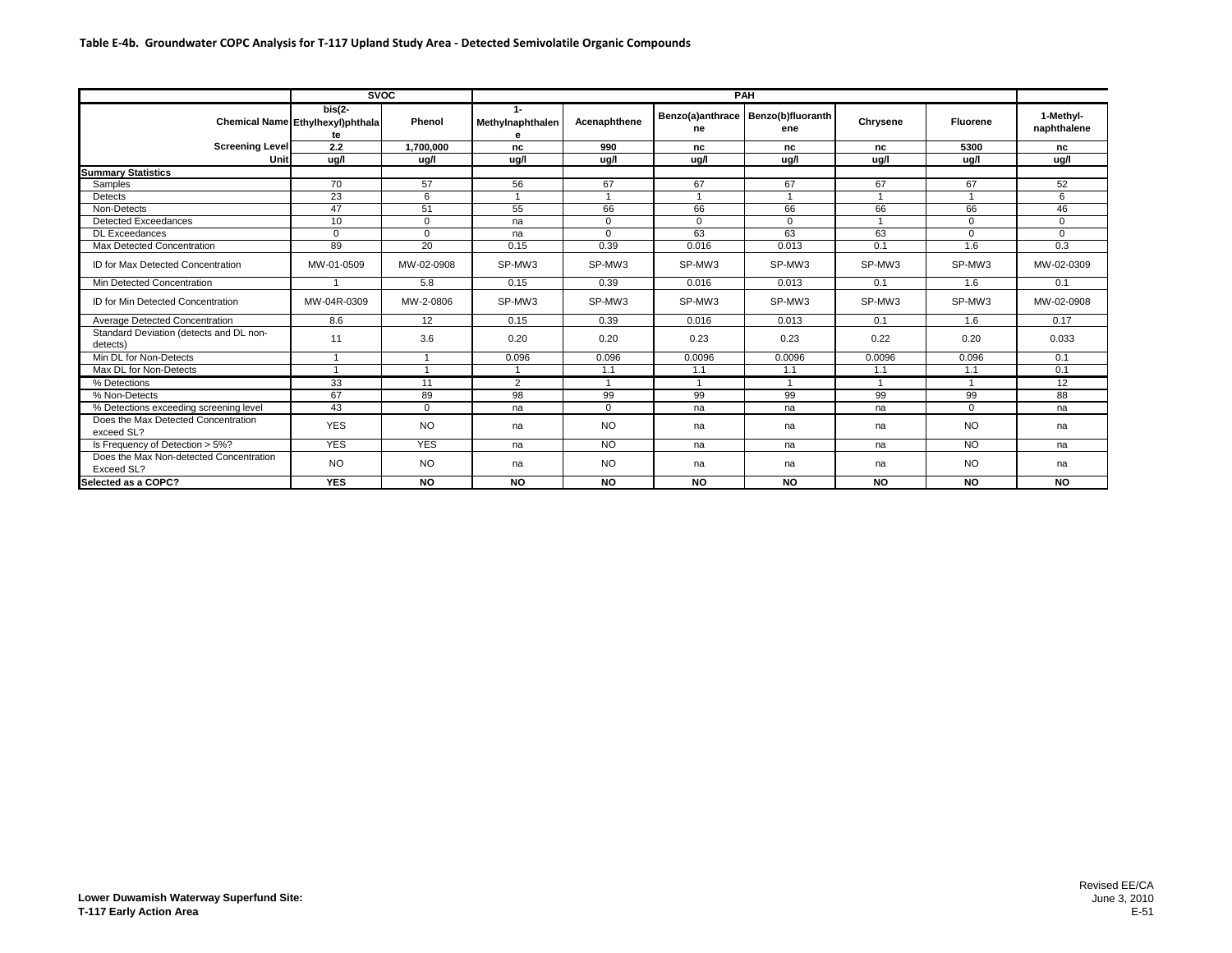|                                                       | PAH by SW8270D SIM |                |                        |                |                          |                          |              |                            |                |  |
|-------------------------------------------------------|--------------------|----------------|------------------------|----------------|--------------------------|--------------------------|--------------|----------------------------|----------------|--|
| <b>Chemical Name</b>                                  | Acenaphthene       | Anthracene     | Benzo(a)<br>anthracene | Benzo(a)pyrene | Benzo(b)<br>fluoranthene | Benzo(k)<br>fluoranthene | Chrysene     | Dibenzo(a,h)<br>anthracene | Dibenzofuran   |  |
| <b>Screening Level</b>                                | 990                | 40000          | nc                     | nc             | nc                       | nc                       | nc           | nc                         | nc             |  |
| Unit                                                  | ug/l               | ug/l           | ug/l                   | ug/l           | ug/l                     | ug/l                     | ug/l         | ug/l                       | ug/l           |  |
| <b>Summary Statistics</b>                             |                    |                |                        |                |                          |                          |              |                            |                |  |
| Samples                                               | 52                 | 52             | 65                     | 65             | 65                       | 65                       | 65           | 65                         | 52             |  |
| Detects                                               | 3                  |                |                        |                |                          |                          |              | $\mathbf{0}$               |                |  |
| Non-Detects                                           | 49                 | 51             | 64                     | 64             | 64                       | 64                       | 61           | 65                         | 51             |  |
| <b>Detected Exceedances</b>                           | $\Omega$           | $\Omega$       |                        |                |                          |                          |              | $\Omega$                   | na             |  |
| <b>DL Exceedances</b>                                 | $\Omega$           | $\Omega$       | 64                     | 64             | 64                       | 64                       | 61           | 65                         | na             |  |
| Max Detected Concentration                            | 0.31               | 0.13           | 0.19                   | 0.14           | 0.13                     | 0.13                     | 0.5          | $\overline{\phantom{a}}$   | 0.1            |  |
| ID for Max Detected Concentration                     | MW-5-0308          | MW-05R-0608    | MW-05R-0608            | MW-05R-0608    | MW-05R-0608              | MW-05R-0608              | MW-3-0308    | $\overline{\phantom{a}}$   | MW-03-121108   |  |
| Min Detected Concentration                            | 0.14               | 0.13           | 0.19                   | 0.14           | 0.13                     | 0.13                     | 0.12         | $\sim$                     | 0.1            |  |
| ID for Min Detected Concentration                     | MW-103-0608        | MW-05R-0608    | MW-05R-0608            | MW-05R-0608    | MW-05R-0608              | MW-05R-0608              | MW-03-121108 | $\overline{\phantom{a}}$   | MW-03-121108   |  |
| Average Detected Concentration                        | 0.21               | 0.13           | 0.19                   | 0.14           | 0.13                     | 0.13                     | 0.27         | $\overline{\phantom{a}}$   | 0.1            |  |
| Standard Deviation (detects and DL non-<br>detects)   | 0.031              | 0.0042         | 0.011                  | 0.0050         | 0.0037                   | 0.0037                   | 0.054        | $\Omega$                   | $\Omega$       |  |
| Min DL for Non-Detects                                | 0.1                | 0.1            | 0.1                    | 0.1            | 0.1                      | 0.1                      | 0.1          | 0.1                        | 0.1            |  |
| Max DL for Non-Detects                                | 0.1                | 0.1            | 0.1                    | 0.1            | 0.1                      | 0.1                      | 0.1          | 0.1                        | 0.1            |  |
| % Detections                                          | 6                  | $\overline{2}$ | $\overline{2}$         | $\overline{2}$ | $\overline{2}$           | $\overline{2}$           | 6            | $\mathbf{0}$               | $\overline{2}$ |  |
| % Non-Detects                                         | 94                 | 98             | 98                     | 98             | 98                       | 98                       | 94           | 100                        | 98             |  |
| % Detections exceeding screening level                | $\Omega$           | $\Omega$       | na                     | na             | na                       | na                       | na           | na                         | na             |  |
| Does the Max Detected Concentration<br>exceed SL?     | <b>NO</b>          | NO.            | na                     | na             | na                       | na                       | na           | na                         | na             |  |
| Is Frequency of Detection > 5%?                       | <b>YES</b>         | <b>NO</b>      | na                     | na             | na                       | na                       | na           | na                         | na             |  |
| Does the Max Non-detected Concentration<br>Exceed SL? | <b>NO</b>          | <b>NO</b>      | na                     | na             | na                       | na                       | na           | na                         | na             |  |
| Selected as a COPC?                                   | <b>NO</b>          | <b>NO</b>      | <b>NO</b>              | <b>NO</b>      | <b>NO</b>                | <b>NO</b>                | <b>NO</b>    | <b>NO</b>                  | NO             |  |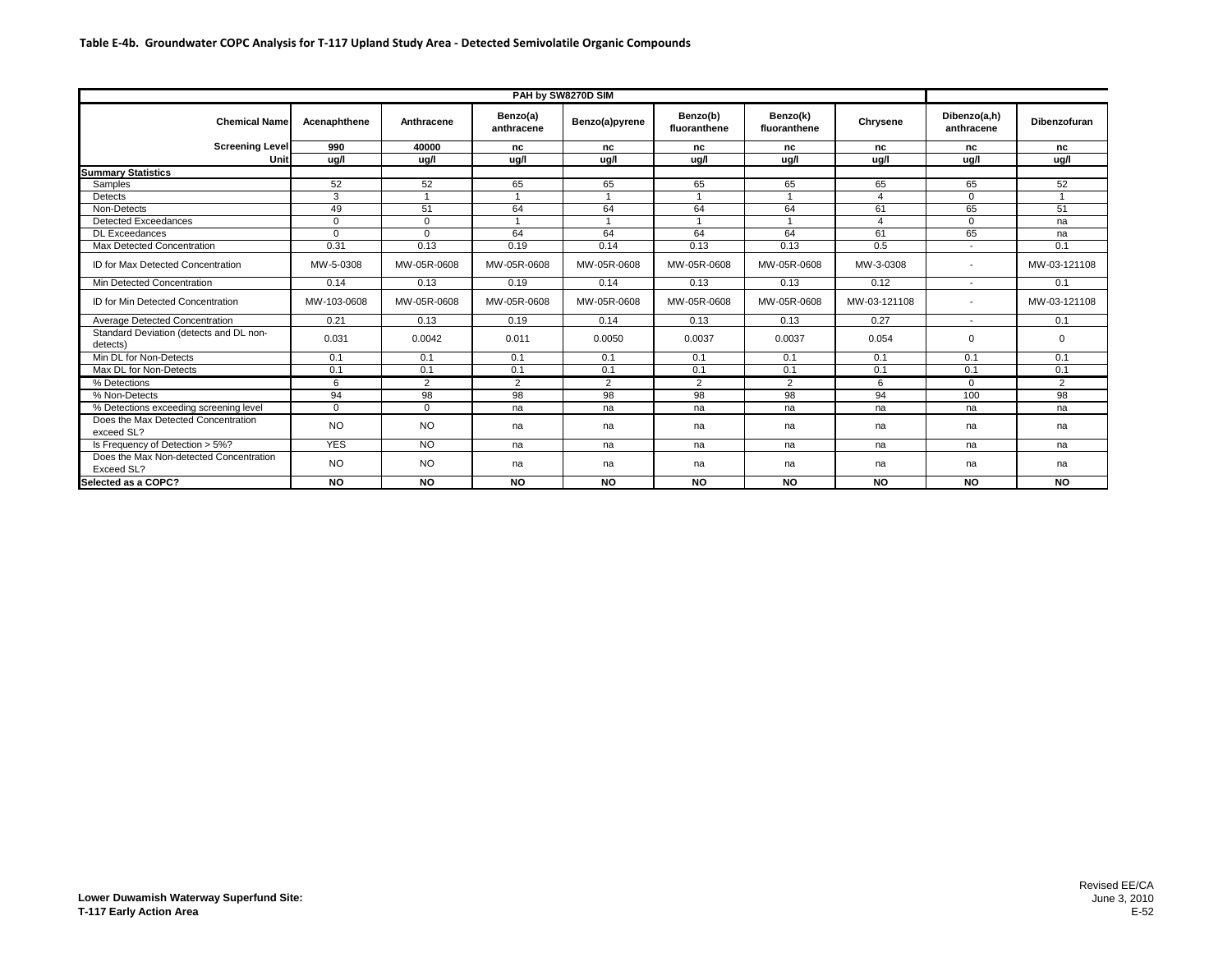| PAH by SW8270D SIM                                    |                |                 |                               |             |                |              |                                 |  |  |  |
|-------------------------------------------------------|----------------|-----------------|-------------------------------|-------------|----------------|--------------|---------------------------------|--|--|--|
| <b>Chemical Name</b>                                  | Fluoranthene   | <b>Fluorene</b> | Indeno $(1,2,3-$<br>cd)pyrene | Naphthalene | Phenanthrene   | Pyrene       | <b>Total cPAH</b><br><b>TEQ</b> |  |  |  |
| <b>Screening Level</b>                                | 140            | 5300            | nc                            | 4938        | nc             | 4000         | 0.018                           |  |  |  |
| Unit                                                  | ug/l           | ug/l            | ug/l                          | ug/l        | ug/l           | ug/l         | ug/l                            |  |  |  |
| <b>Summary Statistics</b>                             |                |                 |                               |             |                |              |                                 |  |  |  |
| Samples                                               | 52             | 52              | 65                            | 52          | 52             | 52           | 65                              |  |  |  |
| Detects                                               |                | 3               | $\Omega$                      | 3           | $\overline{1}$ | 4            | 4                               |  |  |  |
| Non-Detects                                           | 51             | 49              | 65                            | 49          | 51             | 48           | 61                              |  |  |  |
| <b>Detected Exceedances</b>                           | $\Omega$       | $\Omega$        | $\Omega$                      | $\Omega$    | na             | $\mathbf 0$  | 4                               |  |  |  |
| <b>DL Exceedances</b>                                 | $\Omega$       | $\Omega$        | 65                            | $\Omega$    | na             | $\Omega$     | 61                              |  |  |  |
| Max Detected Concentration                            | 0.44           | 0.35            | $\overline{\phantom{a}}$      | 0.47        | 0.5            | 0.44         | 0.20                            |  |  |  |
| <b>ID for Max Detected Concentration</b>              | MW-05R-0608    | MW-03-121108    |                               | MW-03-0608  | MW-05R-0608    | MW-05R-0608  | MW-05R-0608                     |  |  |  |
| Min Detected Concentration                            | 0.44           | 0.10            |                               | 0.10        | 0.50           | 0.10         | 0.076                           |  |  |  |
| ID for Min Detected Concentration                     | MW-05R-0608    | MW-5-0308       |                               | MW-103-0608 | MW-05R-0608    | MW-03-121108 | MW-03-121108                    |  |  |  |
| Average Detected Concentration                        | 0.44           | 0.19            | $\overline{\phantom{0}}$      | 0.25        | 0.5            | 0.26         | 0.11                            |  |  |  |
| Standard Deviation (detects and DL non-<br>detects)   | 0.047          | 0.035           | $\Omega$                      | 0.053       | 0.055          | 0.057        | 0.015                           |  |  |  |
| Min DL for Non-Detects                                | 0.1            | 0.1             | 0.1                           | 0.1         | 0.1            | 0.1          | 0.076                           |  |  |  |
| Max DL for Non-Detects                                | 0.1            | 0.1             | 0.1                           | 0.1         | 0.1            | 0.1          | 0.076                           |  |  |  |
| % Detections                                          | $\overline{2}$ | 6               | $\Omega$                      | 6           | $\overline{2}$ | 8            | 6                               |  |  |  |
| % Non-Detects                                         | 98             | 94              | 100                           | 94          | 98             | 92           | 94                              |  |  |  |
| % Detections exceeding screening level                | $\Omega$       | $\Omega$        | na                            | $\Omega$    | na             | $\Omega$     | 100                             |  |  |  |
| Does the Max Detected Concentration<br>exceed SL?     | N <sub>O</sub> | <b>NO</b>       | na                            | <b>NO</b>   | na             | <b>NO</b>    | <b>YES</b>                      |  |  |  |
| Is Frequency of Detection > 5%?                       | <b>NO</b>      | <b>YES</b>      | na                            | <b>YES</b>  | na             | <b>YES</b>   | <b>YES</b>                      |  |  |  |
| Does the Max Non-detected Concentration<br>Exceed SL? | <b>NO</b>      | <b>NO</b>       | na                            | <b>NO</b>   | na             | <b>NO</b>    | <b>YES</b>                      |  |  |  |
| Selected as a COPC?                                   | <b>NO</b>      | <b>NO</b>       | <b>NO</b>                     | <b>NO</b>   | <b>NO</b>      | <b>NO</b>    | <b>YES</b>                      |  |  |  |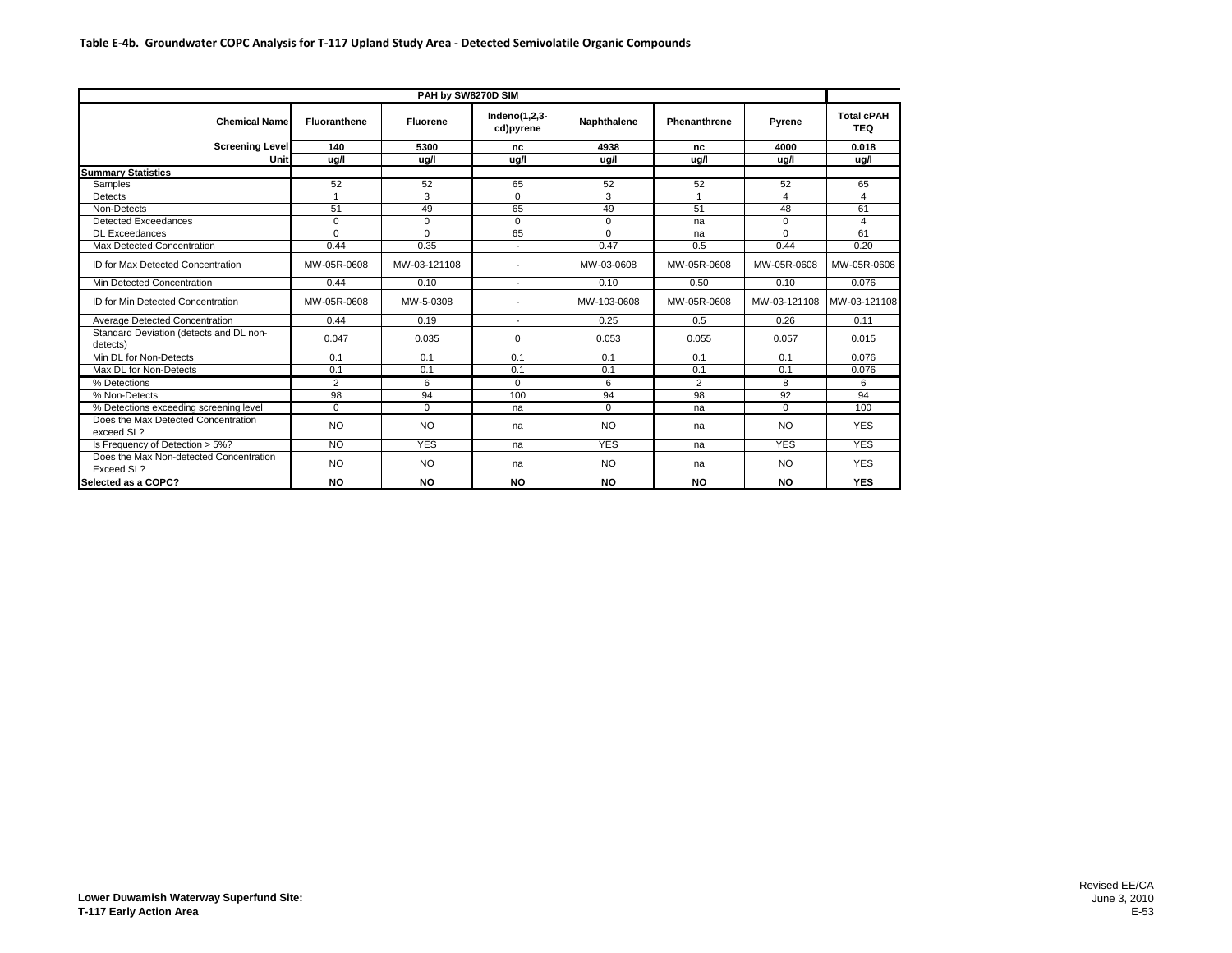#### **Table E-4d. Groundwater COPC Analysis for T-117 Upland Study Area - Dioxins/furans**

|                                                    | <b>Dioxins</b> |
|----------------------------------------------------|----------------|
| <b>Chemical Name</b>                               | <b>OCDD</b>    |
| <b>Screening Level</b>                             | 0.005          |
| Unitl                                              | pg/l           |
| <b>Summary Statistics</b>                          |                |
| Samples                                            | 3              |
| Detects                                            | 1              |
| Non-Detects                                        | 2              |
| <b>Detected Exceedances</b>                        | 0              |
| <b>DL Exceedances</b>                              | 0              |
| Max Detected Concentration                         | 11             |
| ID for Max Detected Concentration                  | MW-08R-1208    |
| Min Detected Concentration                         | 11             |
| <b>ID for Min Detected Concentration</b>           | MW-08R-1208    |
| <b>Average Detected Concentration</b>              | 11             |
| Standard Deviation (detects and DL non-detects)    | 3.4            |
| Min DL for Non-Detects                             | 4.4            |
| Max DL for Non-Detects                             | 6.9            |
| % Detections                                       | 33             |
| % Non-Detects                                      | 67             |
| % Detections exceeding screening level             | 0              |
| Does the Max Detected Concentration exceed SL?     | NO             |
| Is Frequency of Detection > 5%?                    | <b>YES</b>     |
| Does the Max Non-detected Concentration Exceed SL? | NO             |
| <b>Selected as a COPC?</b>                         | <b>NO</b>      |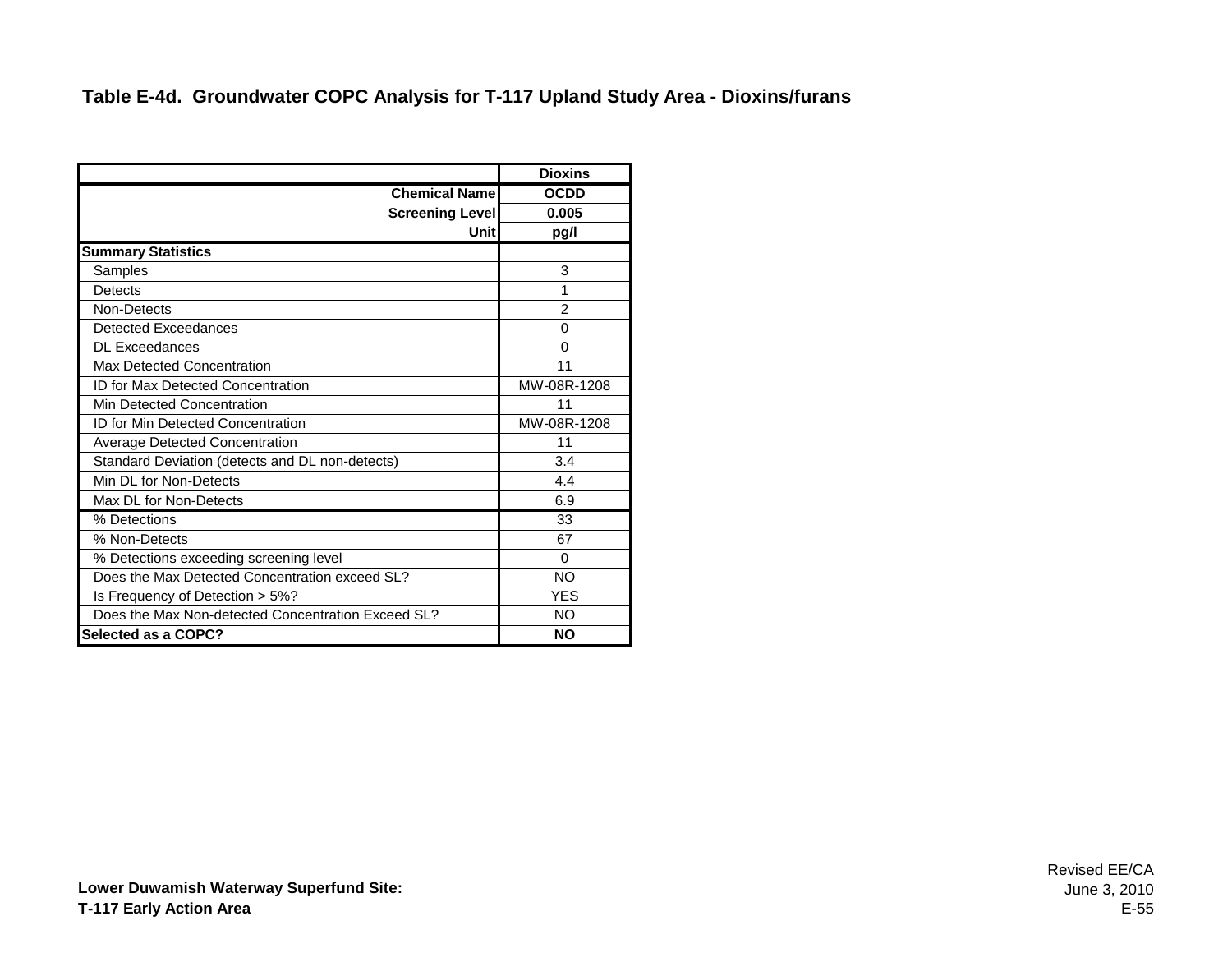|                                                    | <b>VOC</b>                  |             |               |                                    |           |                   |                |  |  |  |
|----------------------------------------------------|-----------------------------|-------------|---------------|------------------------------------|-----------|-------------------|----------------|--|--|--|
| <b>Chemical Name</b>                               | $1,1,1-$<br>Trichloroethane | Acetone     | Chlorobenzene | $cis-1,2$<br><b>Dichloroethene</b> | o-Xylene  | Tetrachloroethene | <b>Toluene</b> |  |  |  |
| <b>Screening Level</b>                             | 416,667                     | nc          | 1600          | nc                                 | nc        | 3.3               | 15000          |  |  |  |
| Unit                                               | ug/l                        | ug/l        | ug/l          | ug/l                               | ug/l      | ug/l              | ug/l           |  |  |  |
| <b>Summary Statistics</b>                          |                             |             |               |                                    |           |                   |                |  |  |  |
| Samples                                            | 57                          | 57          | 57            | 57                                 | 52        | 57                | 52             |  |  |  |
| Detects                                            | 2                           | 18          | 6             | 5                                  |           | 9                 |                |  |  |  |
| Non-Detects                                        | 55                          | 39          | 51            | 52                                 | 51        | 48                | 51             |  |  |  |
| Detected Exceedances                               | $\mathbf 0$                 | na          | $\Omega$      | na                                 | na        | $\Omega$          | $\Omega$       |  |  |  |
| <b>DL Exceedances</b>                              | $\mathbf 0$                 | na          | $\Omega$      | na                                 | na        | $\Omega$          | $\Omega$       |  |  |  |
| Max Detected Concentration                         | 0.4                         | 7.7         | 0.6           | 3.5                                | 0.3       | $\mathcal{P}$     | 0.3            |  |  |  |
| <b>ID for Max Detected Concentration</b>           | MW-10-0608                  | MW-3-0308   | MW-102-0908   | MW-11-1208                         | MW-3-0308 | MW-10-0308        | MW-02-1208     |  |  |  |
| Min Detected Concentration                         | 0.2                         | 3.1         | 0.3           | 0.7                                | 0.3       | 0.9               | 0.3            |  |  |  |
| <b>ID for Min Detected Concentration</b>           | MW-10-1208                  | MW-08R-1208 | MW-02-0309    | MW-10-0608                         | MW-3-0308 | DUP-1-0308        | MW-02-1208     |  |  |  |
| Average Detected Concentration                     | 0.3                         | 4.6         | 0.45          | 1.92                               | 0.3       | 1.3               | 0.3            |  |  |  |
| Standard Deviation (detects and DL non-detects)    | 0.23                        | 1.3         | 0.24          | 0.61                               | 0.014     | 0.45              | 0.014          |  |  |  |
| Min DL for Non-Detects                             | 0.2                         |             | 0.2           | 0.2                                | 0.2       | 0.2               | 0.2            |  |  |  |
| Max DL for Non-Detects                             |                             | 5           |               |                                    | 0.2       |                   | 0.2            |  |  |  |
| % Detections                                       | $\boldsymbol{\varDelta}$    | 32          | 11            | 9                                  | 2         | 16                | 2              |  |  |  |
| % Non-Detects                                      | 96                          | 68          | 89            | 91                                 | 98        | 84                | 98             |  |  |  |
| % Detections exceeding screening level             | $\mathbf 0$                 | na          | $\Omega$      | na                                 | na        | $\Omega$          | $\Omega$       |  |  |  |
| Does the Max Detected Concentration exceed SL?     | <b>NO</b>                   | na          | <b>NO</b>     | na                                 | na        | <b>NO</b>         | N <sub>O</sub> |  |  |  |
| Is Frequency of Detection > 5%?                    | <b>NO</b>                   | na          | <b>YES</b>    | na                                 | na        | <b>YES</b>        | <b>NO</b>      |  |  |  |
| Does the Max Non-detected Concentration Exceed SL? | <b>NO</b>                   | na          | <b>NO</b>     | na                                 | na        | <b>NO</b>         | <b>NO</b>      |  |  |  |
| Selected as a COPC?                                | <b>NO</b>                   | <b>NO</b>   | <b>NO</b>     | <b>NO</b>                          | <b>NO</b> | <b>NO</b>         | <b>NO</b>      |  |  |  |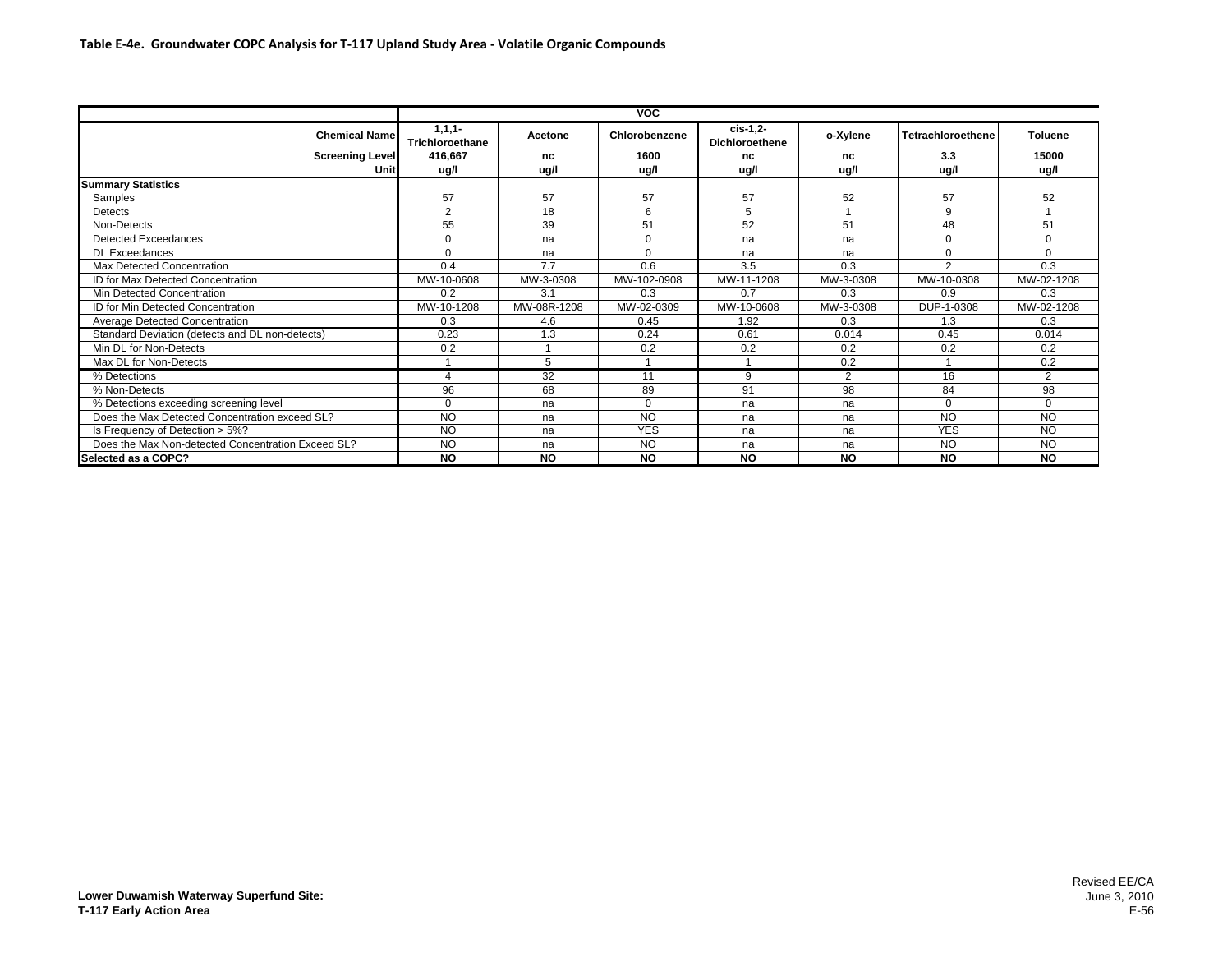| <b>Chemical Name</b>                               | <b>Trichloroethene</b> | Xylene (meta &<br>para) | <b>Total Xylenes</b><br>(calc'd) | Xylene (meta &<br>para) |  |  |
|----------------------------------------------------|------------------------|-------------------------|----------------------------------|-------------------------|--|--|
| <b>Screening Level</b>                             | 30                     | nc                      | nc                               | nc                      |  |  |
| Unit                                               | ug/l                   | ug/l                    | ug/l                             | ug/l                    |  |  |
| <b>Summary Statistics</b>                          |                        |                         |                                  |                         |  |  |
| Samples                                            | 57                     | 52                      | 9                                | 61                      |  |  |
| <b>Detects</b>                                     | 4                      | 1                       |                                  |                         |  |  |
| Non-Detects                                        | 53                     | 51                      | 8                                | 60                      |  |  |
| Detected Exceedances                               | $\mathbf 0$            | na                      | na                               | na                      |  |  |
| <b>DL</b> Exceedances                              | $\Omega$               | na                      | na                               | na                      |  |  |
| Max Detected Concentration                         | 0.6                    | 0.7                     | 1.3                              | 1.3                     |  |  |
| <b>ID for Max Detected Concentration</b>           | MW-11-0309             | MW-3-0308               | SP-MW3                           | SP-MW3                  |  |  |
| Min Detected Concentration                         | 0.2                    | 0.7                     | 1.3                              | 1.3                     |  |  |
| <b>ID for Min Detected Concentration</b>           | MW-11-1208             | MW-3-0308               | SP-MW3                           | SP-MW3                  |  |  |
| Average Detected Concentration                     | 0.38                   | 0.7                     | 1.3                              | 1.3                     |  |  |
| Standard Deviation (detects and DL non-detects)    | 0.23                   | 0.042                   | 0.11                             | 0.039                   |  |  |
| Min DL for Non-Detects                             | 0.2                    | 0.4                     | 1.0                              | 1.0                     |  |  |
| Max DL for Non-Detects                             | 1                      | 0.4                     | 1.0                              | 1.0                     |  |  |
| % Detections                                       | $\overline{7}$         | $\overline{2}$          | 11                               | $\overline{2}$          |  |  |
| % Non-Detects                                      | 93                     | 98                      | 89                               | 98                      |  |  |
| % Detections exceeding screening level             | $\Omega$               | na                      | na                               | na                      |  |  |
| Does the Max Detected Concentration exceed SL?     | NO                     | na                      | na                               | na                      |  |  |
| Is Frequency of Detection > 5%?                    | <b>YES</b>             | na                      | na                               | na                      |  |  |
| Does the Max Non-detected Concentration Exceed SL? | NO                     | na                      | na                               | na                      |  |  |
| Selected as a COPC?                                | <b>NO</b>              | <b>NO</b>               | <b>NO</b>                        | <b>NO</b>               |  |  |